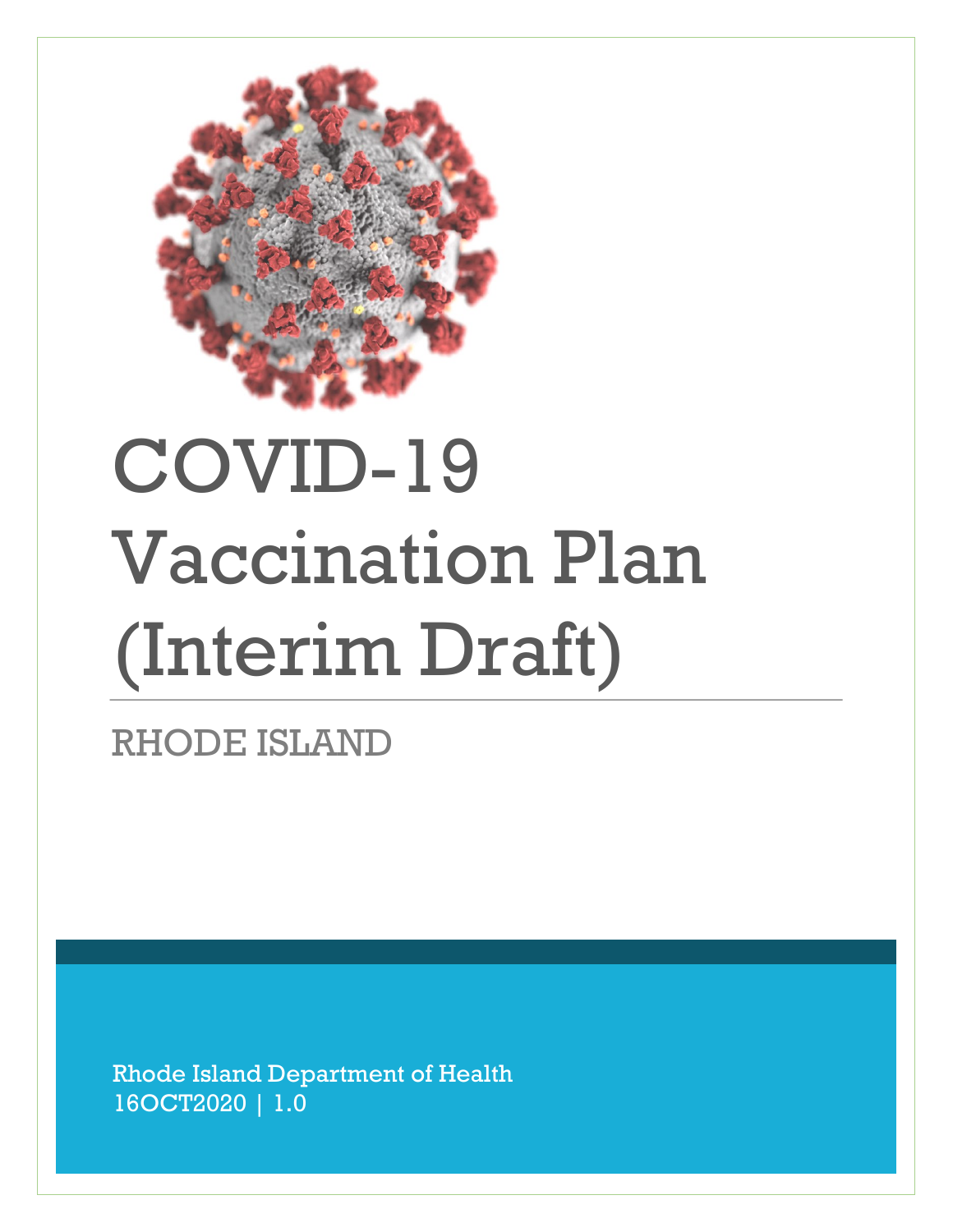

## Table of Contents

| Section 7: COVID-19 Vaccine Allocation, Ordering, Distribution, and Inventory Management 24 |  |
|---------------------------------------------------------------------------------------------|--|
|                                                                                             |  |
|                                                                                             |  |
|                                                                                             |  |
|                                                                                             |  |
|                                                                                             |  |
|                                                                                             |  |
|                                                                                             |  |
|                                                                                             |  |
|                                                                                             |  |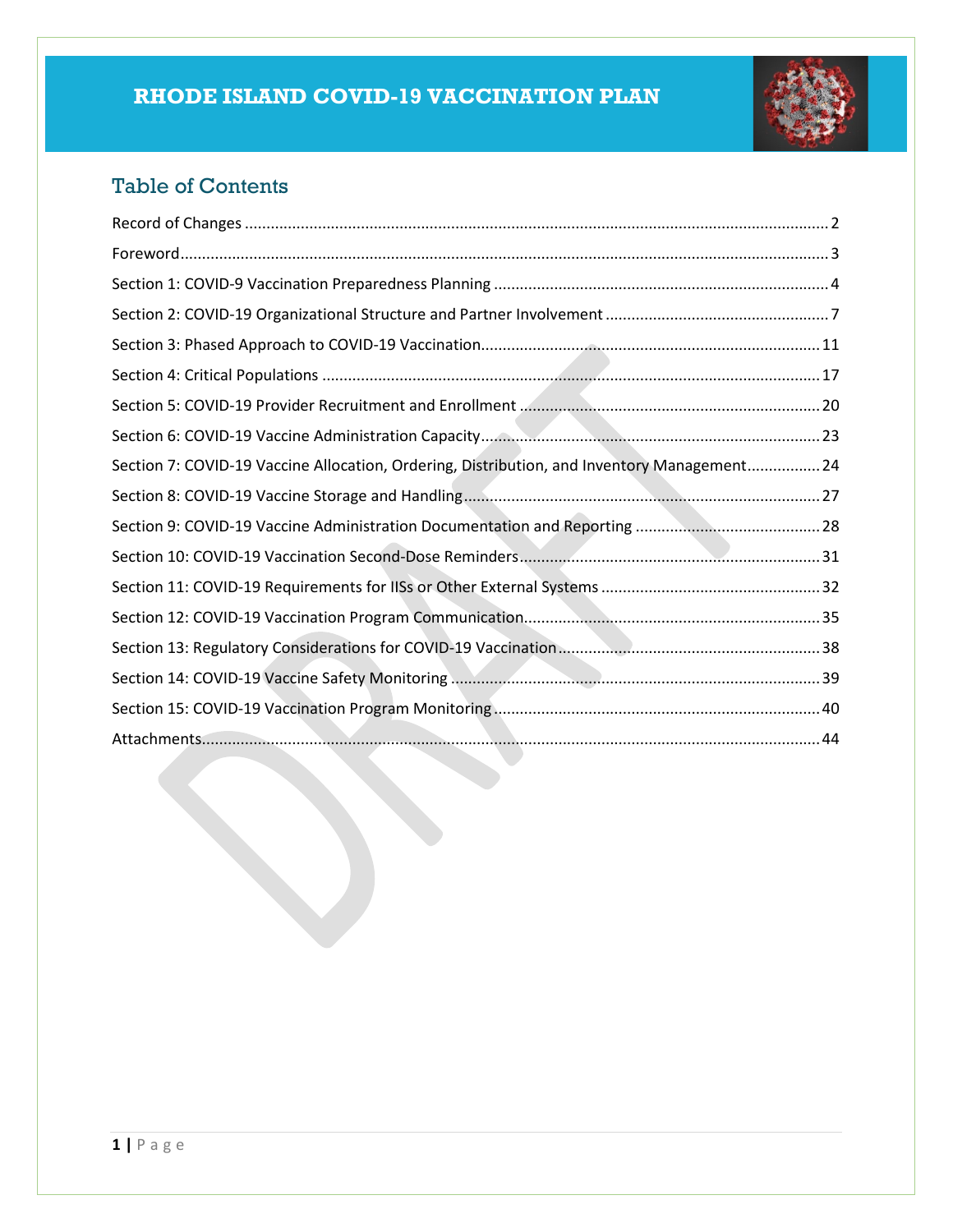

## <span id="page-2-0"></span>Record of Changes

#### **Date of original version:**

| Date     | Change        | Date of | <b>Description of Change</b> | Name of |
|----------|---------------|---------|------------------------------|---------|
| Reviewed | <b>Number</b> | Change  |                              | Author  |
|          |               |         |                              |         |
|          |               |         |                              |         |
|          |               |         |                              |         |
|          |               |         |                              |         |
|          |               |         |                              |         |
|          |               |         |                              |         |
|          |               |         | ÷                            |         |
|          |               |         |                              |         |
|          |               |         |                              |         |
|          |               |         |                              |         |
|          |               |         |                              |         |
|          |               | ÷       |                              |         |
|          |               |         | $\overline{\phantom{a}}$     |         |
|          |               |         |                              |         |
|          |               |         |                              |         |
|          |               |         |                              |         |
|          |               |         |                              |         |
|          |               |         |                              |         |
|          |               |         | a sa                         |         |
|          |               |         |                              |         |
|          |               |         |                              |         |
|          |               |         |                              |         |
|          |               |         |                              |         |
|          |               |         |                              |         |
|          |               |         |                              |         |
|          |               |         |                              |         |
|          |               |         |                              |         |
|          |               |         |                              |         |
|          |               |         |                              |         |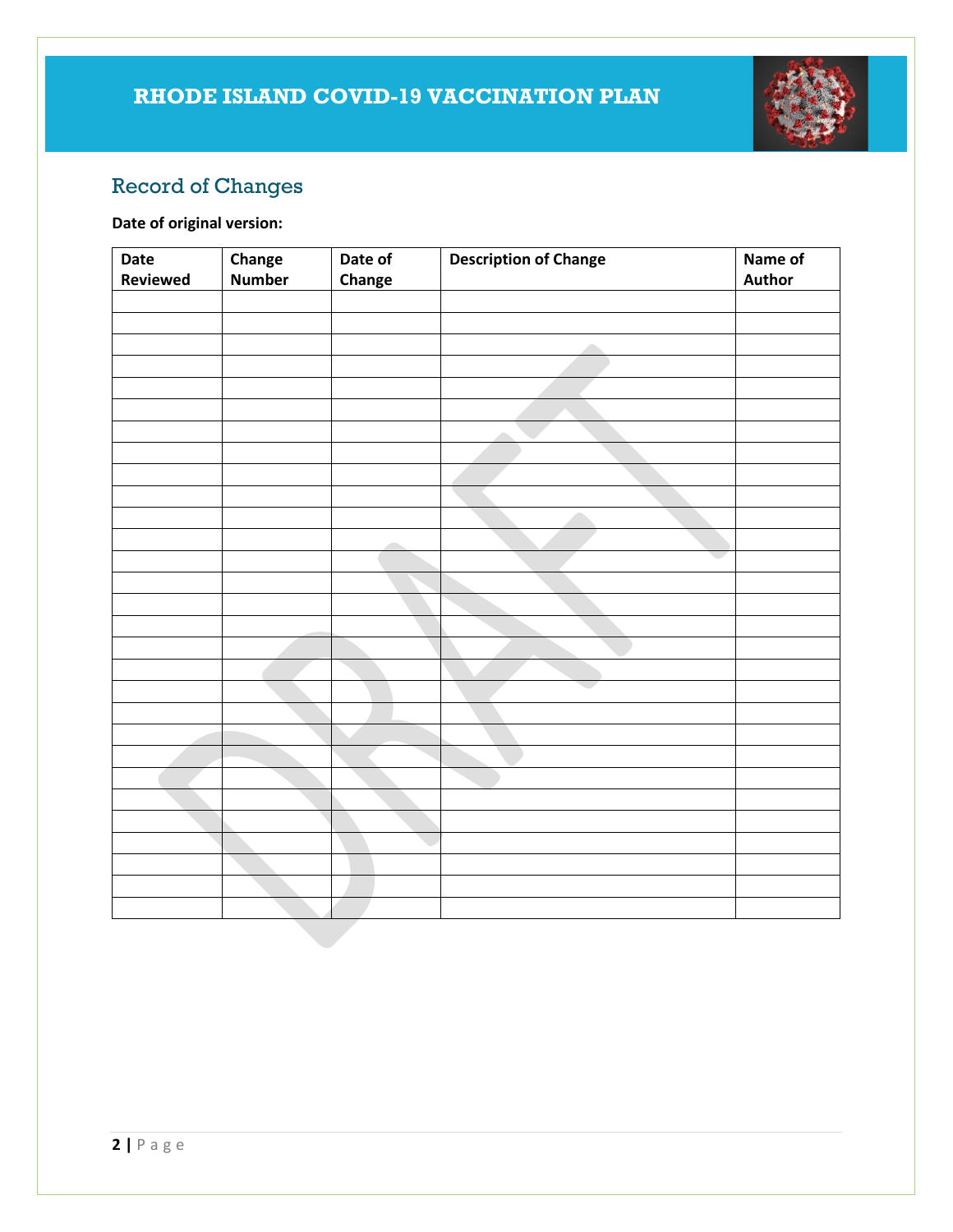## <span id="page-3-0"></span>Foreword

October 16, 2020

This document provides a current overview of Rhode Island's COVID-19 mass vaccination plans, strategies, processes, and systems. **At present, this document represents a working, interim draft plan**. Much of what is contained herein is in various stages of development and implementation. Many of the specific strategies discussed are subject to change pending continued input from our federal partners, key local stakeholders, and the public.

To date, key information about COVID-19 vaccines -- including their type, quantity, and timing -- remains unpublished. This has made planning for a COVID-19 mass vaccination campaign complicated. Nonetheless, Rhode Island continues to prepare for such a campaign, building on previous successful vaccination campaigns and leveraging a robust whole-of-government emergency management infrastructure established in response to COVID-19. Through its COVID-19 vaccination campaign, Rhode Island aims to protect human life, safely speed up the re-opening of the State's economy and equitably distribute vaccines through accessible points of distribution. Ultimately, the State is focused on successfully mitigating the spread of morbidity and mortality by the SARS-CoV-2 virus through effective and efficient mass vaccination strategies that equitably ensure universal access to vaccine, while strategically prioritizing distribution, in light of anticipated limited supply of the vaccine, toward the most critical and high risk populations first.

As more information becomes available, Rhode Island will continue to evaluate and, as necessary, adapt its strategies and plans. In doing so, Rhode Island will ensure key stakeholders from throughout Rhode Island's communities are engaged in the process.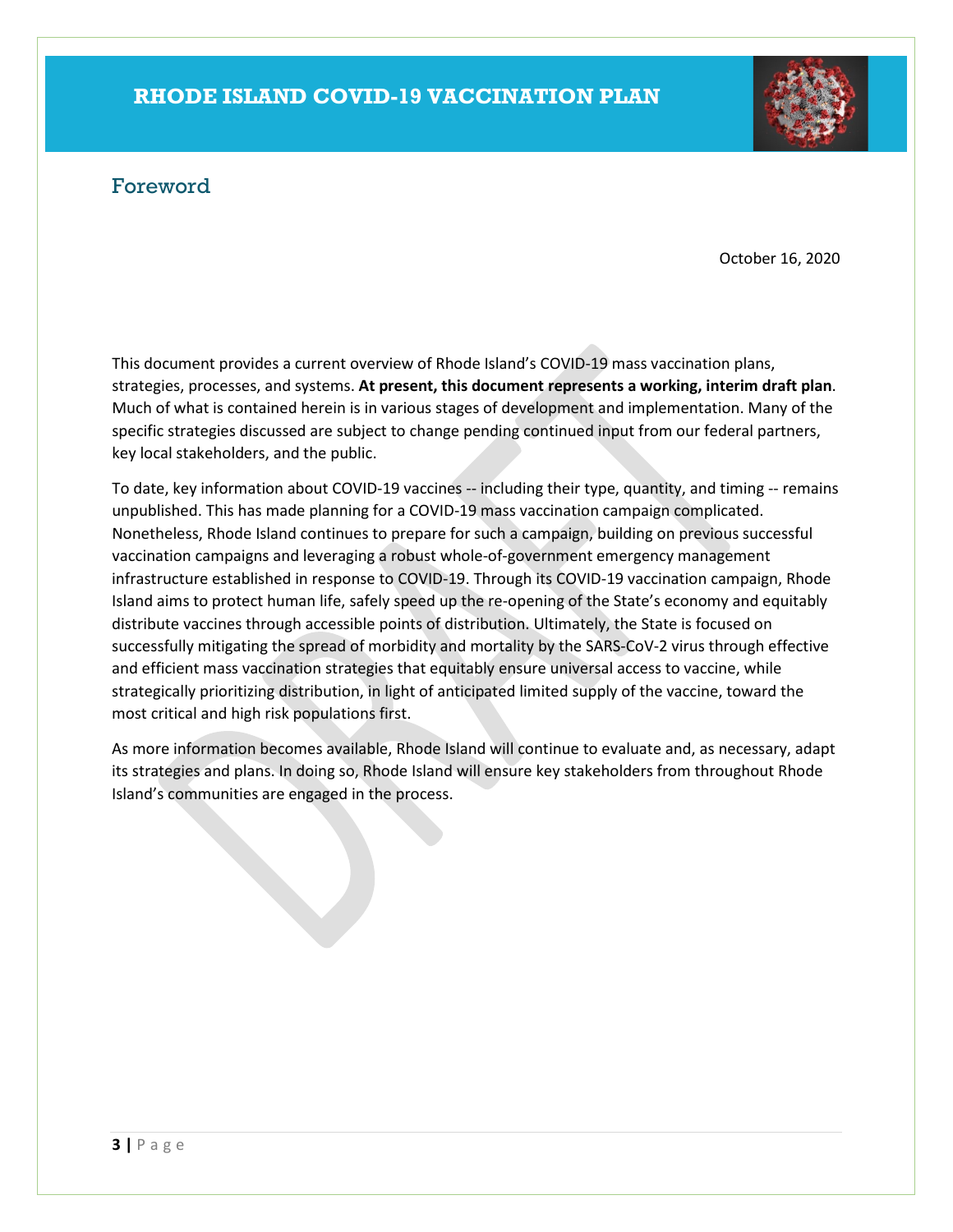

## <span id="page-4-0"></span>Section 1: COVID-9 Vaccination Preparedness Planning

#### *Instructions:*

- A. *Describe your early COVID-19 vaccination program planning activities, including lessons learned and improvements made from the 2009 H1N1 vaccination campaign, seasonal influenza campaigns, and other responses to identify gaps in preparedness.*
- B. *Include the number/dates of and qualitative information on planned workshops or tabletop, functional, or full-scale exercises that will be held prior to COVID-19 vaccine availability. Explain how continuous quality improvement occurs/will occur during the exercises and implementation of the COVID-19 Vaccination Program.*
- A. Rhode Island began initial planning on the needs for COVID-19 mass vaccination in April 2020, with ongoing conversations between the Rhode Island Department of Health's (RIDOH's) Office of Immunization and Center for Emergency Preparedness and Response about past models, how to leverage training opportunities leading up to COVID-19 vaccines becoming available, how to leverage vaccination for influenza in the 2020-2021 influenza season to test new mass vaccination strategies, and the need to pursue a technological solution to support mass vaccination (e.g., scheduling, tracking, reporting), especially given COVID-19 considerations, such as social distancing. This work continued on an ad hoc basis until the CDC released its first set of guidance documents for COVID-19 in August of 2020, at which point, RIDOH expanded to a more structured workgroup to plan and prepare for the scenarios CDC had developed (RIDOH Mass Vaccination Workgroup). As planning progressed, the Rhode Island Governor's Office further expanded the Workgroup in September 2020, incorporating it into the overarching governance structure for the State's COVID-19 response, adding supporting structures in Finance, IT, and Data Analytics to the operational and planning makeup of the original Workgroup and formalizing it as a whole-of-government Mass Vaccination Workstream within the statewide COVID-19 response.

Work in these structures has been influenced by Rhode Island's considerable experience in mass vaccination and prophylaxis campaigns over the past 10+ years, including responses to 2009 H1N1 which relied heavily on school-based, hospital-led, and municipal-led Points of Dispensing (PODs), an outbreak of meningitis that warranted college-wide prophylaxis, regular seasonal influenza clinics and PODs, and more.

Considerable work is underway in Rhode Island in the following areas (and is described in other Sections of this Plan):

- Distribution planning and operations
	- o Critical population identification
	- o Allocation planning
	- o Mass vaccination site identification
	- o Vaccine provider onboarding and orientation
- Public information planning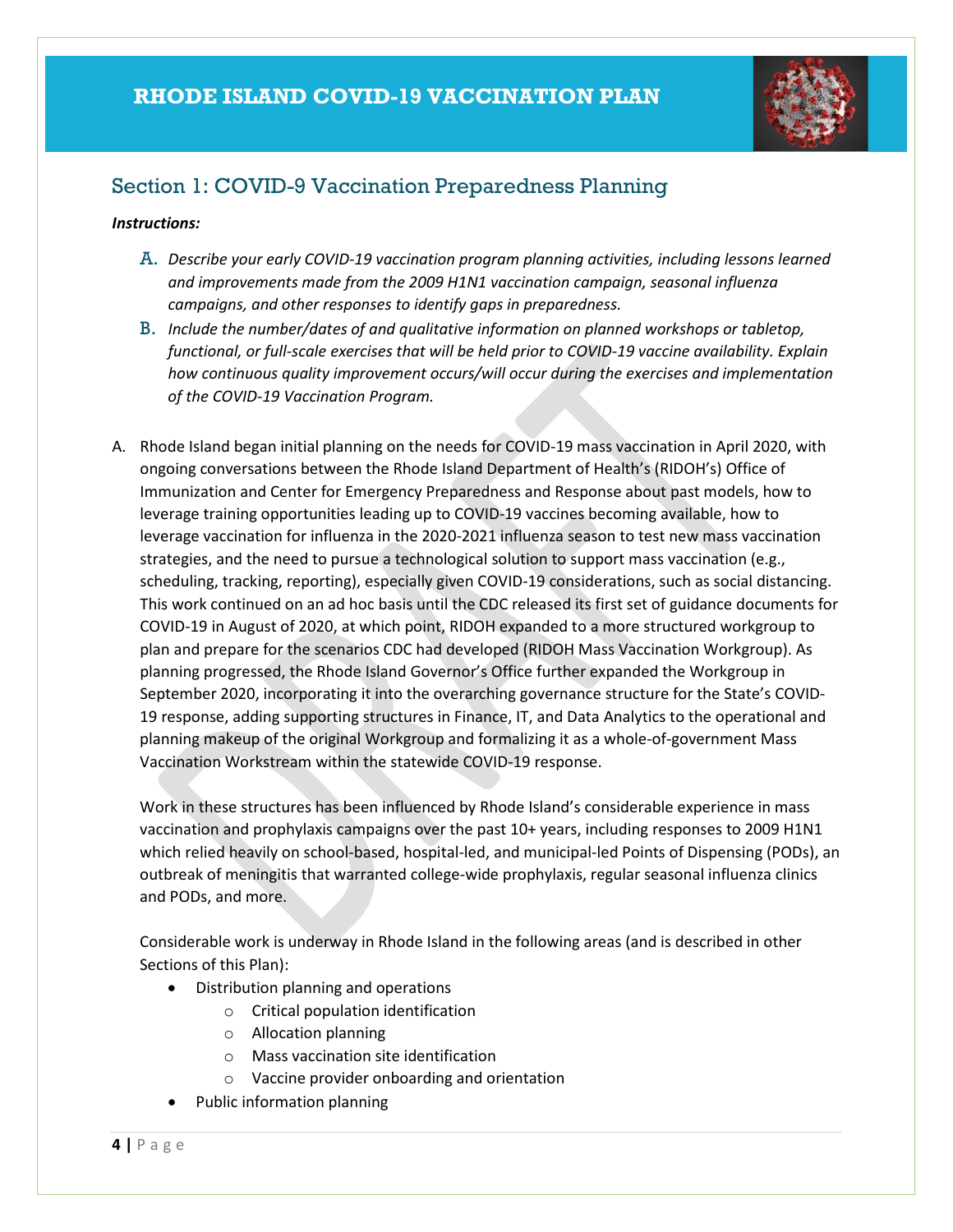

- o Adapting Rhode Island's public information and crisis and emergency response communication processes for COVID-19's vaccination campaign
- o Establishing methods to better understand consumer confidence and vaccine utilization patterns.
- Response management
	- o Staffing/resource assessments
	- o IT assessments
	- o Establishing program for monitoring, reporting, evaluation
	- o Funding and budgeting

Current challenges that have been noted in the process include the following:

- Evolving messaging from the federal government regarding vaccine availability, development process, safety, and distribution.
	- o Rhode Island is in the process of convening its COVID-19 Vaccine Subcommittee to the existing Rhode Island Vaccine Advisory Committee, which will review vaccine trials' evidence to assess vaccine efficacy and safety, and to make recommendations for prioritization of critical populations and their respective sub-groups.
- Lack of clarity over which of the several vaccine candidates will be available and in what order and quantity.
	- o Including timing of follow-on shipments, which will influence second-dose strategies.
- Storage and cold-chain requirements for at least one of the vaccine candidates is relatively complicated, requiring resources not commonly found in communities or the healthcare system in great supply (e.g., ultra-low temperature freezing capabilities, at less than 80 degrees Celsius).
- Lack of vaccine recovery guidance (i.e., instruction on the management of unused vaccine product).
- Vaccine reporting during the COVID-19 response requires numerous new and existing systems to exchange data. During H1N1, enrolled providers did not use the online vaccine reporting system as RIDOH intended as it was a manual process and providers often did not submit data as requested. Given that the adult immunization registry in Rhode Island is new, some providers are being onboarded for the first time and those that do not have the capacity to submit HL7 files to the registry will use PrepMod, which is also a new.
- Identifying enough vaccinators and spaces to administer vaccine at the time when it is most broadly available, in a safe and socially distanced manner.
- Ensuring vaccine access for homebound individuals was a challenge noted during the H1N1 response and adequate solutions have not yet been identified for the COVID-19 response.
- B. A training and exercise plan to support the implementation of this plan is currently under development.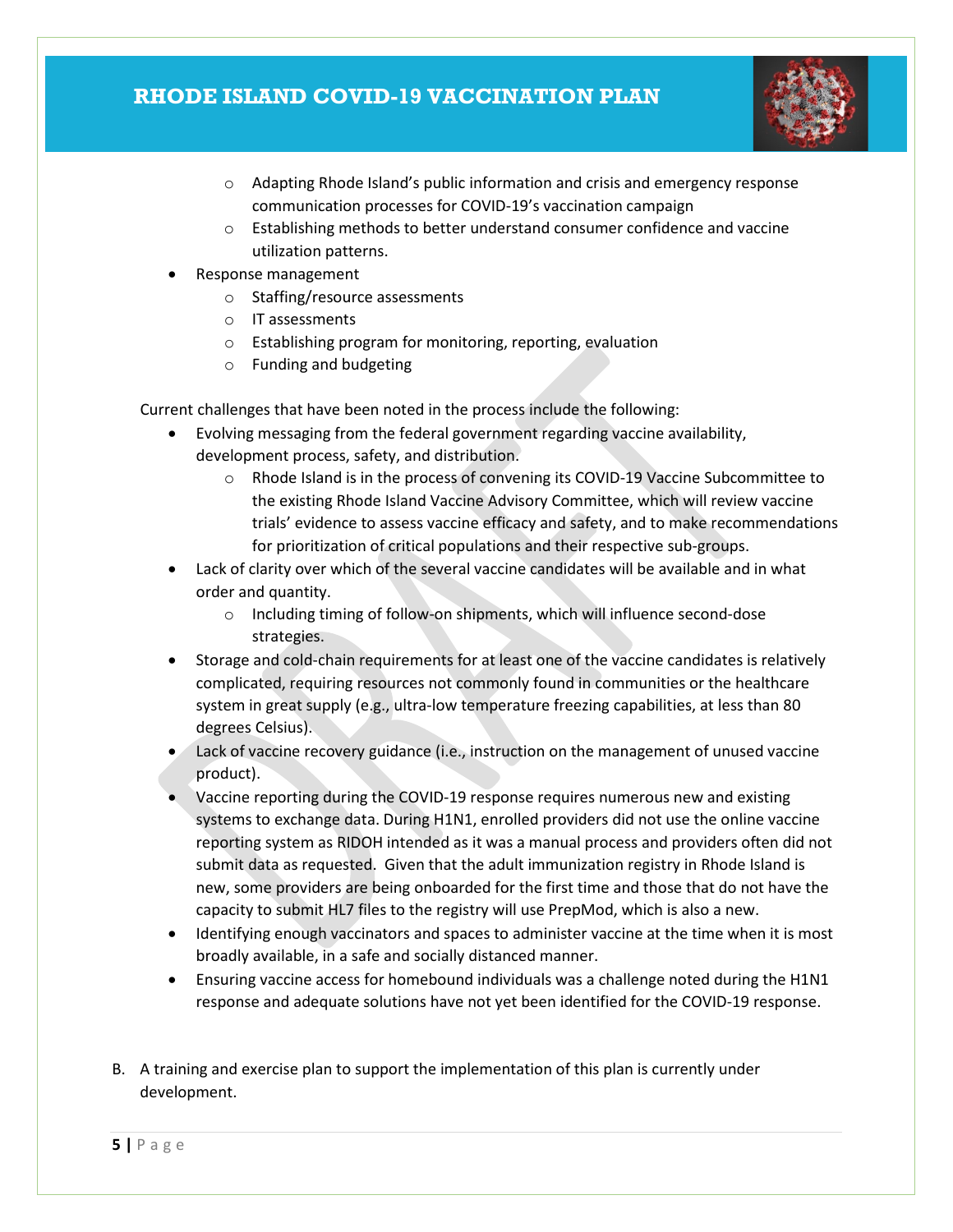

Training for providers will include a mix of content developed by the CDC and RIDOH.

Training on the Rhode Island Child and Adult Immunization Registry (RICAIR) will be provided through online training with support from the Provider Relations Team in coordination with RIDOH's Immunization Program. An advisory has been sent to all RICAIR users letting them know that RIDOH will soon be making immunization data for patients of all ages available to medical providers and authorized users through RICAIR. For practices with KIDSNET web access, immunizations submitted for adults will be viewable within the next few weeks. Practices without web access to RICAIR immunizations will receive an email with information on how to establish access to RICAIR and training instructions for RICAIR within the next couple of months.

Training for vaccination sites that will be using the PrepMod system is provided through the PrepMod vendor and coordinated through the Training Coordinator in RIDOH's Immunization Program. The Training Coordinator is the liaison for all vaccination sites and assists with scheduling trainings and addressing any additional training needs. Trainings will be provided online to all administrative staff who will be utilizing the system. Mass vaccinators, MV Workgroup personnel and other State staff, and hospitals that will be using PrepMod will be trained within the next month.

VaccineFinder training is offered through CDC. All providers who enroll as COVID-19 vaccine providers will be granted access to VaccineFinder. CDC will provide direct guidance on how providers can access the system.

In partnership with the State's Division of Information Technology, the State will initiate dry run scenarios to track data flow between IT systems beginning in late October.

Training on vaccine storage, handling, administration, and temperature monitoring will be primarily coordinated by RIDOH's Immunization Quality Assurance Manager and conducted by the immunization program staff. Existing mechanisms in OSMOSSIS, the state vaccine ordering system, to track training of SSV enrollees will be adapted to address new training requirements. As soon as COVID-19 vaccine information is made available, immunization staff will begin to develop online trainings for providers.

Administrative staff and staff involved with vaccine management and distribution will be provided access to Tiberius. Staff will attend ongoing CDC trainings to become familiar with the functionality of the system.

The State of Rhode Island will set up a data reporting and analytics cadence and performance metrics to set baselines and hit specific vaccination, immunity, and other customer service targets throughout the vaccine deployment process.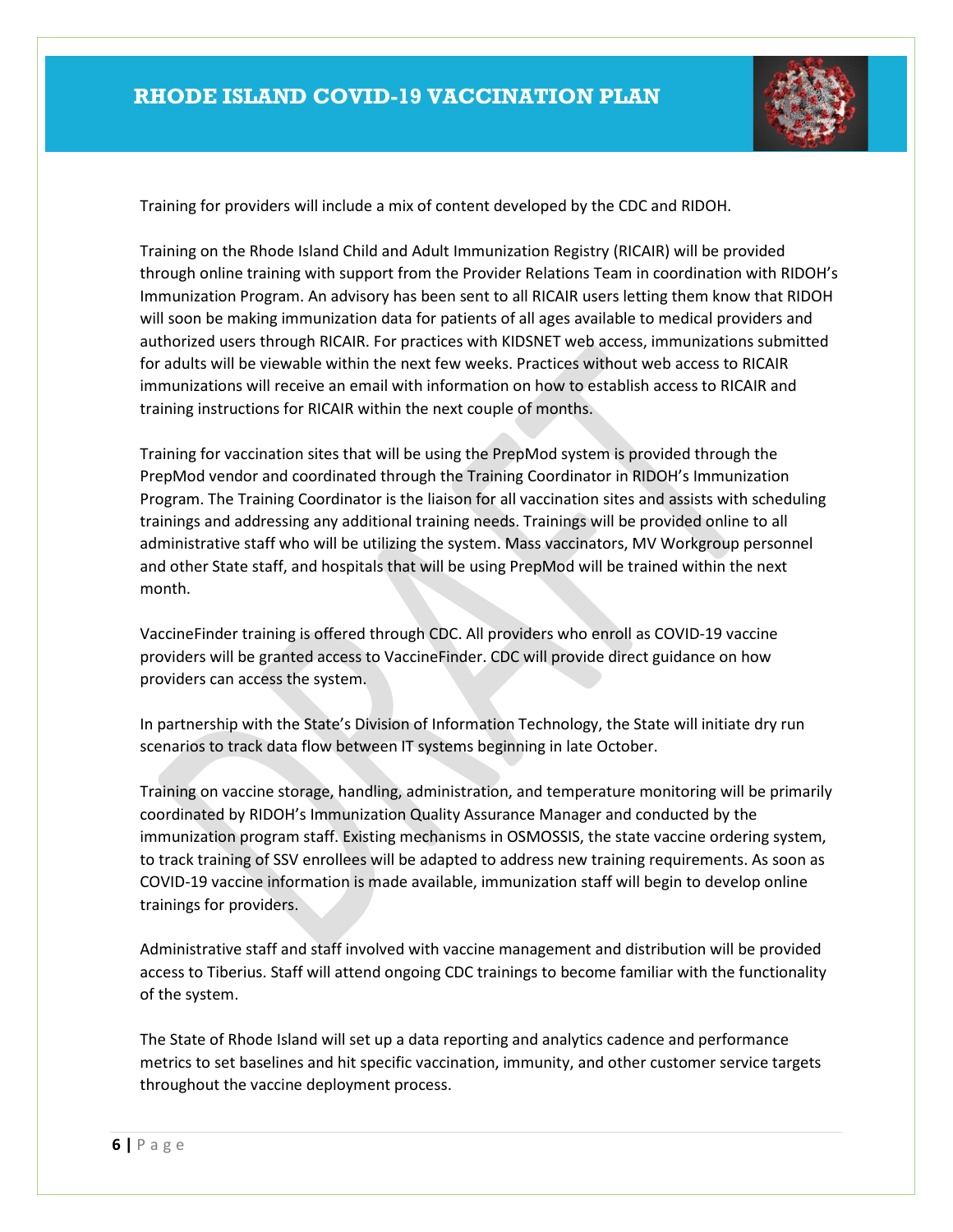

## <span id="page-7-0"></span>Section 2: COVID-19 Organizational Structure and Partner Involvement

#### *Instructions:*

- A. *Describe your organizational structure.*
- B. *Describe how your jurisdiction will plan for, develop, and assemble an internal COVID-19 Vaccination Program planning and coordination team that includes persons with a wide array of expertise as well as backup representatives to ensure coverage.*
- C. *Describe how your jurisdiction will plan for, develop, and assemble a broader committee of key internal leaders and external partners to assist with implementing the program, reaching critical populations, and developing crisis and risk communication messaging.*
- D. *Identify and list members and relevant expertise of the internal team and the internal/external committee.*
- E. *Describe how your jurisdiction will coordinate efforts between state, local, and territorial authorities.*
- F. *Describe how your jurisdiction will engage and coordinate efforts with leadership from tribal communities, tribal health organizations, and urban Indian organizations.*
- G. *List key partners for critical populations that you plan to engage and briefly describe how you plan to engage them, including but not limited to:*
	- *Pharmacies*
	- *Correctional facilities/vendors*
	- *Homeless shelters*
	- *Community-based organizations*
- A. Rhode Island is currently engaged in a whole-of-government response to COVID-19 in the state. Response elements are organized by function, and coordination is largely managed by the Rhode Island Governor's Office, in close partnership with the Rhode Island Department of Health and Rhode Island National Guard. An organizational chart depicting Rhode Island's whole-of-government response structure, with mass vaccination activity reflected, can be found in Attachment 1. This response enterprise also includes the direct involvement of the Healthcare Coalition of Rhode Island (HCRI), Rhode Island's sole emergency preparedness healthcare coalition, which has been integral in ensuring response coordination with Rhode Island's healthcare system.
- B, C. RIDOH is the lead Rhode Island state agency for mass vaccination planning and coordination. Initial planning for mass vaccination began internally, with a team comprising various subjectmatter experts within the department, including from such areas as Public Health Communications, Immunization, Emergency Preparedness and Response, Geographic Information Systems, Health Data Analysis, and Infectious Disease and Epidemiology (see Section 1A). Since then, the effort has further broadened inside the department and with key external partners, including the Governor's Office, Rhode Island National Guard, and others. This group has been meeting twice weekly and maintains a Task List of activities to drive its progress.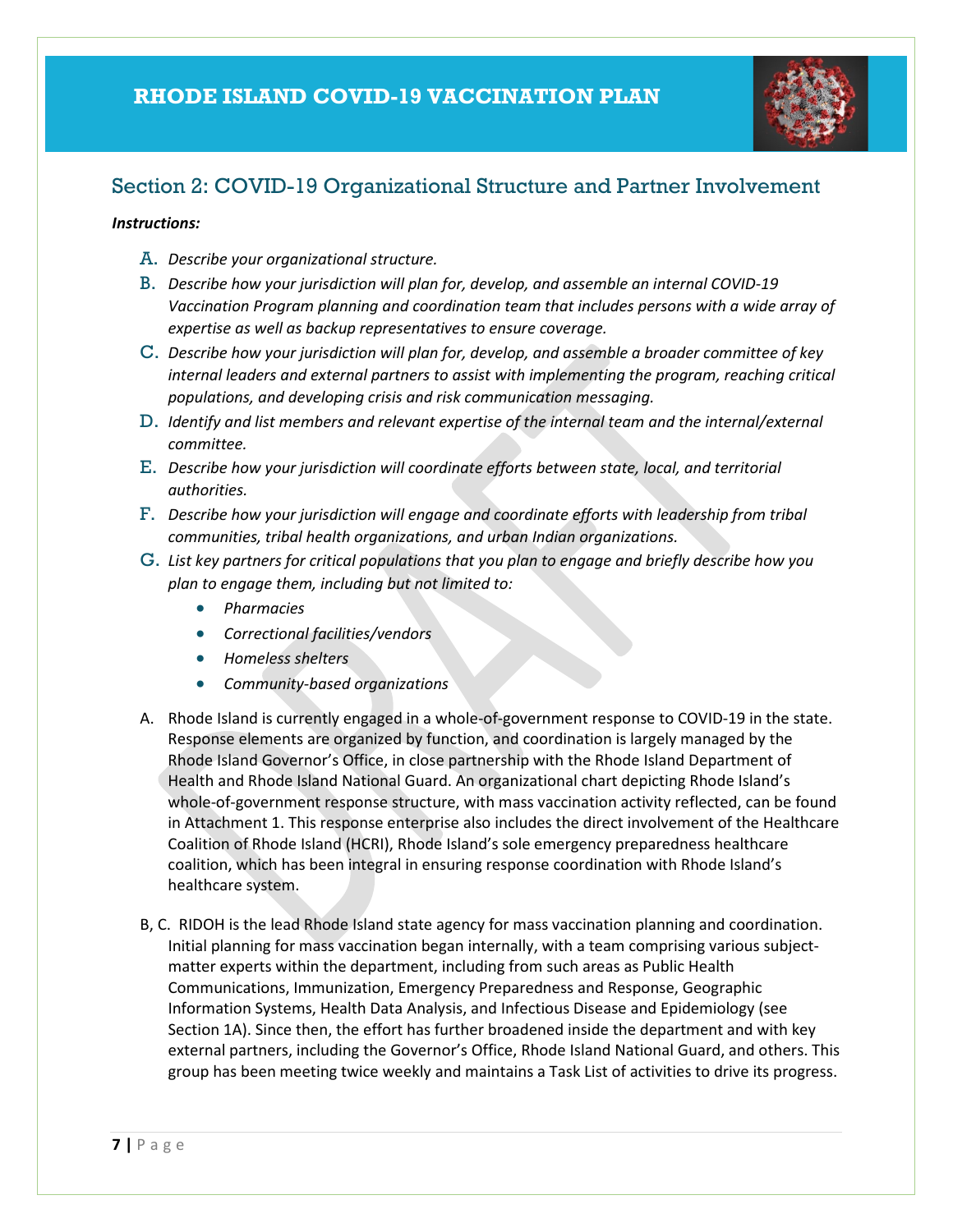

Among the RIDOH Mass Vaccination Workgroup's initial tasks was the development of a list of stakeholders whose input should be solicited during the planning process to ensure an effective campaign that successfully targets and engages relevant populations. Existing partnerships and relationships from throughout RIDOH and Rhode Island state government will be leveraged to secure engagement with these stakeholders throughout the Rhode Island.

A complete list of stakeholders that are or will be engaged in the planning and implementation process can be found in Attachment 2.

The Department of Health has also worked to convene a COVID-19 Vaccine Subcommittee to the existing Rhode Island Vaccine Advisory Committee comprising ethicists, scientists, primary care providers, pharmacists, epidemiologists, major insurers, equity advocates, and long-term care representatives to further support RIDOH's decision-making regarding the vaccines. This Subcommittee will convene on a regular basis to evaluate vaccine distribution and administration strategies, assess vaccine safety, prioritize critical populations, and further support Rhode Island's COVID-19 mass vaccination campaign.

Since the start of Rhode Island's COVID-19 response, state agencies have been participating in a joint information system to ensure coordinated and consistent public messaging. This system will be leveraged in support of Rhode Island's mass vaccination campaign. Additional information can be found in Section 12.

D. RIDOH's Mass Vaccination Workgroup (also referred to as "MV Workgroup") comprises personnel from RIDOH – specifically those working in programs whose functional areas relate to this effort and other subject-matter experts – and select SMEs and partners from outside RIDOH who have been involved in the broader Rhode Island COVID-19 response. A roster of the MV Workgroup can be found in Attachment 3.

A roster of the COVID-19 Vaccine Subcommittee can be found in Attachment 4.

E. RIDOH's MV Workgroup will leverage existing partnerships and processes to the maximum extent possible to coordinate and align planning, preparedness, and response efforts. Through its Medical Emergency Distribution System (MEDS), managed by RIDOH's Center for Emergency Preparedness and Response (CEPR), RIDOH maintains direct engagement with municipal officials specifically related to mass vaccination operations. These existing partnerships will be heavily leveraged during the planning, preparedness, and response elements of the COVID-19 mass vaccination campaign, particularly during Phase 3, which may involve the activation of municipal Points of Dispensing (PODs) through Rhode MEDS to vaccinate the general public (see *Rhode Island Medical Emergency Distribution System Plan*, maintained by RIDOH, and 39 individual MEDS-POD plans maintained by their respective municipalities).

Further, existing processes and mechanisms through the Rhode Island's emergency management enterprise – specifically through Emergency Support Function 8 (which RIDOH leads) and the Healthcare Coalition of Rhode Island (or HCRI, which RIDOH co-chairs) – will be instrumental to both engaging organizations within the healthcare sector and ensuring a holistic response (see *State of Rhode Island Comprehensive Emergency Management Plan, Emergency*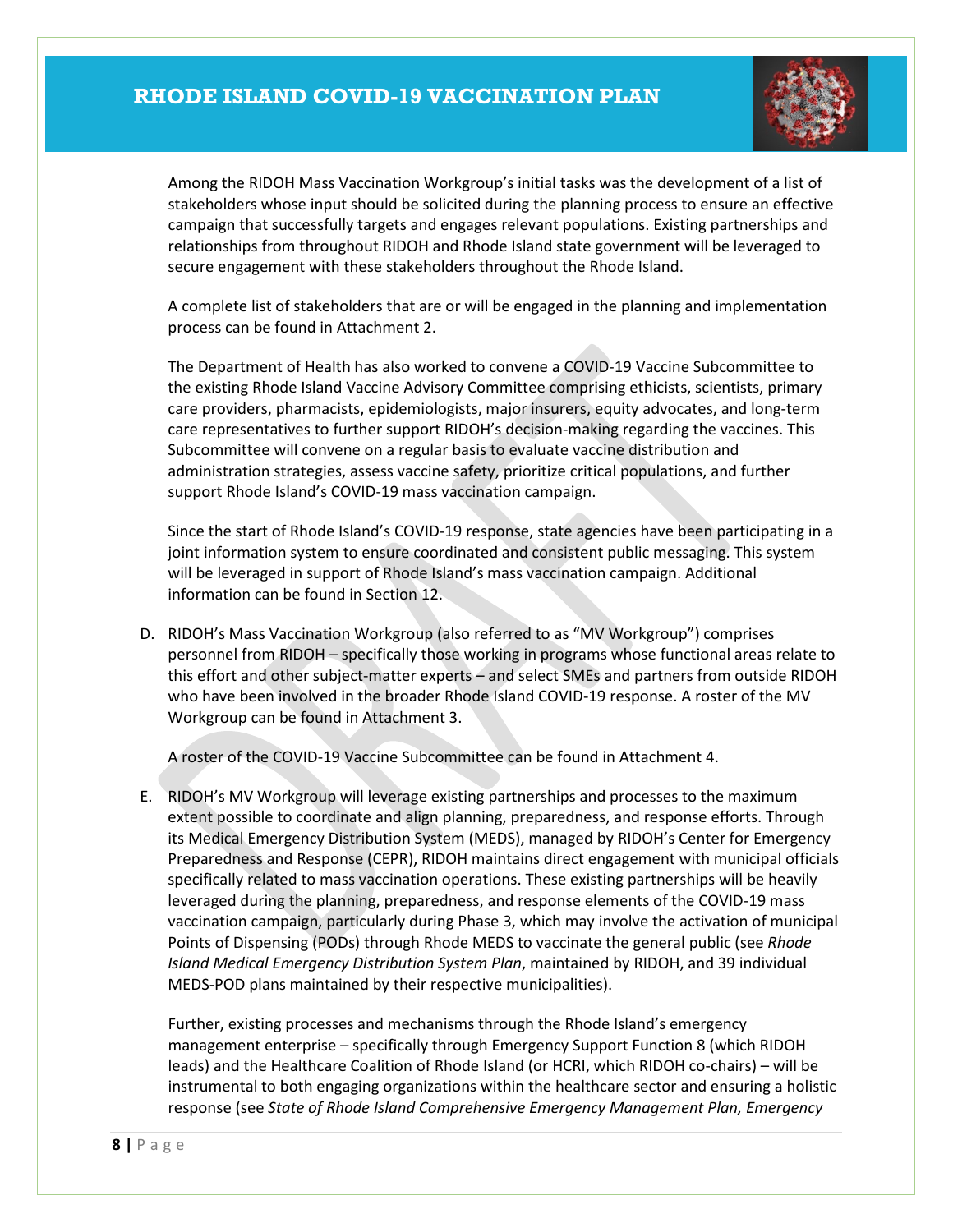

*Support Function 8 Annex*, maintained by the Rhode Island Emergency Management Agency, and *Healthcare Coalition of Rhode Island Response Plan*, maintained by HCRI).

- F. The Narragansett Indian Tribe is the single federally recognized tribe in Rhode Island. The relationship with the Tribe to provide the necessary preparedness-related public health and medical services has operated mainly through the Narragansett Indian Health Center via their active membership and participation in HCRI. The Narragansett Indian Health Center is also actively enrolled in the State-supplied vaccine program for adult and child vaccines and has demonstrated abilities to vaccinate its patients. At the time of this writing, RIDOH has reached out through FEMA's Tribal Liaison working with the Narragansett Indian Tribe (given they have a separate disaster declaration) to request engagement on vaccination efforts for the Tribe, including to request their participation in the COVID-19 Vaccine Subcommittee and to determine their preference for receiving COVID-19 vaccine through the State-supplied vaccine program or directly by the federal government or the Indian Health Service. An initial conversation between RIDOH and the one of the members of Tribal leadership has occurred and the larger Tribal leadership will be meeting to determine their preferred means of engagement.
- G. As referenced above (C), the RIDOH MV Workgroup and the broader Rhode Island COVID-19 response enterprise have already and will continue to engage a number of stakeholders from throughout Rhode Island on COVID-19 mass vaccination planning and preparedness efforts. These same stakeholders will also be instrumental in further supporting and evaluating the effectiveness of Rhode Island's COVID-19 mass vaccination campaign, once underway (see Attachment 2). Many of the providers and organizations that RIDOH will engage to increase uptake of COVID-19 vaccine have been engaged for the State's seasonal flu vaccination campaign. The Immunization Program and the Center for Emergency Preparedness and Response partnered to substantially increase the number of Rhode Islanders who receive flu vaccine this season compared to previous seasons in an effort to decrease circulation of influenza in the community, which will reduce the number of people who contract flu, need to seek care for flu illness, and to reduce the number of hospitalizations as to not overburden the healthcare system and allow for more focus on treating COVID-19 patients. This also lent the opportunity to test new modalities for COVID-19 vaccination. Staff from both programs have been tasked to expand the footprint and increase opportunities for flu vaccination among vulnerable populations and adult populations most at risk for COVID-19, at sites including but not limited to: assisted living communities, group homes, senior housing, homeless shelters, high density urban communities with high rates of COVID-19 (Cranston, Central Falls, Providence and Pawtucket). Opportunities for specific occupational groups, such as first responders, healthcare workers, and frontline workers and close-contact workers such as grocery store and childcare workers will also be expanded.

It is important to note that the federal government is unilaterally engaging several types of organizations – long-term care facilities, the Department of Defense, major chain pharmacies, and federally recognized Tribes – with offers of directly providing vaccine and, in some cases, vaccination capabilities and personnel resources to administer vaccine. Rhode Island will work to coordinate its mass vaccination efforts with those occurring in the state that are directed or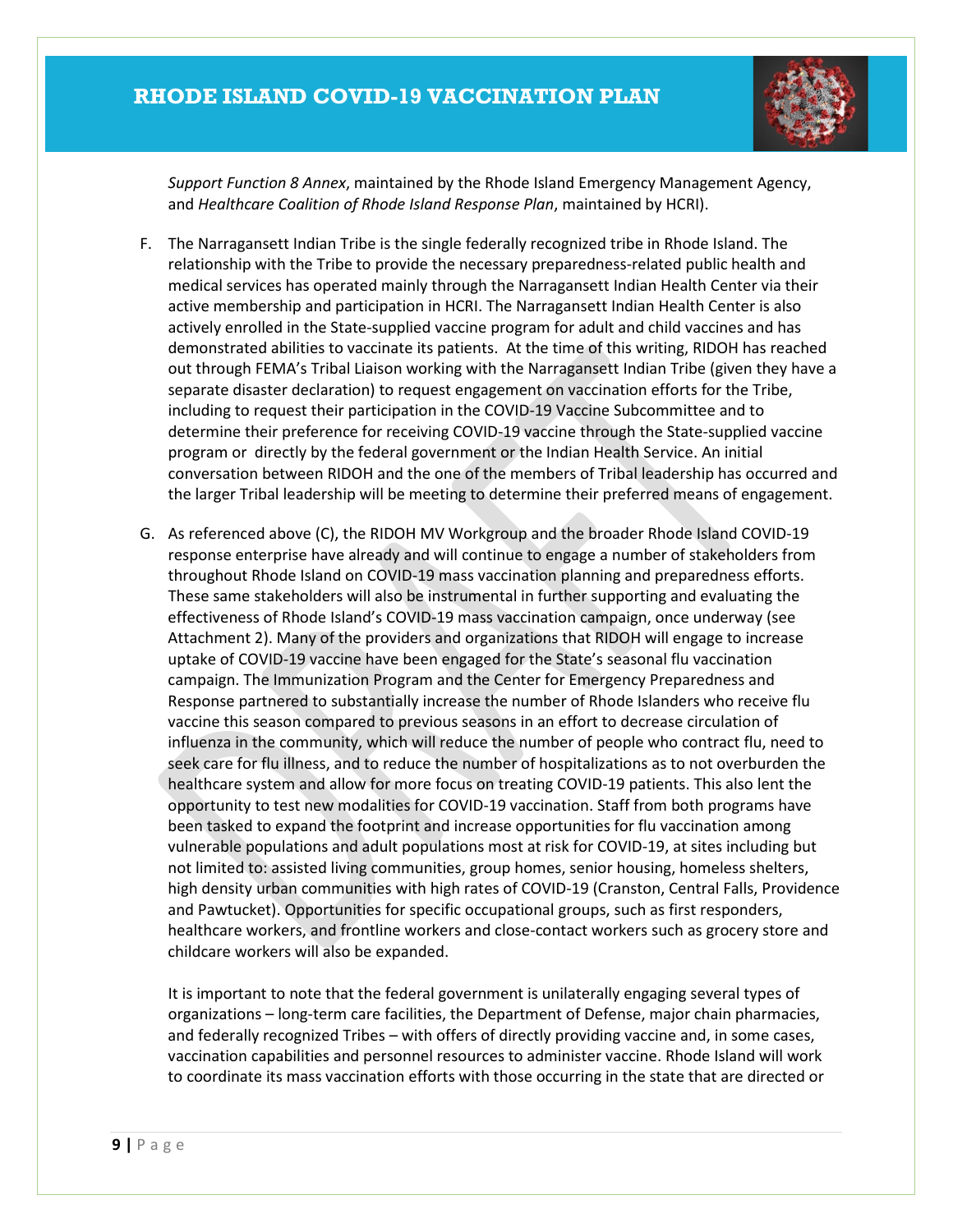

arranged by the federal government. This effort will become clearer as the federal government continues to incrementally finalize its direct outreach plans.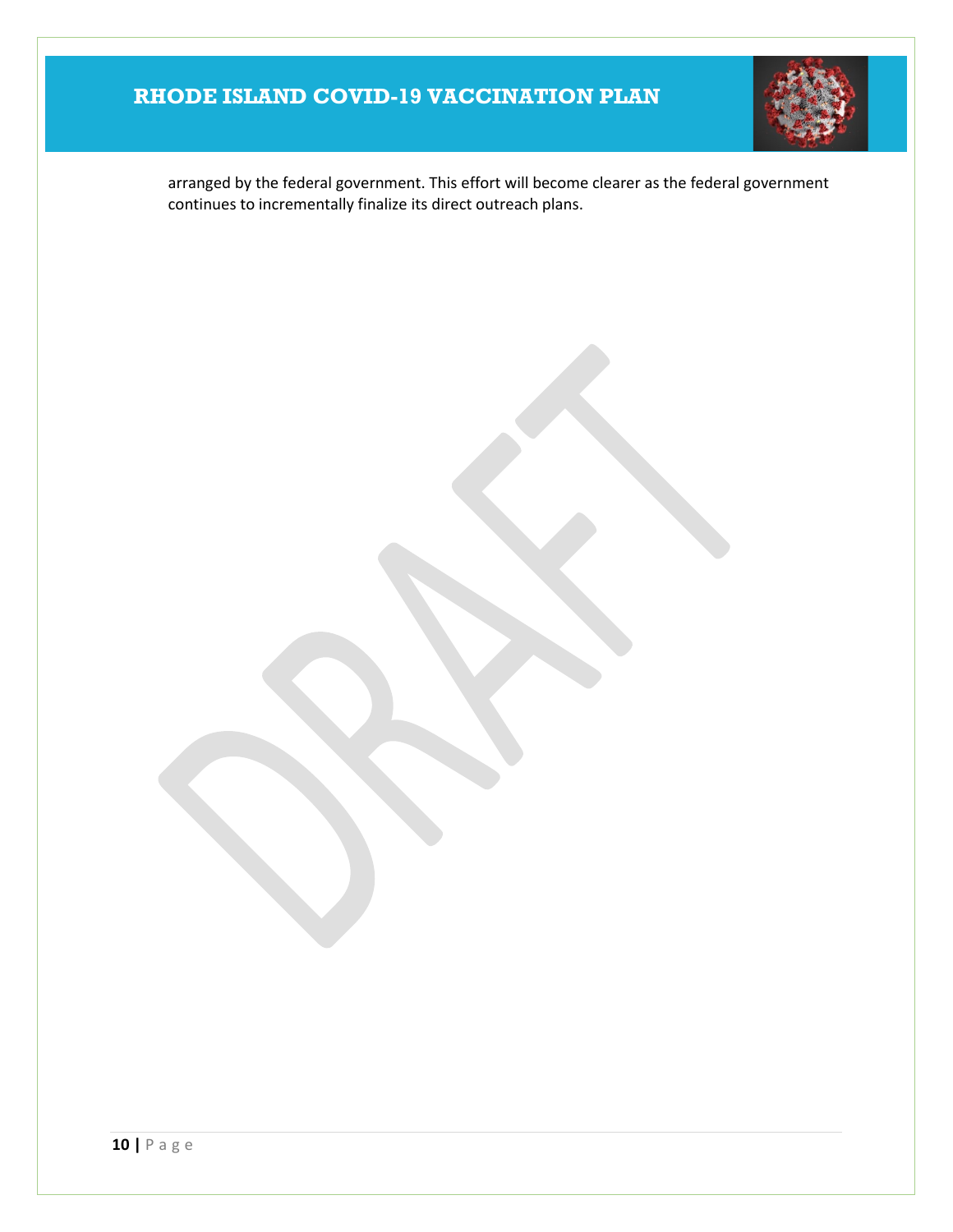

## <span id="page-11-0"></span>Section 3: Phased Approach to COVID-19 Vaccination

#### *Instructions:*

A. *Describe how your jurisdiction will structure the COVID-19 Vaccination Program around the three phases of vaccine administration:*

#### *Phase 1: Potentially Limited Doses Available*

#### *Phase 2: Large Number of Doses Available, Supply Likely to Meet Demand*

#### *Phase 3: Likely Sufficient Supply, Slowing Demand*

#### **Overview**

Rhode Island's COVID-19 mass vaccination campaign will be conducted in three main phases:

- Phase 1, during which limited vaccine doses are available
	- o Phase 1A
	- o Phase 1B
- Phase 2, during which large numbers of vaccine doses are available and likely to meet demand
- Phase 3, during which there is sufficient supply of vaccine and demand slows

Many operational processes will remain consistent across all three phases. Major distinctions between the phases can be found most prominently in identification and selection of critical populations to whom vaccination efforts will be targeted, particularly in Phase 1 wherein vaccine supply is limited, and in the strategies employed to provide and administer vaccines, which are dependent on a number of factors, most significantly vaccine supply and administration requirements.

#### **Critical Populations and Vaccine Allocation**

Utilizing the *Framework for Equitable Allocation of COVID-19 Vaccine* developed by the National Academies of Science, Engineering, and Medicine and the anticipated guidance from CDC's ACIP, Rhode Island will construct COVID-19 vaccination distribution prioritization and sub-prioritization among the critical populations and subpopulations as needed based on vaccine supply. Preliminary thinking, subject to input from the State's COVID-19 Vaccine Sub-Committee, on how the State will prioritize distribution within these phases is summarized below:

In **Phase 1**, vaccine supply will be limited, requiring Rhode Island to judiciously prioritize and allocate vaccine among critical populations. In **Phase 1A**, high-risk healthcare workers and first responders will be the focus of vaccination efforts. In Phase **1B**, as more vaccine becomes available and those identified for vaccination during Phase 1A have received their second dose (in the event of a two-dose vaccine series), vaccination efforts will broaden in their focus to include people with significant comorbid conditions (defined as having two or more) and older adults in congregate or overcrowded settings.

Depending on just how limited Rhode Island's vaccine allotment is during Phase 1, additional work to identify and prioritize subgroups within these critical population groups may occur. Factors that may be considered in identifying subgroups of critical populations include individuals':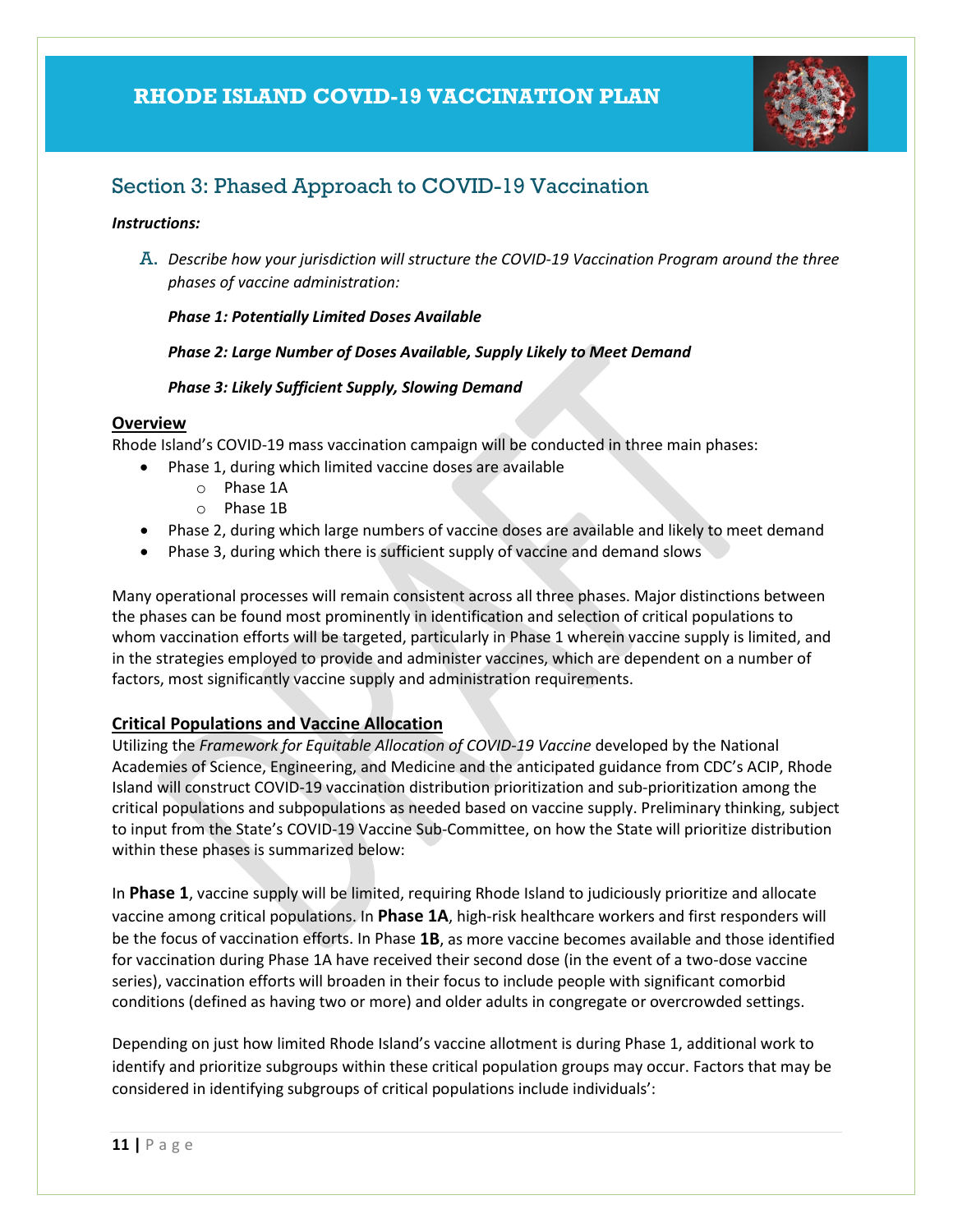

- Risk of acquiring infection
- Risk of severe morbidity and mortality
- Risk of negative societal impact
- Risk of transmitting infection to others

In **Phase 2**, as vaccine supply nears or meets level of demand, the following critical populations will be prioritized for vaccination:

- K-12 teachers, school staff, and childcare providers
- Critical workers in high-risk settings
- People with moderate comorbid conditions
- People in homeless shelters or group homes and staff
- Incarcerated or detained people and facility staff
- All older adults

Though supply is likely to meet demand during **Phase 3**, Rhode Island will nonetheless prioritize the following critical populations for vaccination:

- Young adults
- Children
- Workers in industries important to the functioning of society

Additional epidemiological factors may also be taken into consideration in prioritizing and allocating vaccines among Rhode Island's population, such as efforts to prevent or mitigate institutional outbreaks. Further, vaccine data may indicate suitability for certain populations rather than others, which will further influence critical population group selection. Such determinations relating to the State's allocation methodology will be made by Rhode Island's Director of Health with input from the COVID-19 Vaccine Subcommittee, and in consultation with the Governor.

#### **Vaccine Administration Strategies**

Identification of critical populations and vaccine supply will directly influence the selection and adoption of vaccine administration strategies.

Points of Dispensing, or PODs, are a fundamental mass vaccination or mass dispensing concept. Put simply, they serve as sites where individuals can go to receive either vaccine or other medication during a public health emergency, like a large-scale disease outbreak.

Rhode Island proposes to use two distinct types of POD – **general public PODs**, which are open to all members of the general public without restriction and are typically operated by municipalities, and **Closed PODs**, which limit entry to those individuals on a predefined list. Closed PODs can either be activated within organizations with existing medical infrastructure (like a hospital or long-term care facility) to vaccinate a specific group of individuals (e.g., staff, patients) or by staffing a non-medical site with healthcare professionals to vaccinate specific individuals (e.g., first responders). It is likely these two forms of mass vaccination will be employed at varying scale throughout all three phases.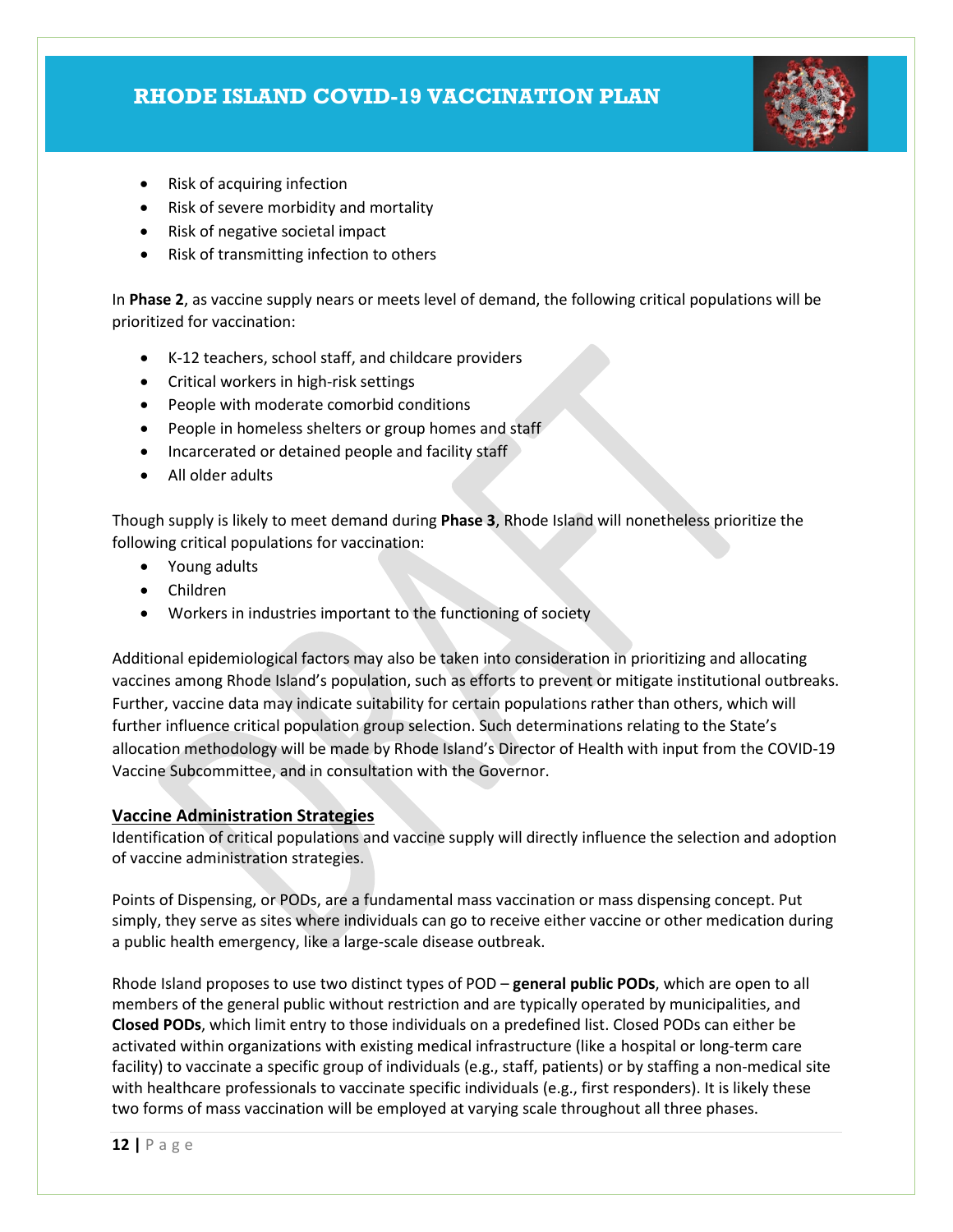

To meet anticipated demand, and streamline resource allocation, the State's use of PODs will require continued contribution from the Rhode Island National Guard. Extended federal resources to maintain military capacity will be determinative in the State's ability to maximize this resource.

Below, additional strategies related to anticipated phases are described:

#### **Phase 1**

As noted previously, **Phase 1A** will focus efforts on high-risk healthcare workers and first responders. The following strategies may be adopted to administer vaccines during Phase 1A:

- Engaging healthcare facilities and organizations to activate pre-developed Closed POD plans and/or internal staff immunization processes to administer vaccines to their high-risk personnel.
- Activating one or more centralized Closed PODs to administer vaccines to high-risk healthcare workers, regardless of their place of employment.
- Activating one or more centralized Closed PODs to administer vaccines to first responders.

In **Phase 1B**, efforts broaden to include people with significant comorbid conditions (defined as having two or more) and older adults in congregate or overcrowded settings. The following strategies may be adopted to administer vaccines during Phase 1B:

- Activating Closed PODs in long-term care facilities and assisted living residences not directly engaged by the federal government.
- Activating one or more centralized Closed PODs to administer vaccines to individuals with comorbid conditions. This will include engaging healthcare providers and health insurance companies to contact their patients and clients with significant comorbid conditions to notify them of the Closed PODs.
- Engaging with home healthcare agencies to administer vaccines to their homebound clients who have significant comorbid conditions.
- Engaging with private ambulance companies to administer vaccines to homebound individuals who have significant comorbid conditions.
- Activating one or more Closed PODs in congregate care settings with large older-adult populations.
- Providing vaccine to specialty providers/clinics with patients who are being treated for high-risk comorbid conditions

As noted in Section 2, the federal government is unilaterally engaging several types of organizations – long-term care facilities, the Department of Defense, major chain pharmacies, and federally recognized Tribes – with offers of directly providing vaccine and, in some cases, vaccination capabilities and personnel resources to administer vaccine. Rhode Island will work to coordinate its mass vaccination efforts with those occurring in the state that are directed or arranged by the federal government. It is likely such activities will occur in Phase 1B.

#### **Phase 2**

As the supply of available vaccine increases, distribution will expand, increasing access to vaccination services for a larger population. When larger quantities of vaccine become available, there will be two simultaneous objectives: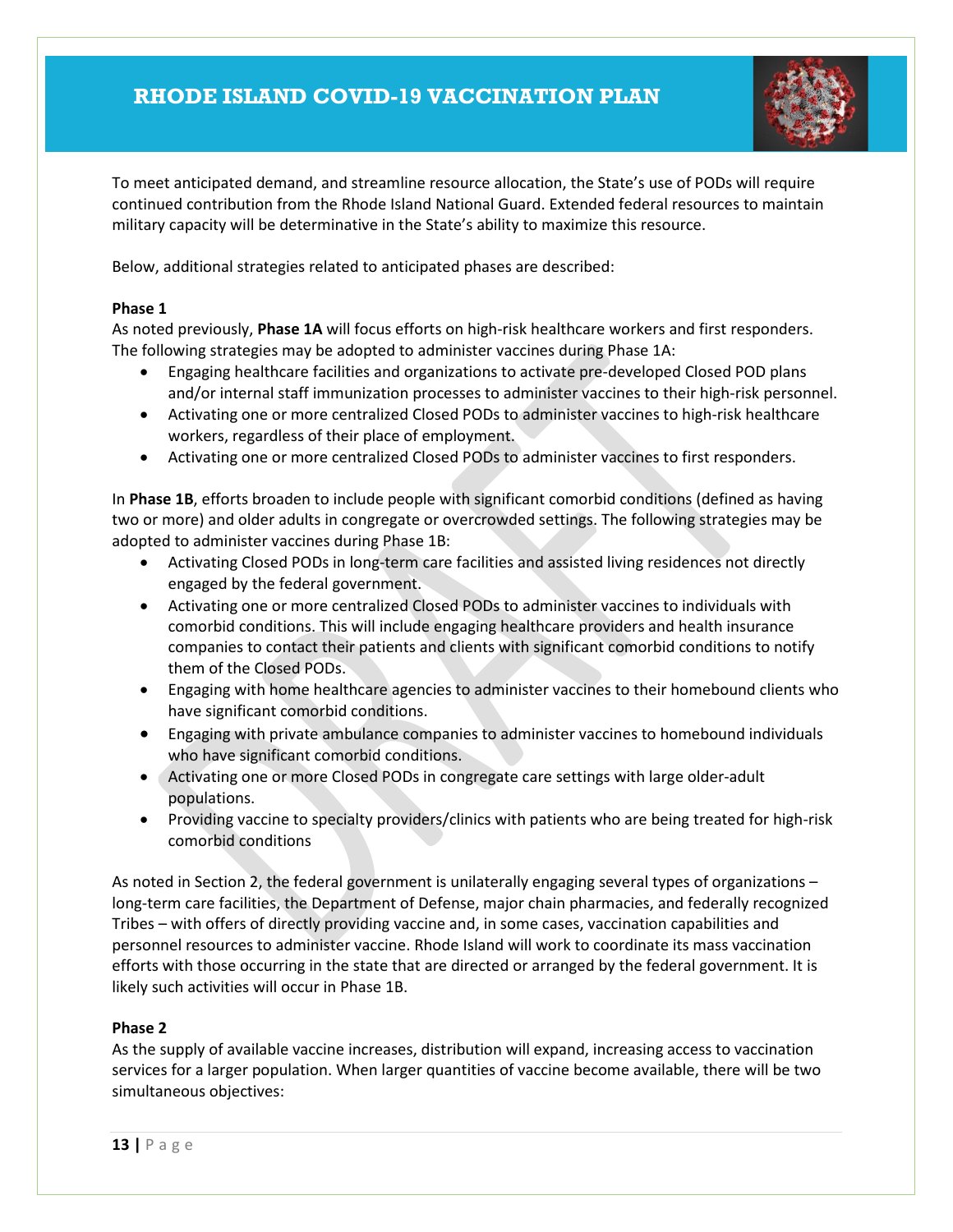

- To provide equitable access to COVID-19 vaccination for all critical populations to achieve high COVID-19 vaccination coverage in these populations.
- To ensure high vaccine uptake in specific populations, particularly in groups that are higher risk for severe outcomes from COVID-19.

With an increase in supply of vaccine, Rhode Island will have the flexibility to expand opportunities to the following populations:

- K-12 teachers, school staff, and childcare providers
- Critical workers in high-risk settings
- People with moderate comorbid conditions
- People in homeless shelters or group homes and staff
- Incarcerated or detained people and facility staff
- All older adults

Lessons learned from efforts in Phase 1 will be incorporated into the selection and implementation of vaccination strategies in Phase 2.

The following strategies may be adopted to administer vaccines during Phase 2:

- Closed PODs in high-risk critical infrastructure and other essential sites for their personnel.
- Closed PODs for in K-12 schools for their teachers and staff.
- Closed PODs for childcare provider organizations, including one or more centralized PODs for individual childcare providers.
- Leveraging the RIDOH Health Equity Zones model to activate Closed PODs specifically for residents of high-density communities and other areas with existing health equity challenges.
- Allocating vaccines for primary care, specialty care, and other select healthcare providers to vaccinate older adults.
- Engaging with home healthcare agencies to administer vaccines to their homebound clients who have moderate comorbid conditions.
- Engaging with private ambulance companies to administer vaccines to homebound individuals who have moderate comorbid conditions.
- Engaging with state and municipal partners to prepare to utilize data from the Rhode Island Special Needs Emergency Registry (RISNER) to help identify and message Rhode Islanders with comorbid conditions or access and functional needs to direct them to vaccination services.

As supply increases over the course of Phase 2, Rhode Island will continually broaden eligibility to receive the vaccine to population groups beyond those already targeted, to include members of the general population, if supply levels permit.

#### **Phase 3**

When vaccine supply meets demand, Rhode Island will broaden vaccine availability to all members of the general public, prioritizing young adults, children, and workers in industries important to the functioning of society.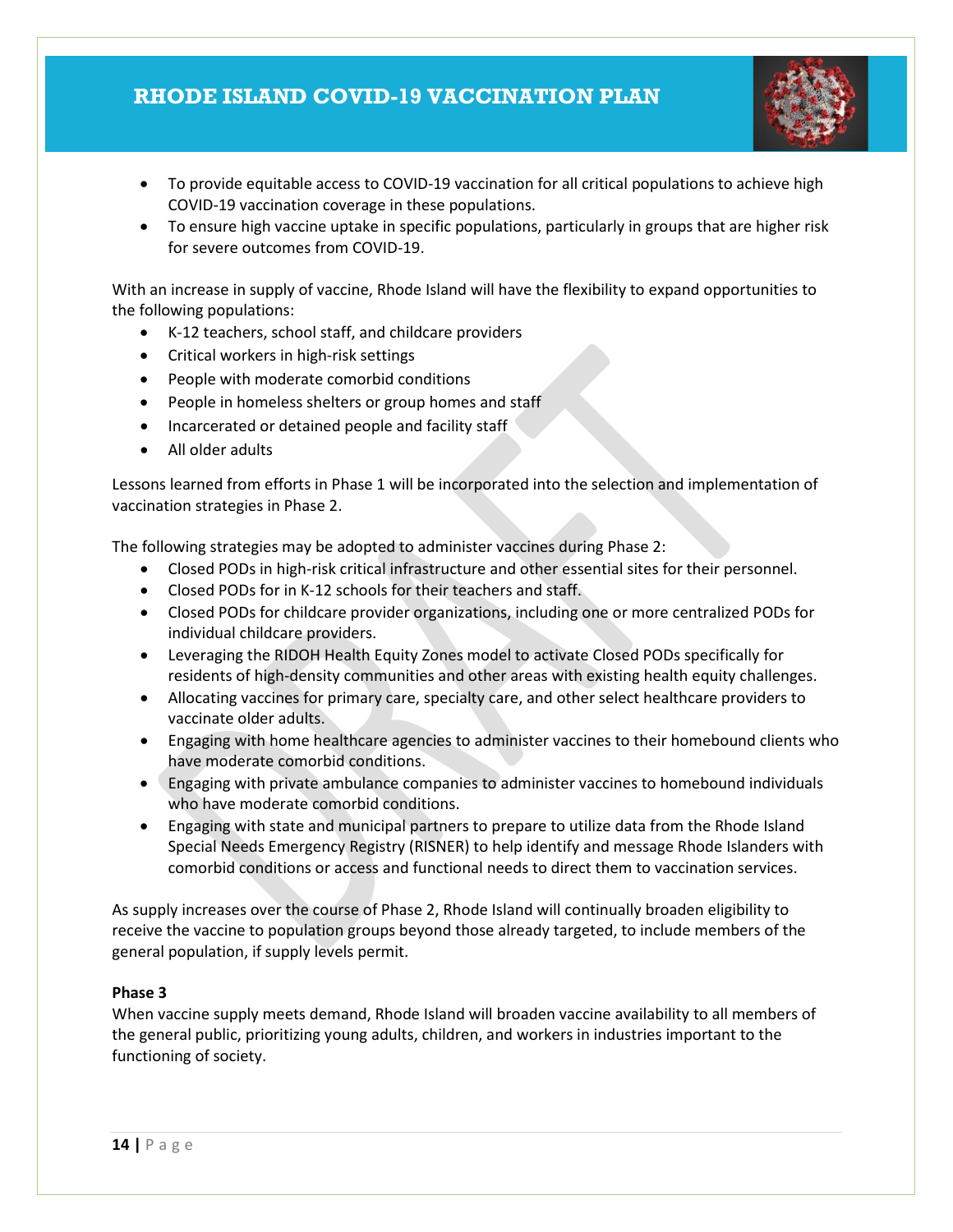

Lessons learned from efforts in Phase 1 and 2 will be incorporated into the selection and implementation of vaccination strategies in Phase 3.

The following strategies may be adopted to administer vaccines during Phase 3:

- Ensuring availability of vaccine to all healthcare providers authorized to administer them.
- School-based PODs or vaccine clinics.
- General public PODs operated by municipalities.
- General public vaccine clinics operated by mass vaccinators.

#### **Vaccine Ordering**

In **Phase 1**, RIDOH's Immunization Program, in consultation with the COVID-19 Vaccine Subcommittee, will establish order allowances for each selected vaccination provider site and provider, which will then be communicated to the sites and provider(s). These order allowances will be based on the allocation and prioritization of vaccine among critical populations, as well as number of sites selected and the critical population(s) each is to vaccinate. Those sites and providers will then order vaccines though the Ocean State Management of State-Supplied Immunizations System (OSMOSSIS, RIDOH's ordering system for state-supplied vaccines) or PrepMod (used by mass vaccination sites) in accordance with those allowances. In Phases 2 and 3, as supply increases, order allowances will relax, and ordering will be made available to a continually increasing number of providers. All orders will be processed in the OSMOSSIS ordering system through the EXiS to VtrckS.

Upon receipt and approval under any present order allowances, RIDOH's Immunization Program will enter the orders into VTrckS – CDC's vaccine ordering system. In turn, CDC will use its centralized distribution contract to fulfill orders and will ship vaccine directly to the vaccination provider sites. Ancillary supplies will also be packaged separately from the vaccine and sent by the federal government to the vaccination provider site to support operations, including enough needles, syringes, alcohol prep pads, and COVID-19 vaccination record cards for each dose supplied to the vaccination provider site. A limited amount of PPE (surgical masks and face shields) will accompany these ancillary supplies. (See Section 7)

#### **Vaccine Receipt, Storage, and Administration**

CDC intends to use its centralized distribution contract to send vaccine directly to vaccination provider sites. In situations wherein mass vaccination sites are being activated (even in the case of some Closed PODs held outside licensed healthcare facilities), vaccines will initially be sent to a licensed healthcare provider site, and will then be redistributed under the coordination of RIDOH to the vaccination sites. (See also Inventory Management and Redistribution, below)

Upon receipt, vaccination provider sites will store all vaccines in accordance with manufacturer's requirements and RIDOH's and CDC's guidance. (See Section 8)

Vaccine doses administered will be recorded by providers in the following ways:

• Mass vaccination sites, or providers not on-boarded for HL7 data submission to the state's immunization registry, known as the Rhode Island Child and Adult Immunization Registry (RICAIR): PrepMod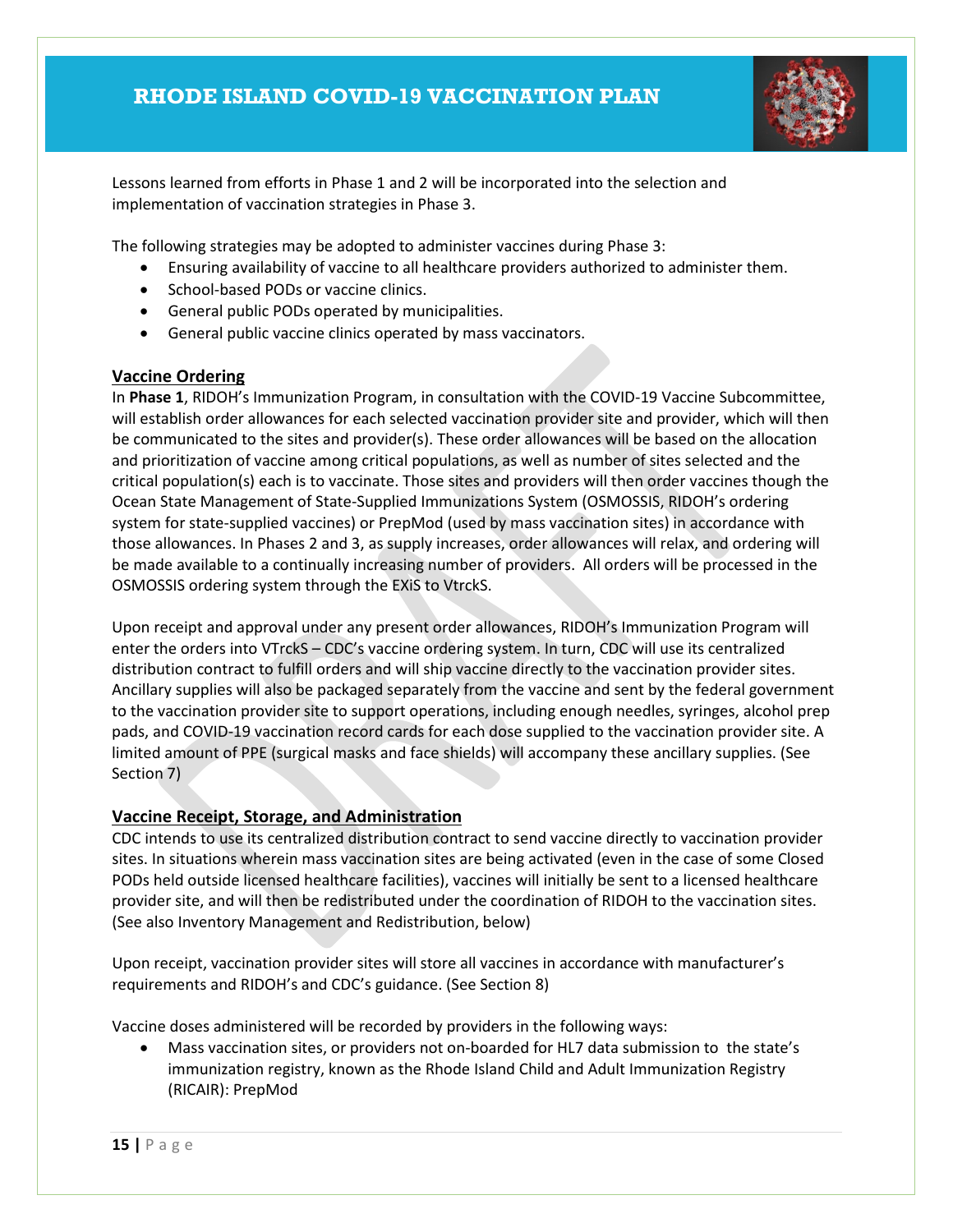

• Non-mass vaccination sites on-boarded for HL7 data submission : RICAIR

Because initial COVID-19 vaccines will likely be released under an Emergency Use Authorization (EUA), there will be additional time required to monitor each vaccine recipient at the vaccination provider site for any adverse effects from the vaccine. Any adverse events that are noted will be entered into the Vaccine Adverse Event Registry System (VAERS) by the provider. Further, each vaccine recipient will be given appropriate documentation regarding the vaccine, including the Vaccine Information Statement (VIS) and/or EUA information statement, by the vaccine provider. (See Section 14)

PrepMod has HL7 functionality to interface with RICAIR, sending HL7 messages from the data entered into PrepMod to RICAIR; RICAIR will therefore contain all records of COVID-19 vaccine doses administered. (See Section 9)

#### **Inventory Management and Redistribution**

Inventory of vaccine at mass vaccination sites will be tracked through PrepMod. Inventory of vaccine at non-mass vaccination sites will be tracked through RICAIR and OSMOSSIS, the state vaccine ordering system. Vaccination provider sites will also report any vaccine wastage or return through these systems.

The need for vaccine supply redistribution among the vaccination provider sites will be continually evaluated by RIDOH and the MV Workgroup to address vaccine supply shortages or excesses; if necessary, RIDOH will coordinate redistribution activity. (See Section 7)

#### **Monitoring and Evaluation**

Knowing the populations targeted by each vaccination provider site, as well as the allocation of vaccines to each site and the real-time inventory of each site will allow the MV Workgroup to continually assess the effectiveness of vaccination efforts. The MV Workgroup will continually evaluate the need to adapt strategies to increase their effectiveness and efficiency. (See Section 15)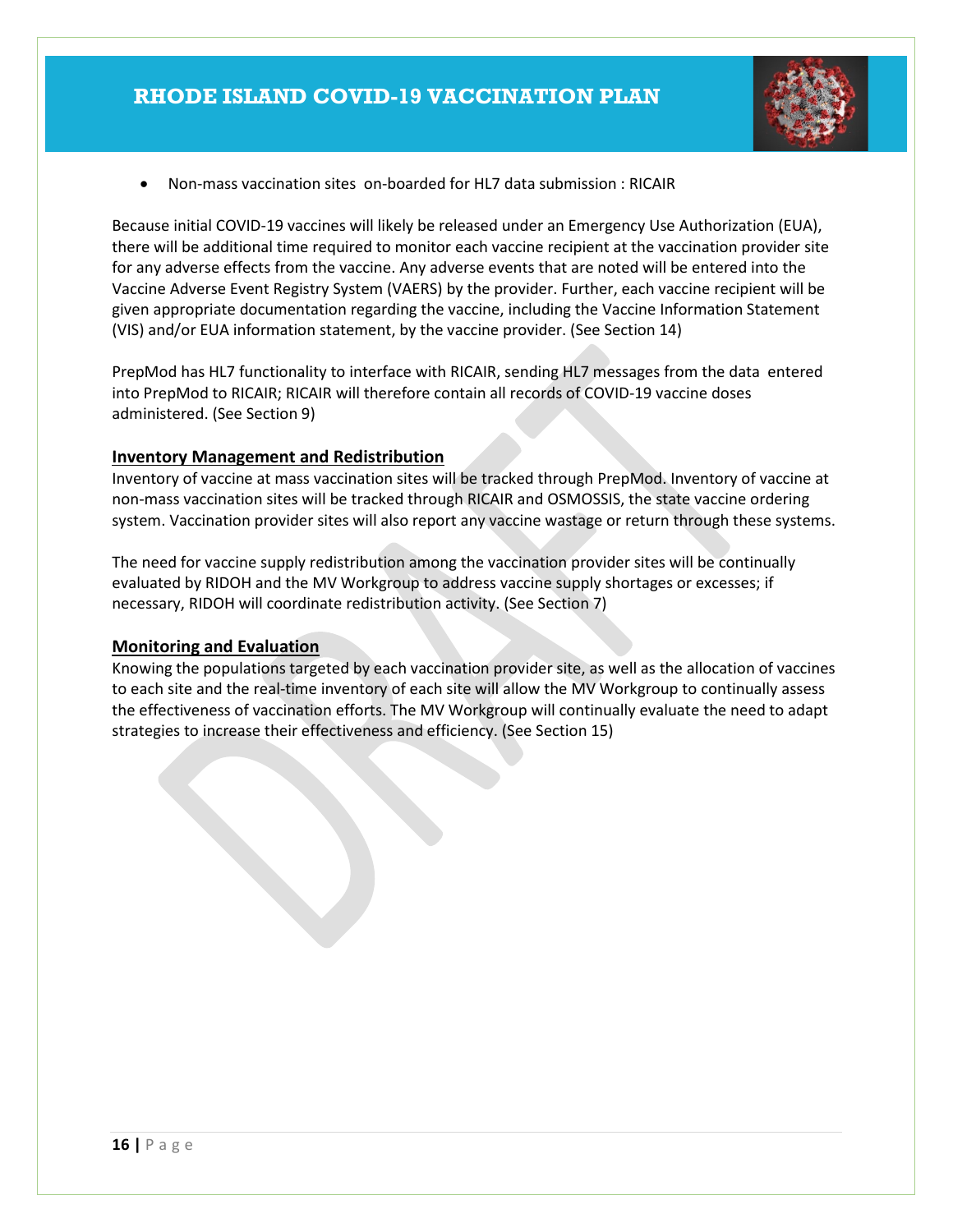

## <span id="page-17-0"></span>Section 4: Critical Populations

#### *Instructions:*

- A. *Describe how your jurisdiction plans to: 1) identify, 2) estimate numbers of, and 3) locate (e.g., via mapping) critical populations. Critical population groups may include:*
	- *Healthcare personnel*
	- *Other essential workers*
	- *Long-term care facility residents (e.g., nursing home and assisted living facility residents)*
	- *People wit[h underlying medical conditions](https://www.cdc.gov/coronavirus/2019-ncov/need-extra-precautions/people-with-medical-conditions.html) that are risk factors for severe COVID-19 illness*
	- *People 65 years of age and older*
	- *People from racial and ethnic minority groups*
	- *People from tribal communities*
	- *People who are incarcerated/detained in correctional facilities*
	- *People experiencing homelessness/living in shelters*
	- *People attending colleges/universities*
	- *People living and working in other congregate settings*
	- *People living in rural communities*
	- *People with disabilities*
	- *People who are under- or uninsured*
- B. *Describe how your jurisdiction will define and estimate numbers of persons in the critical infrastructure workforce, which will vary by jurisdiction.*
- C. *Describe how your jurisdiction will determine additional subset groups of critical populations if there is insufficient vaccine supply.*
- D. *Describe how your jurisdiction will establish points of contact (POCs) and communication methods for organizations, employers, or communities (as appropriate) within the critical population groups.*
- A. The MV Workgroup will leverage a range of data sources to estimate numbers of critical populations throughout Rhode Island. As new guidance and evidence identifies additional population groups at increased risk of susceptibility or of severe illness, the MV Workgroup will work to identify their numbers and locations. The COVID-19 Vaccine Subcommittee will further support this effort by facilitating engagement with key stakeholders and providing subjectmatter expertise and guidance.

Data sources consulted in the process of quantifying and locating members of critical populations include (though are not limited to):

- Rhode Island state agency data
	- o Executive Office of Health and Human Services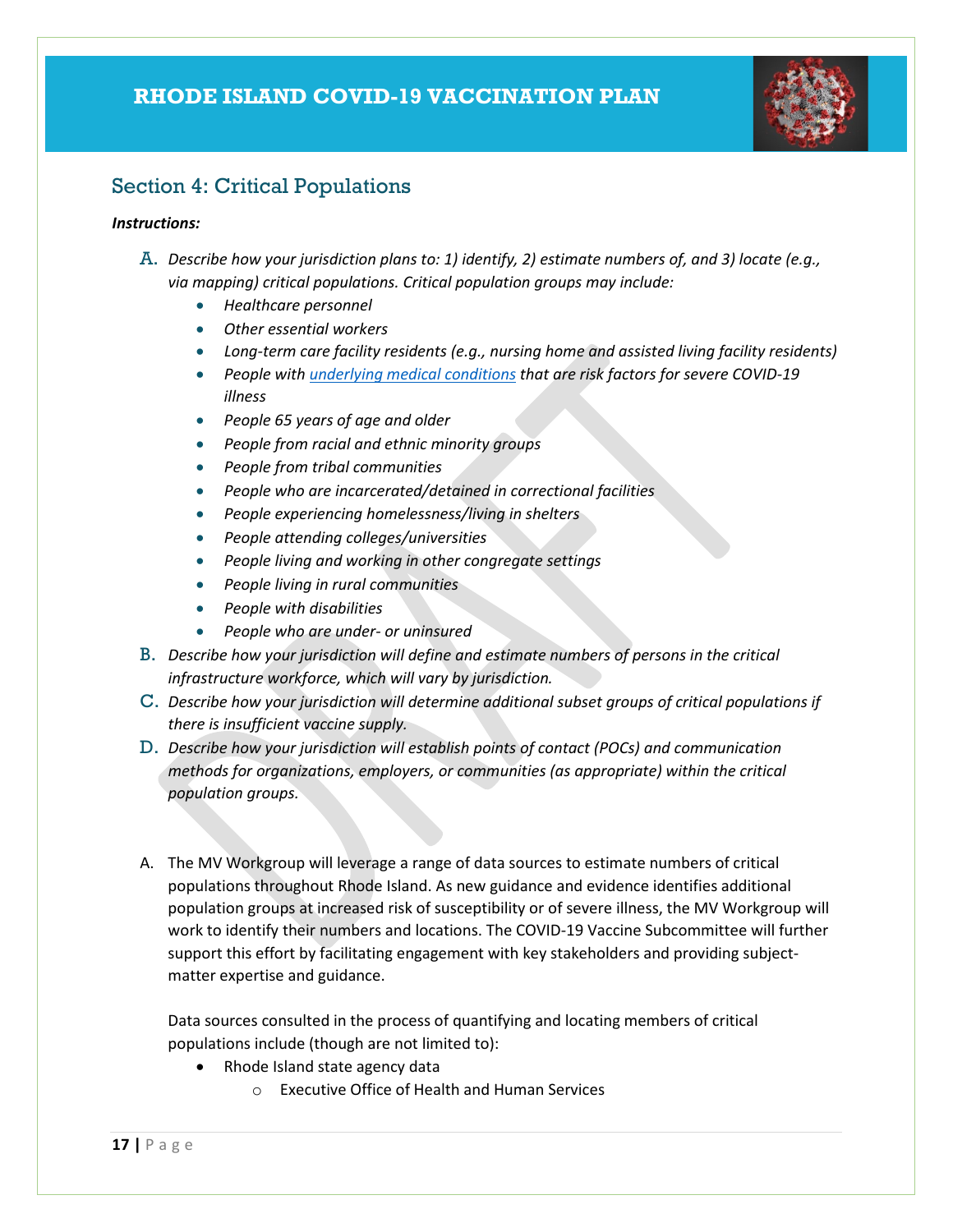

- RIDOH
- Department of Behavioral Healthcare, Developmental Disabilities, and Hospitals
- Department of Human Services
- **•** Department of Children, Youth, and Families
- o Department of Corrections
- o Rhode Island State Police
- o Department of Education
- o Department of Administration
- o Department of Transportation
- o Rhode Island Emergency Management Agency
- Healthcare Coalition of Rhode Island
- Rhode Island municipalities
- Rhode Island NGOs, Non-Profits, Trade Organizations
	- o Hospital Association of Rhode Island
	- o Rhode Island Health Center Association
	- o Rhode Island Health Care Association
	- o LeadingAge Rhode Island
	- o Rhode Island Assisted Living Association
	- o Rhode Island Coalition for the Homeless
- Federal agency data
	- o CMS
		- o CDC
			- **Social Vulnerability Index**
		- o US Census
- B. Current estimates of critical populations in Rhode Island can be found in Attachment 5. These estimates are based on data from a number of sources (see above).
- C. While collecting data on critical populations, the MV Workgroup is also seeking specific data on subcategories within these populations to aid efforts of further segmenting critical populations groups if scarce vaccine supply requires it.

Factors that may be considered in identifying subgroups of critical populations include those criteria posited by the National Academy of Science, Engineering, and Medicine to allocate vaccines, which include:

- Risk of acquiring infection
- Risk of severe morbidity and mortality
- Risk of negative societal impact
- Risk of transmitting infection to others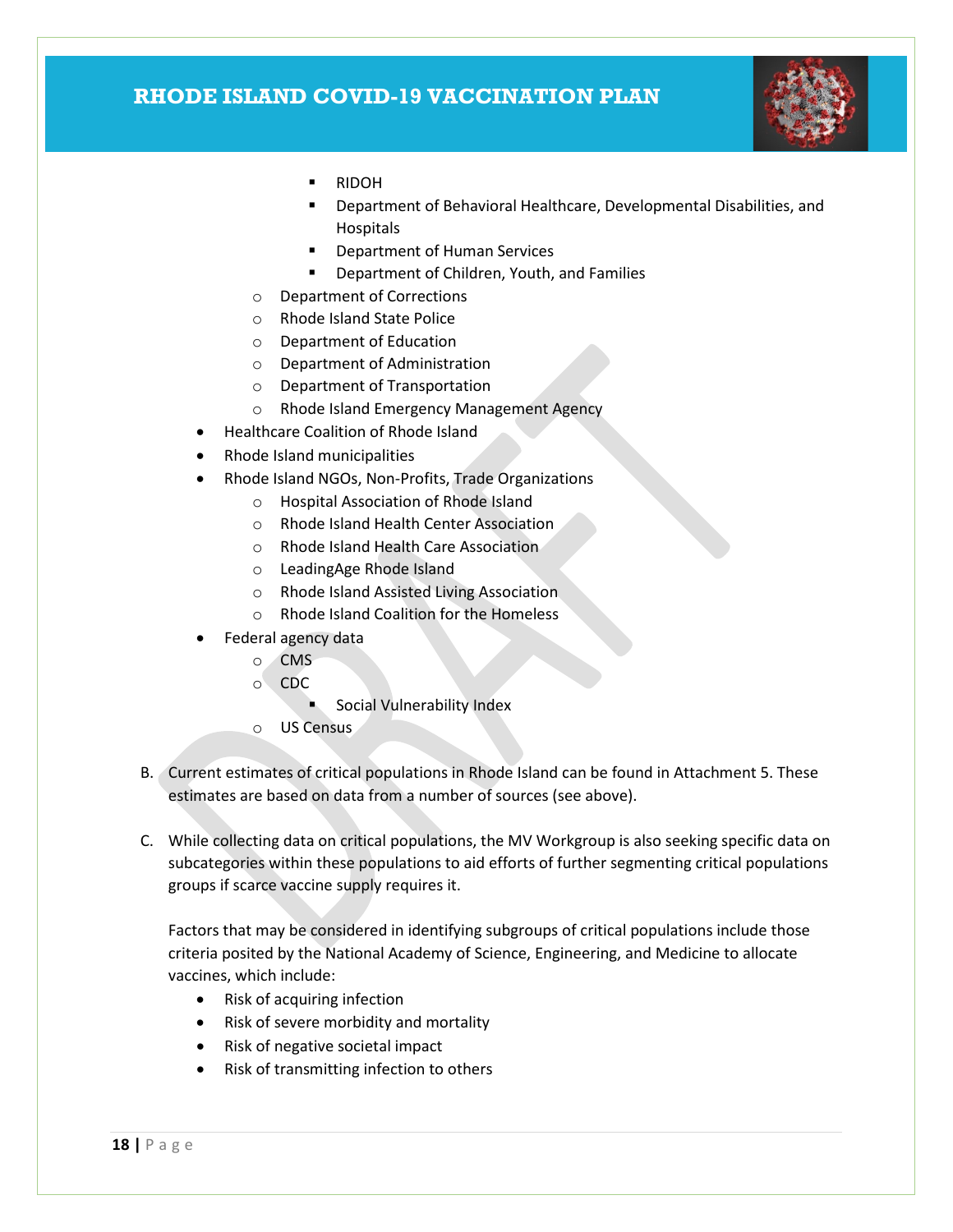

The COVID-19 Vaccine Subcommittee will provide guidance and oversight on vaccine allocation, including among critical population groups and subgroups. The Subcommittee intends to meet weekly to discuss and review vaccination strategies, prioritization and allocation, and progress.

D. The MV Workgroup is working to secure engagement with key stakeholders and representatives from these critical population groups. Many such relationships already exist, made easier by Rhode Island's small size and centralized nature. (See Attachment 2)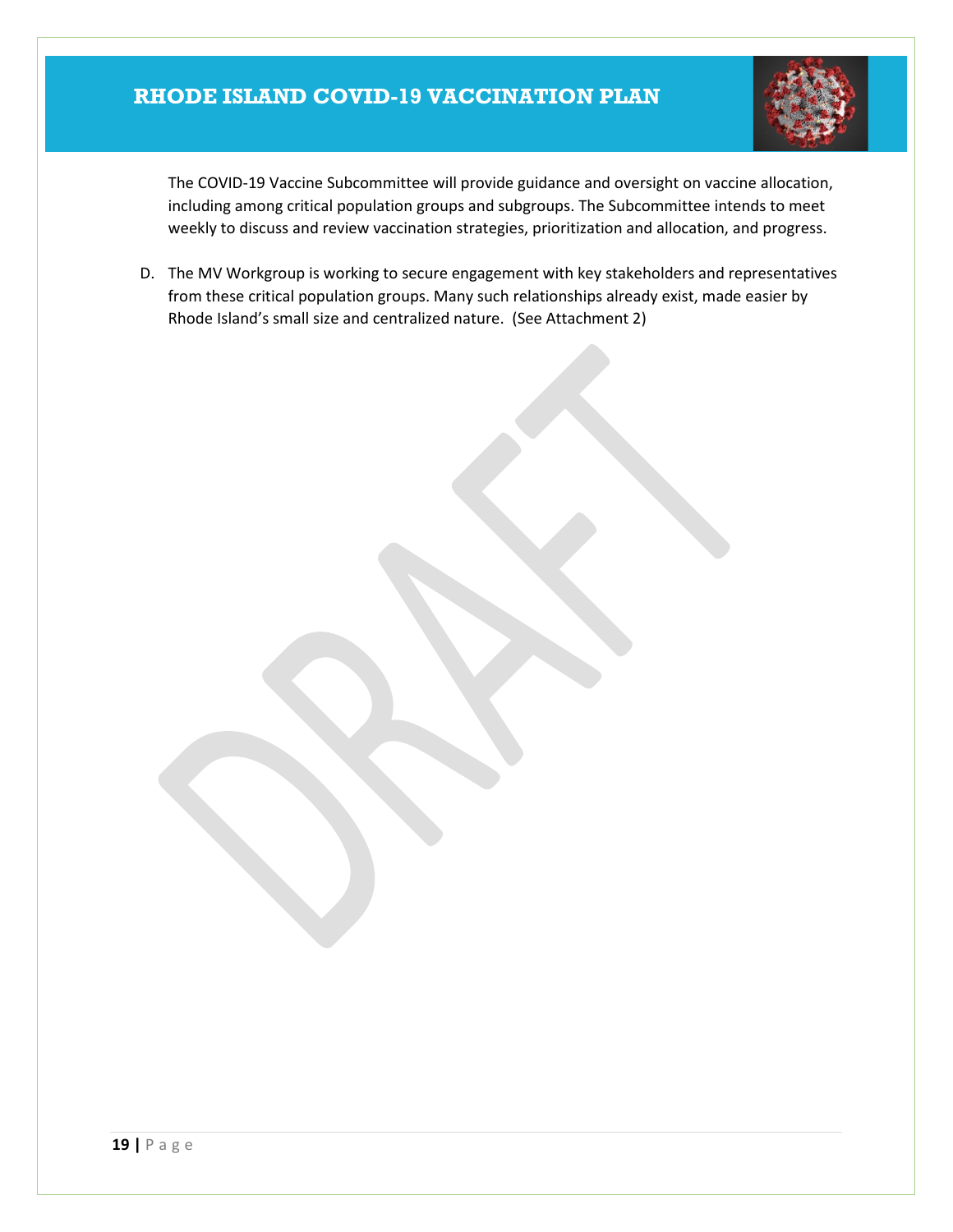

## <span id="page-20-0"></span>Section 5: COVID-19 Provider Recruitment and Enrollment

#### *Instructions:*

- A. *Describe how your jurisdiction is currently recruiting or will recruit and enroll COVID-19 vaccination providers and the types of settings to be utilized in the COVID-19 Vaccination Program for each of the previously described phases of vaccine availability, including the process to verify that providers are credentialed with active, valid licenses to possess and administer vaccine.*
- B. *Describe how your jurisdiction will determine the provider types and settings that will administer the first available COVID-19 vaccine doses to the critical population groups listed in Section 4.*
- C. *Describe how provider enrollment data will be collected and compiled to be reported electronically to CDC twice weekly, using a CDC-provided Comma Separated Values (CSV) or JavaScript (JSON) template via a SAMS-authenticated mechanism.*
- D. *Describe the process your jurisdiction will use to verify that providers are credentialed with active, valid licenses to possess and administer vaccine.*
- E. *Describe how your jurisdiction will provide and track training for enrolled providers and list training topics.*
- F. *Describe how your jurisdiction will approve planned redistribution of COVID-19 vaccine (e.g., health systems or commercial partners with depots, smaller vaccination providers needing less than the minimum order requirement).*
- G. *Describe how your jurisdiction will ensure there is equitable access to COVID-19 vaccination services throughout all areas within your jurisdiction.*
- H. *Describe how your jurisdiction plans to recruit and enroll pharmacies not served directly by CDC and their role in your COVID-19 Vaccination Program plans.*
- A. Rhode Island is a universal state in the sense that all licensed healthcare providers authorized to administer vaccine are eligible for enrollment in Rhode Island's State-Supplied Vaccine (SSV) program to access both child and adult routine vaccines, with the exception of shingles vaccine. RIDOH's Immunization Program is currently working to enroll additional providers, particularly those who serve critical population groups (e.g., primary and specialty care providers whose patients are over the age of 65).

As part of the enrollment process, providers' credentials and licenses are verified by RIDOH. The SSV program requires providers to re-enroll on an annual basis, at which time credentials and licenses are re-verified.

- B. Selection of vaccination providers and provider sites to administer the first available doses of COVID-19 vaccine will be determined based on a number of factors, including (though not limited to):
	- a. Number of doses received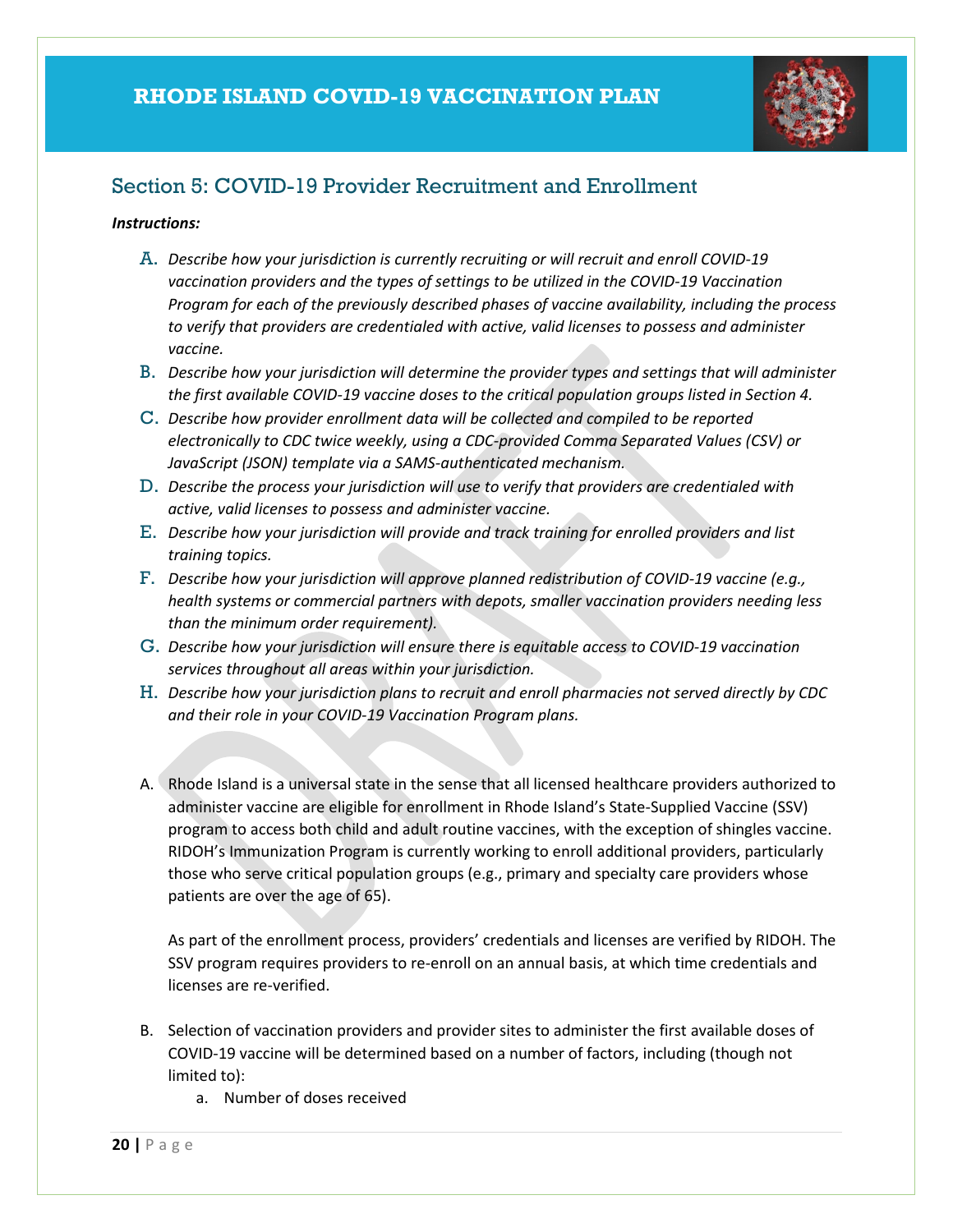

- b. Which vaccine type
- c. Provider's interest and willingness to serve in this capacity
- d. Populations and clients served by the provider
- e. Geographic location of provider
- f. Provider's facilities and infrastructure
- g. Number of personnel available to administer vaccines
- C. All providers who desire to administer COVID-19 vaccines must sign a COVID-19 provider agreement. The agreement and enrollment for COVID-19 vaccine will be made available to providers through the PrepMod system. All vaccine providers who do not have the ability to report immunization data to RICAIR using HL7 will be provided access and training on the PrepMod system. The vendor who developed and supports PrepMod is aware of CDC's COVID-19 vaccine data requirements and is working to adapt the system to ensure that it meets all necessary data collection and reporting requirements. RIDOH will upload COVID Provider enrollment files to CDC twice weekly, as required in a CSV file based on data in a PrepMod extract file.
- D. As noted in (A), credential verification of vaccine providers is a standard component of SSV program enrollment. Providers are required to re-enroll on an annual basis, providing an annual opportunity for credentials and licenses to be re-verified. Credentials of those providers vaccinating at mass vaccination sites (using PrepMod) will be similarly verified by RIDOH as part of the enrollment process.
- E. Training for vaccination providers will address the following topics:
	- a. ACIP COVID-19 vaccine recommendations, when available
	- b. How to order and receive COVID-19 vaccine
	- c. COVID-19 vaccine storage and handling
	- d. How to administer vaccine, including reconstitution, use of adjuvants, appropriate needle size, anatomic sites for vaccine administration, avoiding shoulder injury with vaccine administration, etc.
	- e. How to document and report vaccine administration via PrepMod and/or RICAIR
	- f. How to manage vaccine inventory, including accessing and managing product expiration dates
	- g. How to report vaccine inventory
	- h. How to manage temperature excursions
	- i. How to document and report vaccine wastage/spoilage
	- j. Procedures for reporting moderate and severe adverse events as well as vaccine administration errors to VAERS
	- k. Providing EUA fact sheets or VISs to vaccine recipients
	- l. How to submit facility information to COVID-19 vaccination clinics to CDC's vaccine provider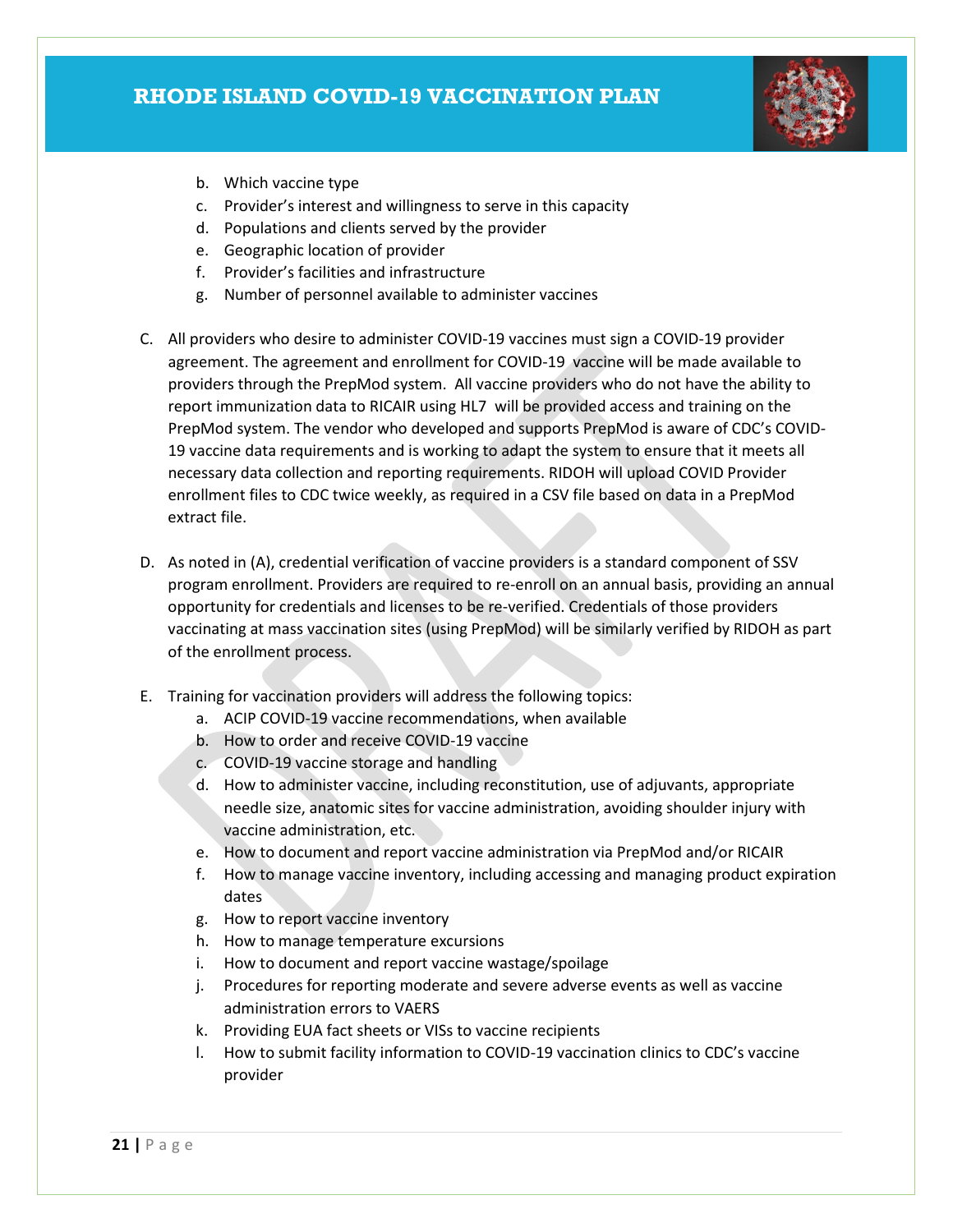

Training will be primarily coordinated by RIDOH's Immunization Quality Assurance Manager. Existing flags created in OSMOSSIS to track training of SSV enrollees will be adapted to address any new COVID-19 training requirements.

- F. RIDOH's Immunization Program and the MV Workgroup will evaluate the need for any vaccine redistribution sites or nodes in the initial selection of vaccination provider sites. Any redistribution site or node will be directly engaged by RIDOH/MV Workgroup to ensure that it is adequately prepared to serve in this role. In so doing, the presence of vaccine handling and storage will be confirmed, as will the competencies and credentials of personnel, etc. All approved vaccine distribution sites or nodes must be enrolled in Rhode Island's SSV program. (See also Section 7)
- G. RIDOH's Immunization Program, the MV Workgroup, relevant programs and staff from RIDOH (particularly from the Health Equity Institute), COVID-19 vaccine stakeholders (as referenced in Attachment 2), and the COVID-19 Vaccine Subcommittee will all be consulted and engaged in the planning and implementation process to ensure equitable access to the vaccine, particularly when only available in limited quantities. The MV Workgroup has engaged RIDOH's GIS Manager to plot all flu vaccination sites (public and private) across the State along with their proximity to public transportation. This was developed to assess saturation of flu vaccination opportunities and to explore where there might be access gaps among communities at highest risk for flu and COVID-19. Using this information, RIDOH will deploy vaccination services to areas in need. The GIS Manager has also developed an interactive vaccination site locator web application that can be accessed through the RIDOH website. The public will be able to find public vaccination sites including pharmacies, community-based clinics, and school-located clinics. The goal is to utilize this mechanism to create GIS mapping for COVID-19 vaccination sites and the ability to overlay with locations of critical populations.
- H. A number of pharmacies in Rhode Island (153) are presently enrolled in the SSV program, ranging from those that are parts of major chains (e.g., CVS, Walgreens), to independent pharmacies, to those located in healthcare facilities. Those pharmacies in Rhode Island not currently enrolled – **that are not being directly supplied vaccine by the federal government** – can be enrolled relatively quickly (within days) by RIDOH's Immunization Program.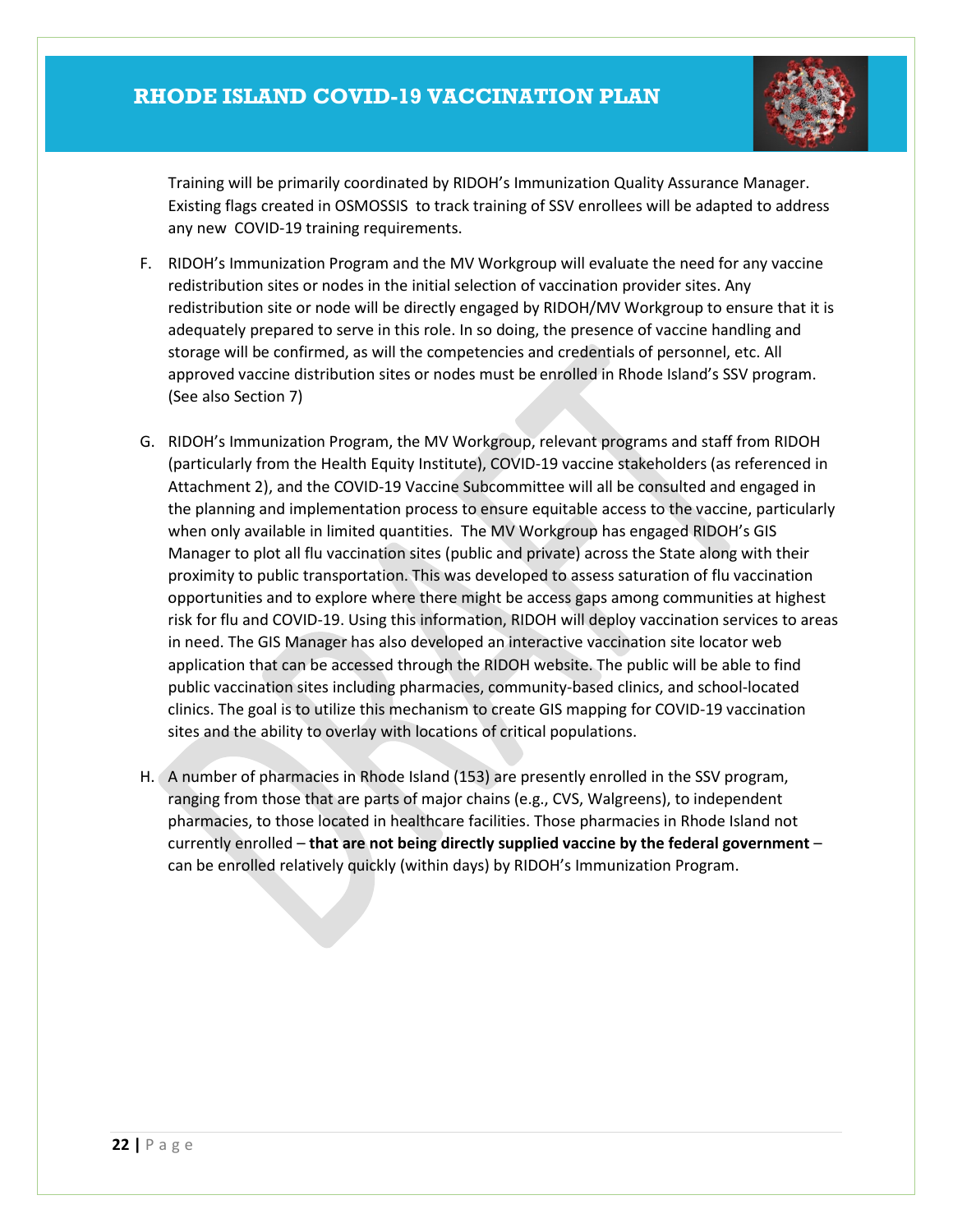

## <span id="page-23-0"></span>Section 6: COVID-19 Vaccine Administration Capacity

#### *Instructions:*

- A. *Describe how your jurisdiction has or will estimate vaccine administration capacity based on hypothetical planning scenarios provided previously.*
- B. *Describe how your jurisdiction will use this information to inform provider recruitment plans.*
- A. A number of factors will be evaluated to estimate vaccine administration capacity among Rhode Island's vaccine providers. These factors include, but are not limited to:
	- a. Type of vaccine (number of doses, storage requirements, amount of preparation)
	- b. Number of vaccination provider sites
	- c. Number of licensed, authorized vaccinators
	- d. Amount of physical space, including ability to ensure social distancing
	- e. Number of willing and interested vaccine recipients

Past planning, exercises, and real-world responses have provided Rhode Island some insight into its mass vaccination capacity. As part of RIDOH's MEDS program, regular planning for vaccine PODs has factored target throughput rates as a core assumption. That planning figure – 150 individuals per hour – assumes a POD in social-distancing conditions fully staffed with 13 vaccinators.

Additional work to estimate vaccine administration capacity among non-mass vaccination vaccine providers may include direct outreach and surveys.

B. Vaccine administration capacity will be a key factor in identifying and selecting vaccine providers in the early phases of the COVID-19 vaccination campaign. In order to achieve the maximum impact during Phase 1 (including 1A and 1B), vaccine provider sites will be encouraged to explore ways to maximize their capacity; depending on Rhode Island's initial vaccine allotment and other factors, only sites that can achieve vaccine administration capacity at sufficient level to vaccinate large groups of critical populations will be selected.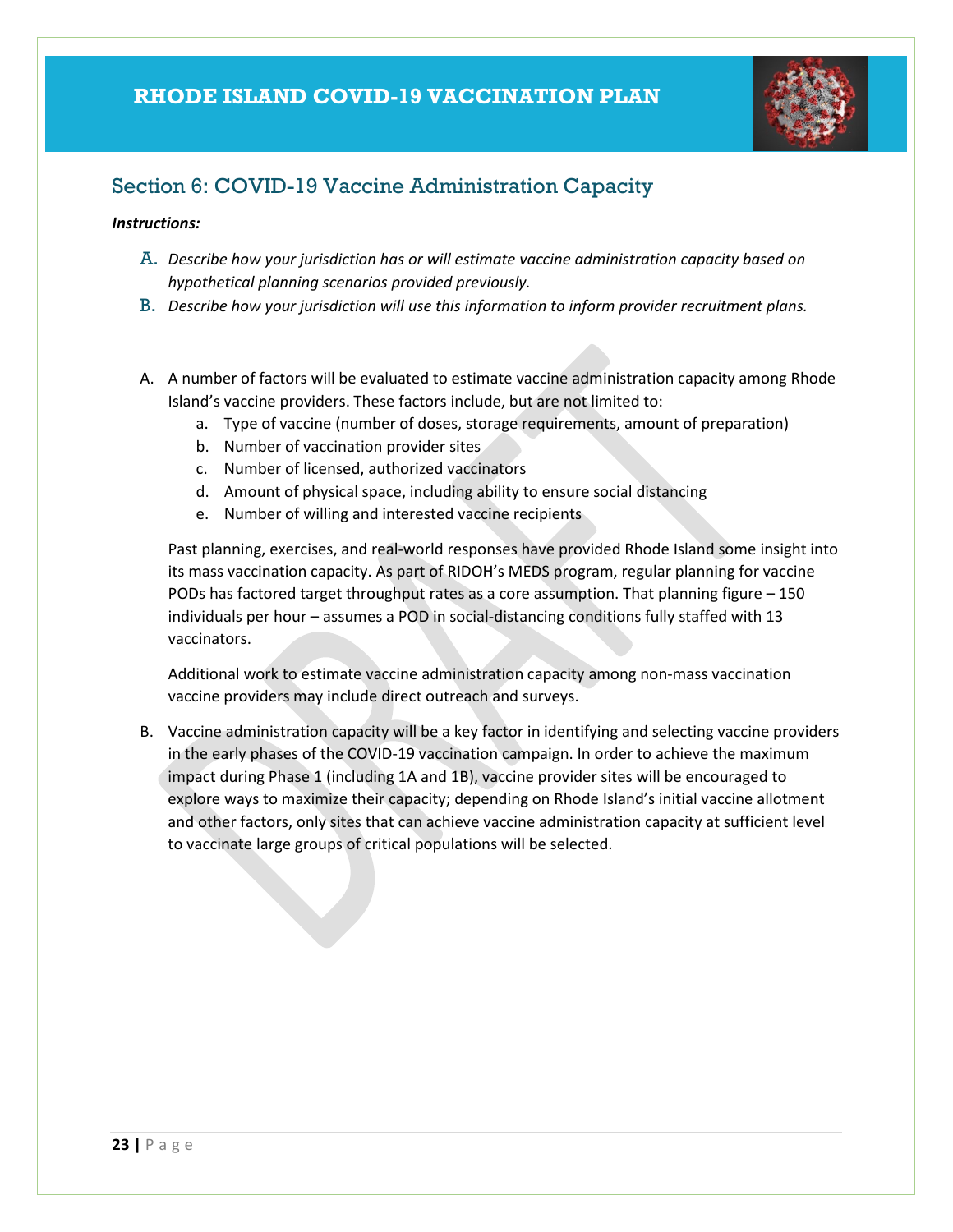

## <span id="page-24-0"></span>Section 7: COVID-19 Vaccine Allocation, Ordering, Distribution, and Inventory Management

#### *Instructions:*

- A. *Describe your jurisdiction's plans for allocating/assigning allotments of vaccine throughout the jurisdiction using information from Sections 4, 5, and 6. Include allocation methods for populations of focus in early and limited supply scenarios as well as the variables used to determine allocation.*
- B. *Describe your jurisdiction's plan for assessing the cold chain capability of individual providers and how you will incorporate the results of these assessments into your plans for allocating/assigning allotments of COVID-19 vaccine and approving orders.*
- C. *Describe your jurisdiction's procedures for ordering COVID-19 vaccine, including entering/updating provider information in VTrckS and any other jurisdictional systems (e.g., IIS) used for provider ordering. Describe how you will incorporate the allocation process described in step A in provider order approval.*
- D. *Describe how your jurisdiction will coordinate any unplanned repositioning (i.e., transfer) of vaccine.*
- E. *Describe jurisdictional plans for monitoring COVID-19 vaccine wastage and inventory levels.*
- A. Work is currently underway to convene the COVID-19 Vaccine Subcommittee, comprising leadership from RIDOH and the Rhode Island Governor's Office, key community stakeholders, and subject-matter experts and clinicians from RIDOH, Rhode Island's hospitals, community partners and non-profits, pharmacies, and academic institutions (e.g., Brown University). The COVID-19 Vaccine Subcommittee will provide guidance and oversight on vaccine allocation, including among critical population groups and subgroups. (See Attachment 4 for COVID-19 Vaccine Subcommittee members)

To facilitate the process, Rhode Island is currently evaluating several interactive tools, including Tiberius, designed to support allocation decision making.

In Phase 1 of Rhode Island's mass vaccination campaign, vaccine supply will be limited, requiring Rhode Island to judiciously prioritize and allocate vaccine among critical populations. In Phase 1A, high-risk healthcare workers and first responders will be the focus of vaccination efforts. In Phase 1B, as more vaccine becomes available and those identified for vaccination during Phase 1A have received their second dose (in the event of a two-dose vaccine series), vaccination efforts will broaden in their focus to include people with significant comorbid conditions (defined as having two or more) and older adults in congregate or overcrowded settings.

Depending on just how limited Rhode Island's vaccine allotment is during Phase 1, additional work to identify and prioritize subgroups within these critical population groups. Factors that may be considered in identifying subgroups of critical populations include individuals'

• Risk of acquiring infection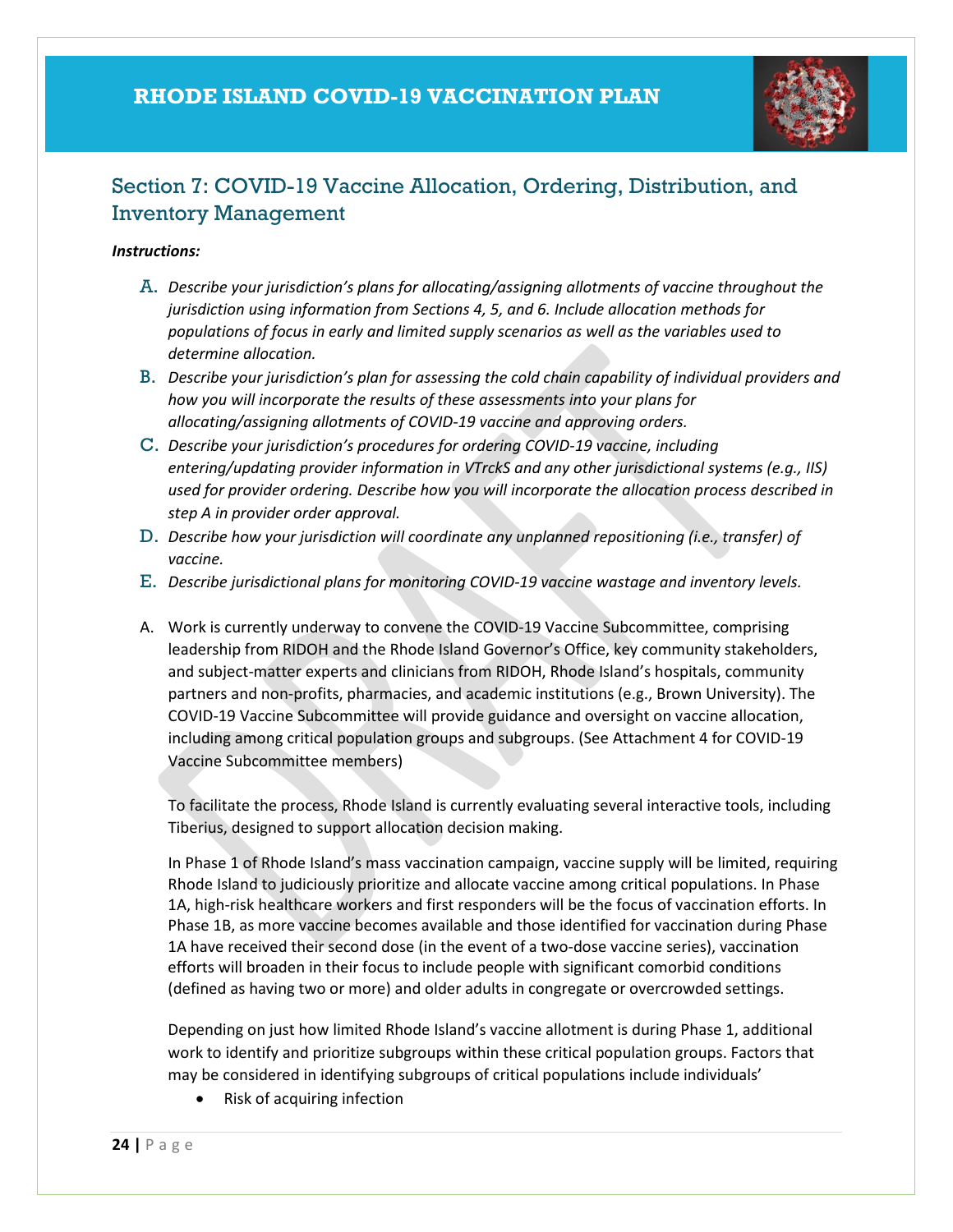

- Risk of severe morbidity and mortality
- Risk of negative societal impact
- Risk of transmitting infection to others
- B. Cold-chain capabilities and capacity of all providers are evaluated as part of the SSV enrollment process. In order to be approved as a COVID-19 vaccination provider site, RIDOH's Immunization Program will need to confirm appropriate cold-chain capabilities. Once materials are provided by CDC, the site visit tool utilized by Immunization Program staff will be updated to reflect the new vaccine storage requirements. In addition, the MV Workgroup has taken measures to assess the availability and capacity of ultra-low cold storage in Rhode Island, which revealed that few hospitals and universities in Rhode Island currently have the capacity for the ultra-low cold storage. The MV Workgroup will continue to explore the feasibility of contracting with these, and other partners, to expand ultra-cold storage capacity and dry ice manufacturing to support vaccines that will require this type of cold chain.
- C. The COVID-19 Vaccine Subcommittee, in consultation with RIDOH's Immunization Program, will determine ordering allowances for each vaccination provider site, based on Rhode Island's allotment of vaccine by the federal government. These allowances will be communicated to each vaccination provider site. The vaccination provider site will then order vaccines through Rhode Island's SSV program (OSMOSSIS). This information will then be reviewed by RIDOH's Immunization Program and the COVID-19 Vaccine Subcommittee to ensure order sizes are in accordance with the issued allowances. The COVID-19 Vaccine Subcommittee will adjudicate any discrepancies and finalize allocations for each vaccination provider site. Orders will then be placed to CDC by RIDOH's Immunization Program via VTrckS, after ensuring that vaccination providers' information is correct in the system and performing any necessary updates.
- D. RIDOH's Immunization Program will directly coordinate any vaccine redistribution (at least during Phases 1 and 2). The Immunization Program will directly engage with the vaccination provider site moving vaccine, as well as the one receiving it, to ensure that all parties are familiar with appropriate cold-chain and chain-of-custody requirements. Depending on the circumstances, RIDOH's Immunization Program may require documentation recording chain-ofcustody compliance.
- E. As additional information becomes available regarding the use of VaccineFinder by providers to report daily vaccine inventory levels, work will be done to implement the process in Rhode Island.

Reports can be run in RICAIR down to the provider level to monitor doses administered. PrepMod includes a real-time inventory tracking feature. Once the initial allocation for a vaccination provider site is entered into PrepMod, each dose administered and recorded in the system will automatically subtract from the allocation total. Wastage and spoilage will also be recorded in this system. For those not using PrepMod, standard reporting for wastage and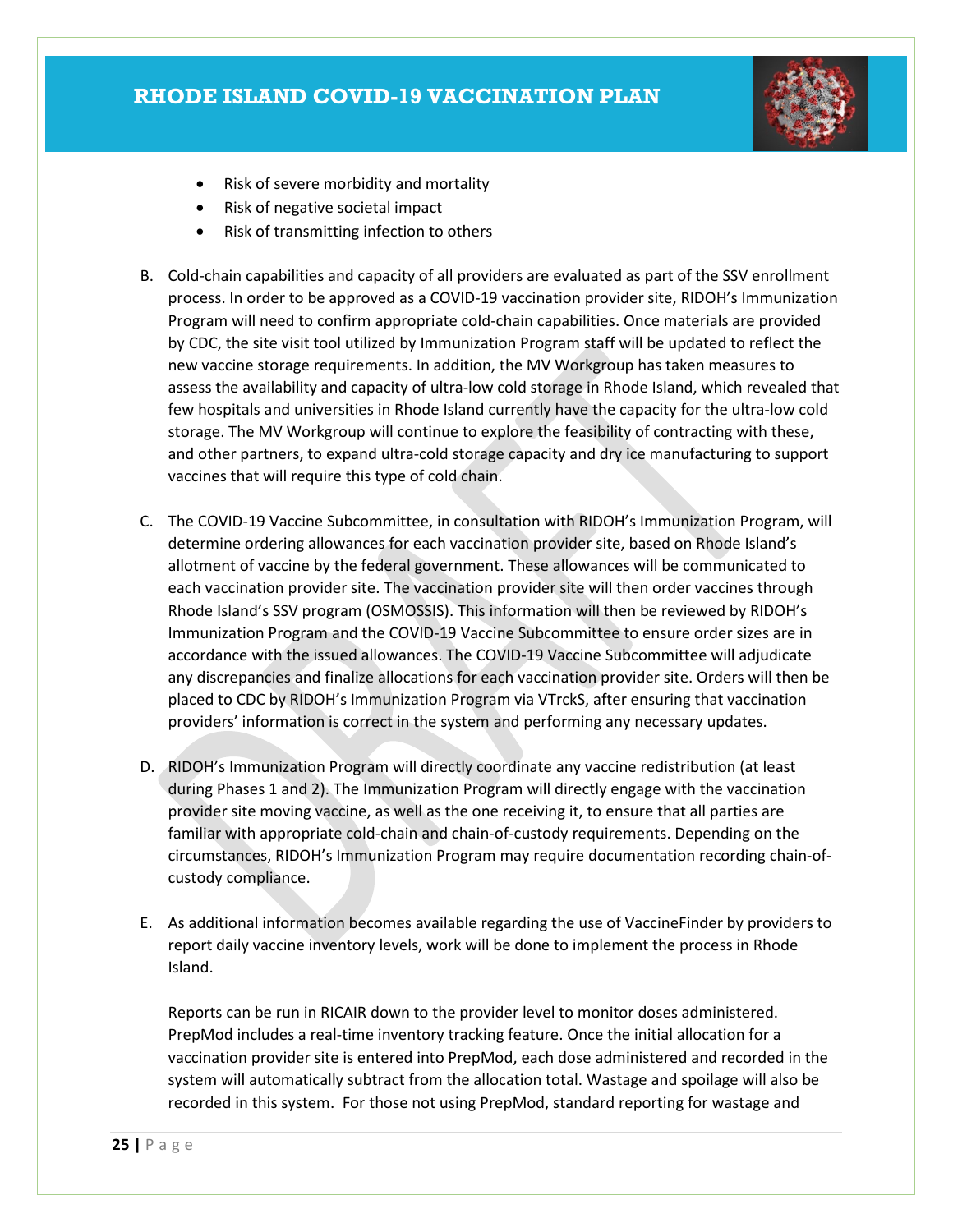

spoilage will be reported in OSMOSSIS. RIDOH Immunization Program staff will regularly monitor reports on wastage and spoilage; for providers who have excessive waste, the Immunization Program staff will make direct contact and work with the provider to build a corrective action plan per Immunization Program protocols.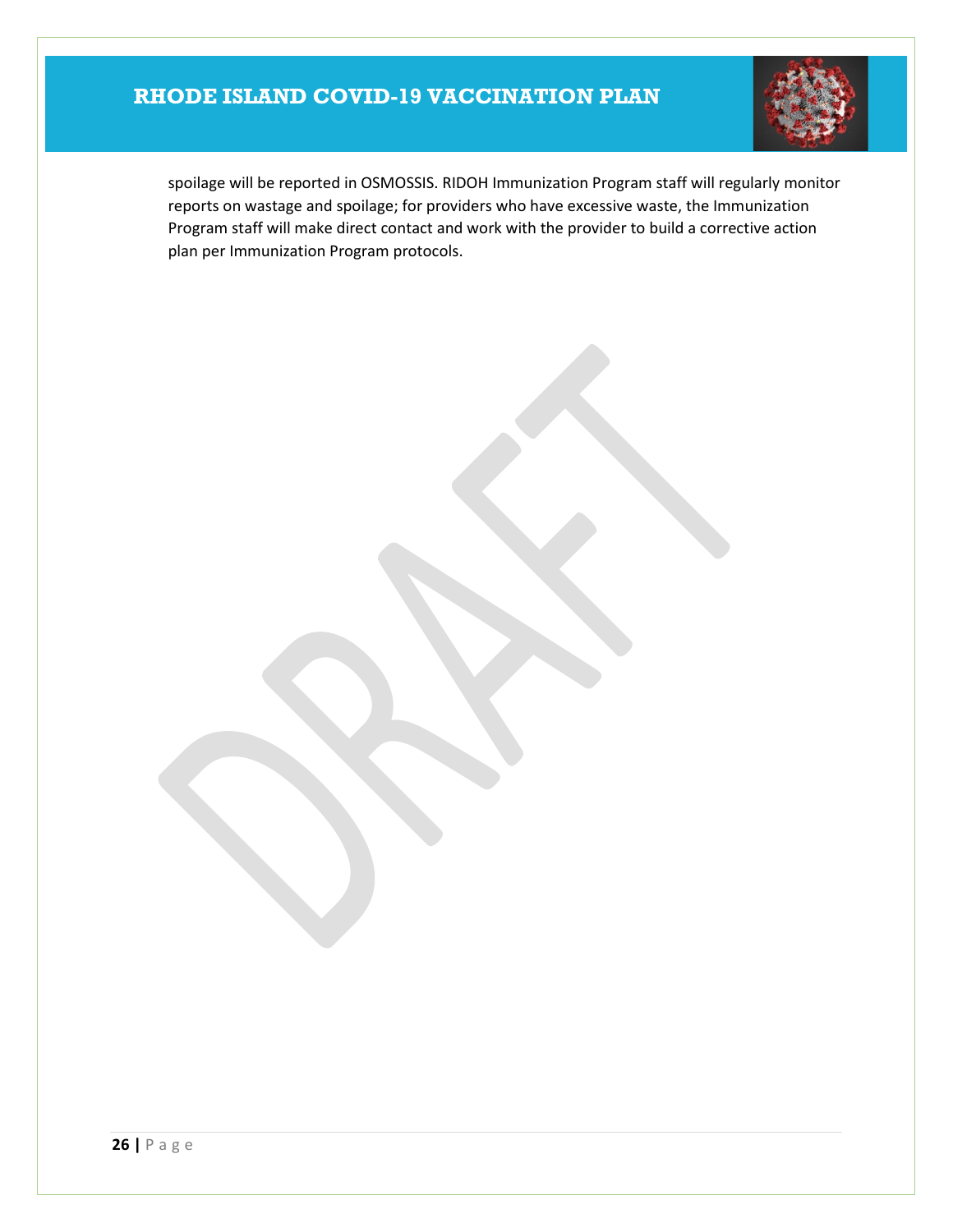

## <span id="page-27-0"></span>Section 8: COVID-19 Vaccine Storage and Handling

#### *Instructions:*

- A. *Describe how your jurisdiction plans to ensure adherence to COVID-19 vaccine storage and handling requirements, including cold and ultracold chain requirements, at all levels:* 
	- *Individual provider locations*
	- *Satellite, temporary, or off-site settings*
	- *Planned redistribution from depots to individual locations and from larger to smaller locations*
	- *Unplanned repositioning among provider locations*
- B. *Describe how your jurisdiction will assess provider/redistribution depot COVID-19 vaccine storage and temperature monitoring capabilities.*
- A. A standard component of a provider's enrollment in Rhode Island's State-Supplied Vaccine program is the verification of the provider's ability to serve in this role, including confirmation of both the physical infrastructure necessary to store and handle vaccines and the competencies of staff related to vaccine storage and handling. Any entity that enrolls in the SSV program that would like to vaccinate off-site (labeled by RIDOH as mass or community immunizers) must complete additional paperwork and training with RIDOH's Immunization Program staff to learn about cold chain requirements and ensure the organization has the materials necessary to properly maintain and monitor the cold chain.

Any COVID-19 vaccine-specific adjustments that need to be made to current vaccine storage and handling protocols will be accordingly updated by RIDOH's Immunization Program and communicated to all COVID-19 vaccine providers to ensure compliance.

B. RIDOH will directly review and approve all proposed redistribution sites or nodes to ensure they meet requirements for COVID-19 vaccine storage. COVID-19 vaccine may only be redistributed in Rhode Island with the express permission of RIDOH and under its coordination.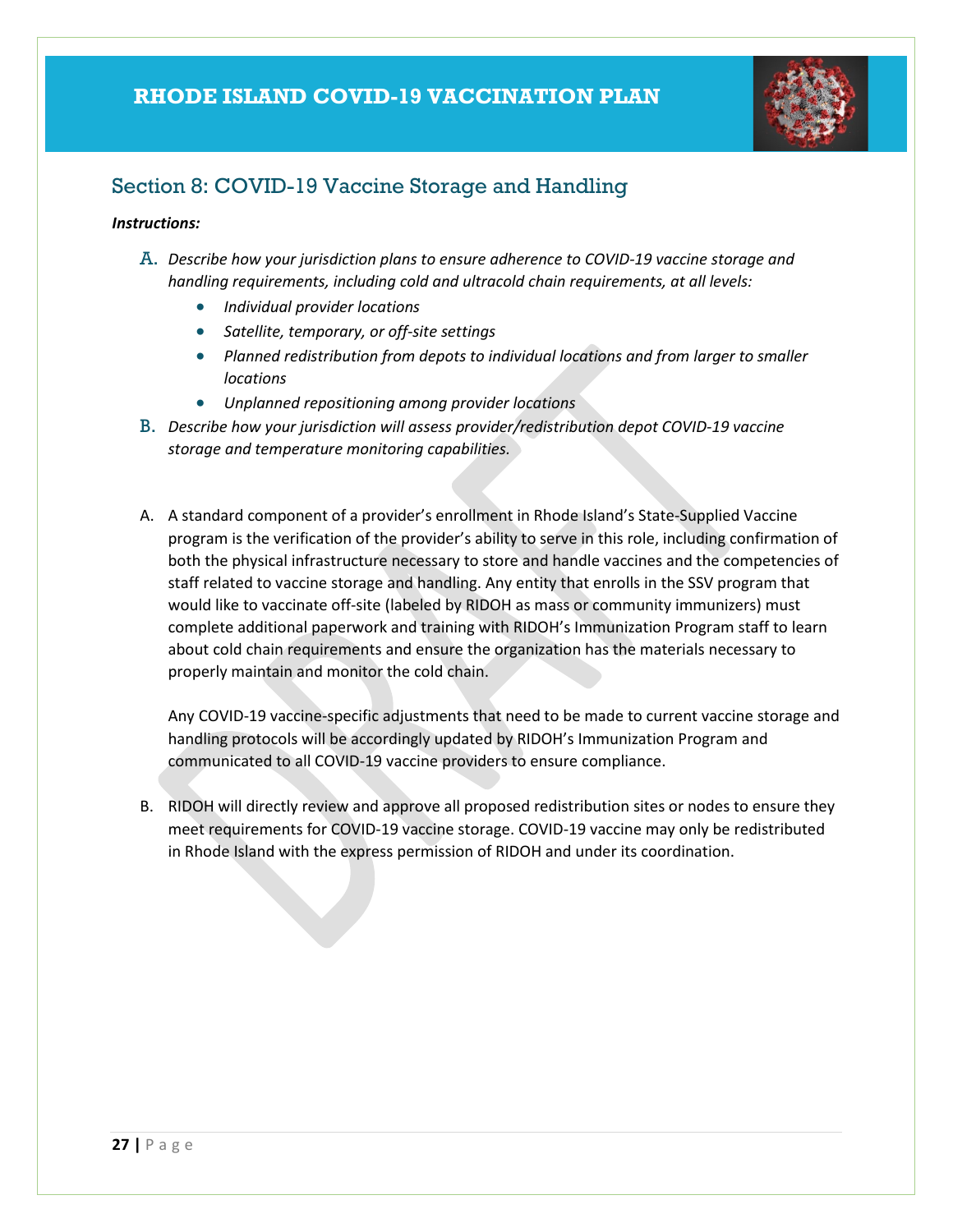

## <span id="page-28-0"></span>Section 9: COVID-19 Vaccine Administration Documentation and Reporting

#### *Instructions:*

- A. *Describe the system your jurisdiction will use to collect COVID-19 vaccine doses administered data from providers.*
- B. *Describe how your jurisdiction will submit COVID-19 vaccine administration data via the Immunization (IZ) Gateway.*
- C. *Describe how your jurisdiction will ensure each COVID-19 vaccination provider is ready and able (e.g., staff is trained, internet connection and equipment are adequate) to report the required COVID-19 vaccine administration data elements to the IIS or other external system every 24 hours.*
- D. *Describe the steps your jurisdiction will take to ensure real-time documentation and reporting of COVID-19 vaccine administration data from satellite, temporary, or off-site clinic settings.*
- E. *Describe how your jurisdiction will monitor provider-level data to ensure each dose of COVID-19 vaccine administered is fully documented and reported every 24 hours as well as steps to be taken when providers do not comply with documentation and reporting requirements.*
- F. *Describe how your jurisdiction will generate and use COVID-19 vaccination coverage reports.*
- A. Two systems will serve as the primary means by which data are collected and recorded from vaccination provider sites: Practice EHR- HL7 transmissions to RICAIR and HL7 transmissions from PrepMod.
	- a. **RICAIR**, the Rhode Island Child and Adult Immunization Registry, is Rhode Island's Immunization Information System (IIS). Virtually all vaccine providers in Rhode Island are enrolled in the State-Supplied Vaccine Program (SSV) since RI is a universal vaccine supplier for all ages, with the exception of shingles vaccine. Approximately 90% of vaccine doses are submitted by practices through HL7 interfaces for childhood vaccines. All practices currently sending HL7 files from their EHR systems could send COVID-19 vaccine messages in the same manner. RICAIR will begin accepting adult vaccinations by the end of the month and is in the process of on-boarding practices serving the adult population that do not already have an HL7 interface.

RICAIR/KIDSNET has participated in the American Immunization Registry Association's (AIRA's) measurement and improvement initiatives in the Aggregate Analysis Reporting Tool (AART) to assure that HL7 messages are compliant with standards.

b. **PrepMod** is a new acquisition of RIDOH's, intended to facilitate information collection and sharing specifically among mass vaccination/prophylaxis administration sites during disease outbreaks. PrepMod will also be used by practice sites for COVID-19 vaccination that do not have the capability to transmit HL7 messages to RICAIR. Designed as an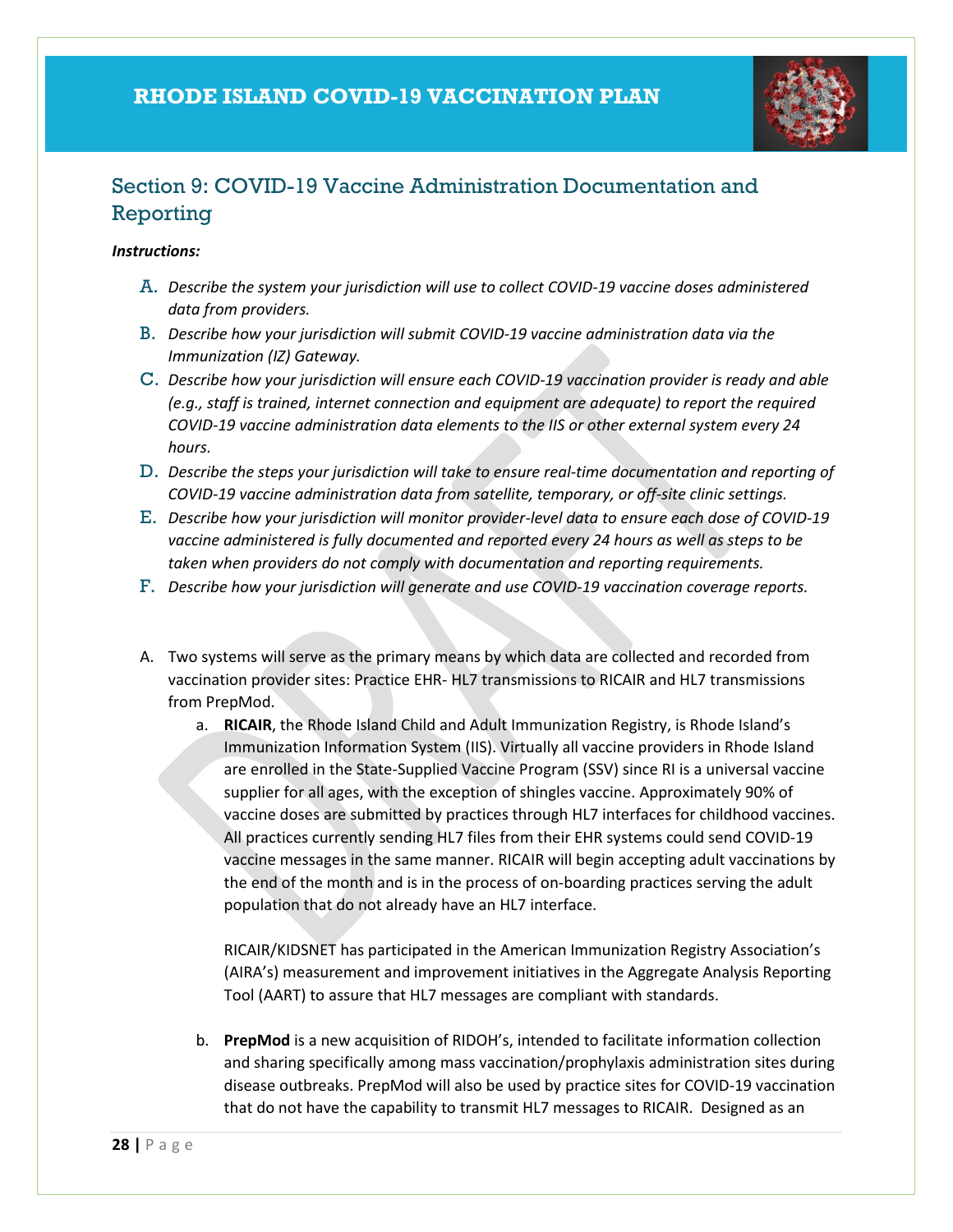

interoperable system using HL7-compliant infrastructure, PrepMod is currently being on-boarded to submit HL7 messages to RICAIR for any clinic or practice immunization events utilizing PrepMod. Any COVID-19 enrolled vaccine providers can be enrolled to utilize PrepMod.

RICAIR will be the repository and consolidated source for all COVID-19 vaccine administration data whether entered into PrepMod or a practice's EHR.

B. Rhode Island is still exploring ways in which to report to CDC; specifically, RIDOH's Immunization Program's use of the IZ Gateway is still undetermined. Rhode Island was part of the IZ Gateway Onboarding Group 4. The Test Gateway Credential Information Request was completed on 9/16/2020. Test messages were sent to RICAIR; however, not all test identifiers were correctly placed. Rhode Island received legal clearance to execute the DUA (with changes) for the Connect portion of the Gateway with the expectation that RICAIR would receive messages through the Gateway rather than send messages to the Gateway. The changes have been sent to APHL for their approval prior to Rhode Island signing it.

The initial reporting route will likely be through upload of a CSV file utilizing the file layout and parameters provided by CDC. Ultimately, regardless of the means adopted, Rhode Island will ensure reporting compliance with CDC.

C. Ensuring the ability of COVID-19 vaccination providers to use the RICAIR system is a standard component of SSV program enrollment. There is an HL7 on-boarding manager who works with practices and EHRs to ensure that messages are HL7 compliant and include required data elements. RICAIR Provider Relations Managers also provide training and support to RICAIR web users.

Training will also be provided on the use of PrepMod. Any COVID-19 vaccine-specific data reporting requirements will also be communicated to all vaccine providers. Training for vaccine providers will be primarily conducted and coordinated by RIDOH's Immunization Program Quality Assurance Manager (see Section 5). Computer equipment with hotspots for internet connectivity are being acquired for two mass vaccinators that will conducting the majority of PODs and mobile clinics to help support real-time data collection and transmission.

D. Vaccine administration occurring in off-site, satellite, or temporary facilities under RIDOH's approval will be recorded in PrepMod. Clinic coordinators will send HL7 files to RICAIR at the conclusion of each clinic or for multi-day clinics at the end of each vaccination day. HL7 transmissions from all COVID-19 providers will be monitored daily to detect any technical transmission problems. If a transmission to RICAIR has not occurred for any clinics scheduled for the previous day, the clinic coordinator will be contacted.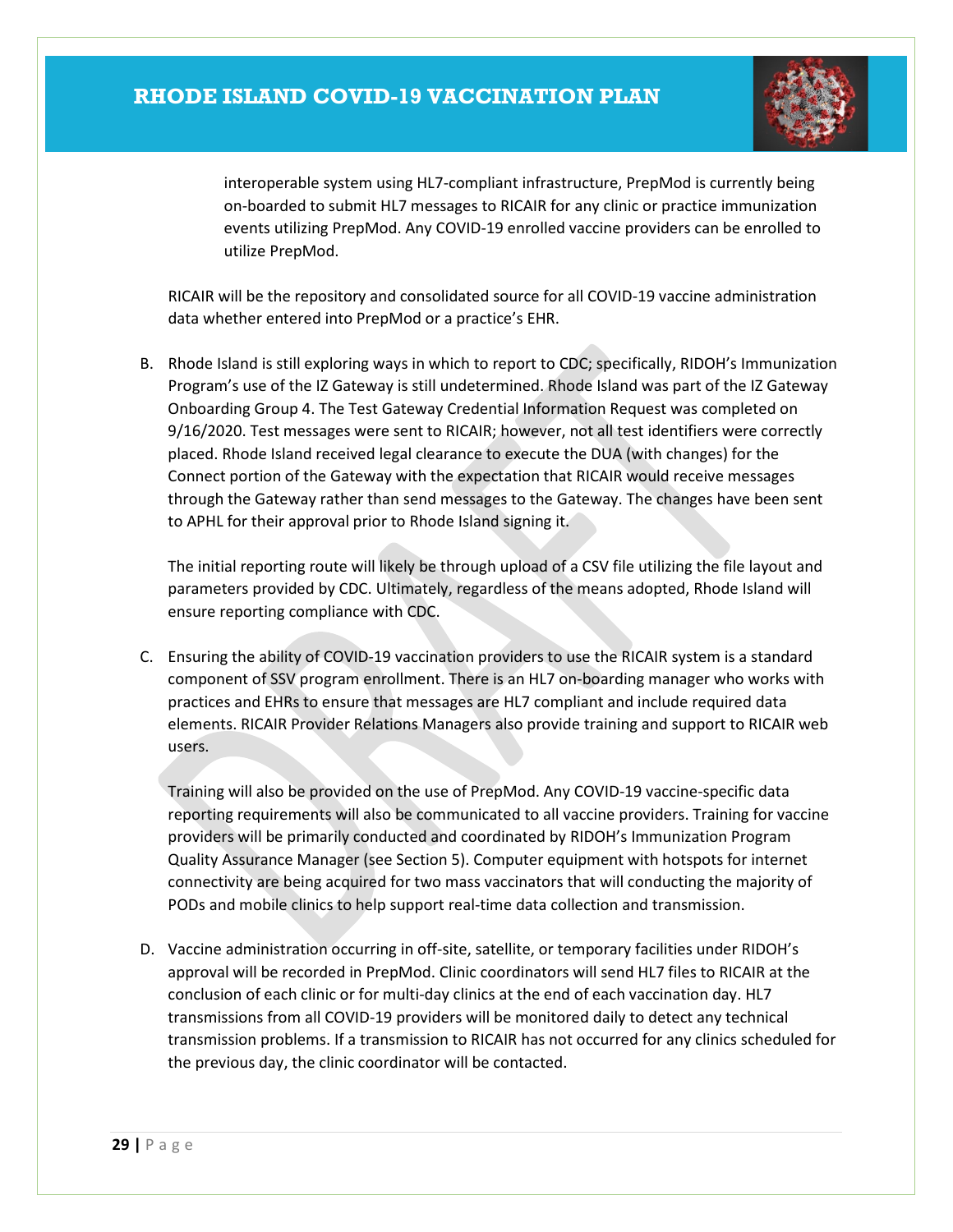

- E. HL7 transmissions from all COVID-19 providers will be monitored daily to detect any technical transmission problems. If providers have vaccine inventory and have not reported on a daily basis the use of vaccine via an HL7 transmissions to RICAIR, their vaccine coordinator will be contacted. Subsequent supply of vaccine will be contingent on timely reporting of doses administered.
- F. Rhode Island is still exploring the types of COVID-19 vaccine coverage reports that will be generated. HLN Consulting, the RICAIR Development Manager, and RICAIR Programmer will work together to meet the requested data needs of RIDOH, CDC, and the White House Coronavirus Task Force. Population estimates of critical groups and geographic areas will be utilized as denominators for assessing the percent of the population having received an initial dose and those completing the COVID-19 series. Consideration will also be given to developing coverage reports for pediatric primary care providers. RICAIR has established patient profile denominators for these practices and could establish coverage reports. Practice-based reports for older populations would have limited utility since adult immunizations have not yet been linked to individuals' primary care providers.

These reports, and other factors, will be used to evaluate the efficacy of Rhode Island's vaccination efforts, which may result in modifications in the response to improve effectiveness and/or efficiency.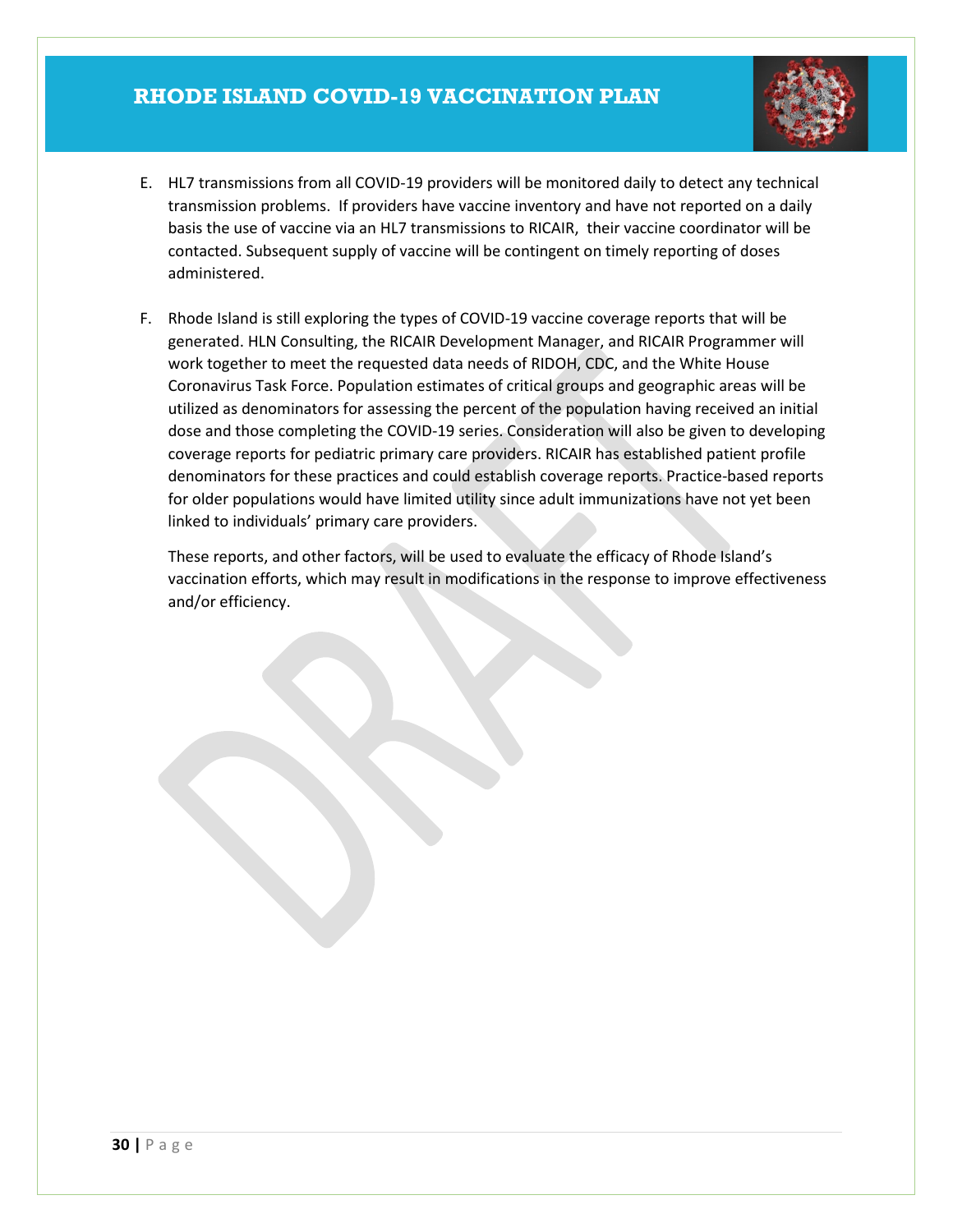

## <span id="page-31-0"></span>Section 10: COVID-19 Vaccination Second-Dose Reminders

#### *Instructions:*

A. *Describe all methods your jurisdiction will use to remind COVID-19 vaccine recipients of the need for a second dose, including planned redundancy of reminder methods.*

A number of methods to remind vaccine recipients of upcoming second doses are under review.

- a. PrepMod includes functionality to issue notifications to vaccine recipients, based on contact information entered into the system at the time of scheduling and actual vaccine administration. These reminders include information about the specific vaccine received for the first dose and the recommended timing of the second dose. The contact information collected at those sites utilizing PrepMod will also be included in the HL7 file sent from PrepMod to RICAIR.
- b. Data fields in RICAIR capture and store vaccine recipients' contact information (phone, phone type, and email) when they are included in HL7 messages. A data file can be produced from RICAIR and a second-dose reminder can be sent via redundant routes, such as State-owned mass notification systems (e.g., CodeRED, Everbridge).
- c. Vaccine recipients will also be encouraged, both by vaccinators and as part as the vaccination campaign's public information strategy, to take pictures of vaccination cards received during administration of the first dose with a smartphone/smart-device to record critical information. This will preserve the information, with the vaccine recipient, even if the vaccination card is lost. The date of the first dose and the type of vaccine received will be recorded.
- d. Leveraging the use of healthcare providers' existing electronic health records and patient portals (particularly those of primary care providers) for reminders will be encouraged. Practices will also be encouraged to book patient appointments for the second dose at the time of first dose administration and provide appointmentreminders.

Whatever method or combination of methods adopted by Rhode Island, efforts will be made to ensure that multiple reminders are issued via several redundant routes (e.g., text, email, phone call). In addition, RICAIR's Immunization page that providers access will display the date and type of COVID-19 vaccine administration, as well as the recommended date for the second dose.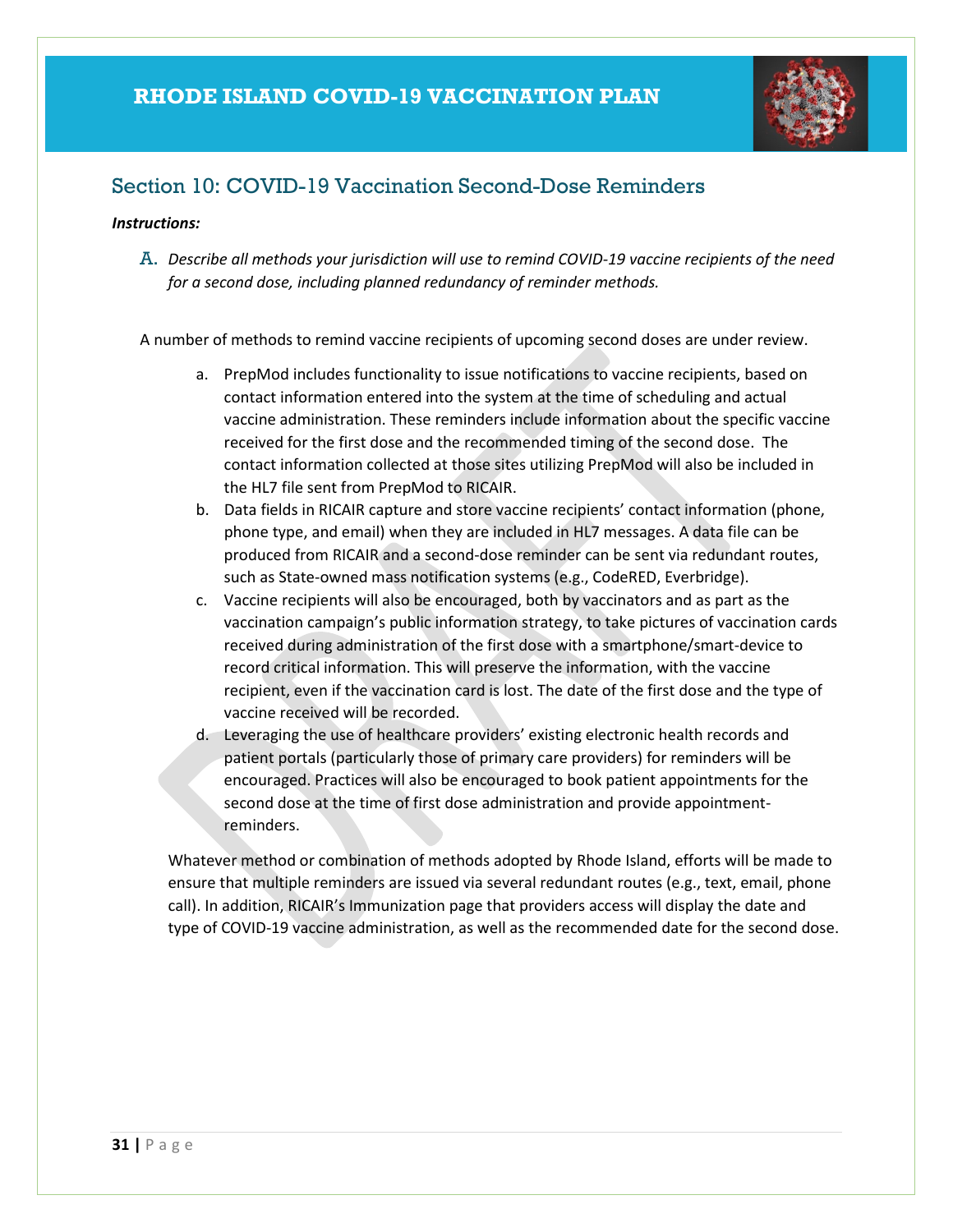

## <span id="page-32-0"></span>Section 11: COVID-19 Requirements for IISs or Other External Systems

#### *Instructions:*

- A. *Describe your jurisdiction's solution for documenting vaccine administration in temporary or high-volume vaccination settings (e.g., CDC mobile app, IIS or module that interfaces with the IIS, or other jurisdiction-based solution). Include planned contingencies for network outages or other access issues.*
- B. *List the variables your jurisdiction's IIS or other system will be able to capture for persons who will receive COVID-19 vaccine, including but not limited to age, race/ethnicity, chronic medical conditions, occupation, membership in other critical population groups.*
- C. *Describe your jurisdiction's current capacity for data exchange, storage, and reporting as well as any planned improvements (including timelines) to accommodate the COVID-19 Vaccination Program.*
- D. *Describe plans to rapidly enroll and onboard to the IIS those vaccination provider facilities and settings expected to serve healthcare personnel (e.g., paid and unpaid personnel working in healthcare settings, including vaccinators, pharmacy staff, and ancillary staff) and other essential workers.*
- E. *Describe your jurisdiction's current status and plans to onboard to the IZ Gateway Connect and Share components.*
- F. *Describe the status of establishing:*
	- 1. *Data use agreement with the Association of Public Health Laboratories to participate in the IZ Gateway*
	- 2. *Data use agreement with CDC for national coverage analyses*
	- 3. *Memorandum of Understanding to share data with other jurisdictions via the IZ Gateway Share component*
- G. *Describe planned backup solutions for offline use if internet connectivity is lost or not possible.*
- H. *Describe how your jurisdiction will monitor data quality and the steps to be taken to ensure data are available, complete, timely, valid, accurate, consistent, and unique.*
- A. All documentation of vaccine administration in temporary or high-volume vaccination sites (e.g., PODs, Closed PODs) will be recorded in PrepMod. (See Section 9). The application is web-based and can effectively be accesses anywhere with an internet connection.

All mass vaccination sites will be required to have redundant means of internet access.

The MV Workgroup will engage the vendor of PrepMod in discussion about additional downtime capabilities the platform possesses, as well as any of the vendor's business continuity practices that may impact Rhode Island's operations.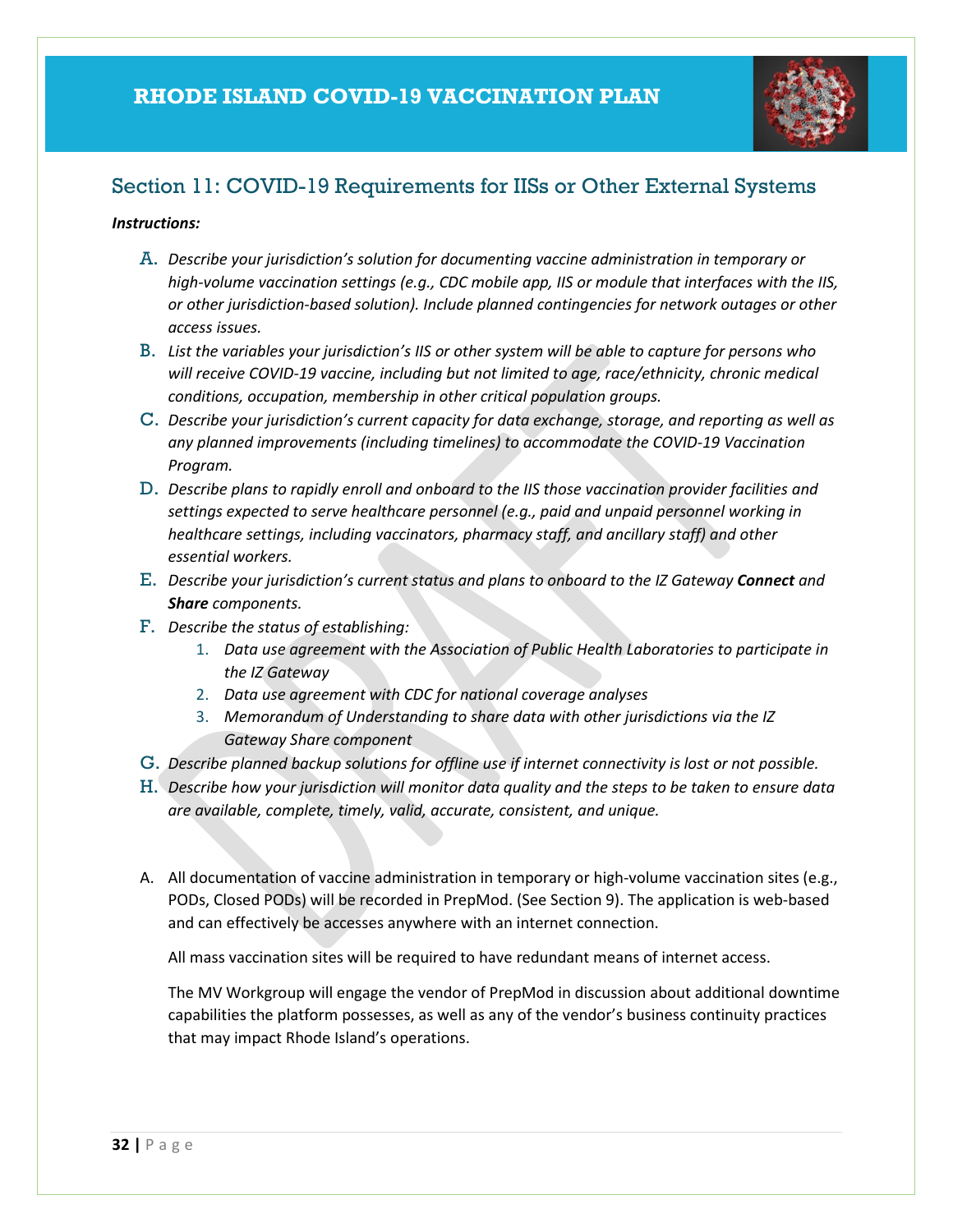

In the event PrepMod is entirely inaccessible, Rhode Island may revert to paper-based recording, including those processes referenced in the *Rhode Island Medical Emergency Distribution System Plan* (maintained by RIDOH).

- B. RIDOH has the direct ability to customize the data fields of PrepMod in order to capture a range of information related to vaccine recipients' attributes, including (though not limited to):
	- a. Name
	- b. Contact information
	- c. Date of birth
	- d. Gender
	- e. Race and ethnicity
	- f. Occupation
	- g. Comorbidity status
	- h. Membership in critical population group

Data from PrepMod will be sent to RICAIR in HL7 messages. RICAIR collects all standard data elements in Immunization HL7 VXU messages; however, comorbidities, occupation, and membership in critical population groups are not part of those messages and will not be stored in RICAIR. Age, race and ethnicity, identifying information, contact information, and data elements related to the vaccine administration will be collected from both PrepMod and through HL7 messages directly from other immunization sites and stored in RICAIR.

Optional data elements such as serology results, missed vaccination appointments, and vaccination refusal will not be captured or stored in either PrepMod or RICAIR.

C. Rhode Island's immunization information system, RICAIR, can process standard VXU messages and respond to Z-34 and Z=44 queries from authenticated users. RICAIR utilizes the standard CDC WSDL. Rhode Island's WSDL, its VXU messages, and Query processes have been tested through AIRA's measurement and improvement processes and meet standards.

Rhode Island is in the process of standing up the adult component of RICAIR which will include improvements related to real-time processing (vs batch processing) and updates to demographic fields, as well as capturing telephone type and email contact info (to support second-dose reminders, follow up).

D. Rhode Island's universal vaccine program for all ages means that virtually all administrators/ vaccine providers in Rhode Island are already enrolled in the State-supplied vaccine program (SSV) program and, by extension, RICAIR and VTrckS. These practices will be notified of the COVID Provider enrollment process. In anticipation of this, outreach has already occurred to likely vaccination sites that are not currently enrolled in RICAIR and VTrckS. Sites wishing to administer COVID-19 vaccine will be either on-boarded for direct submission utilizing HL7 or will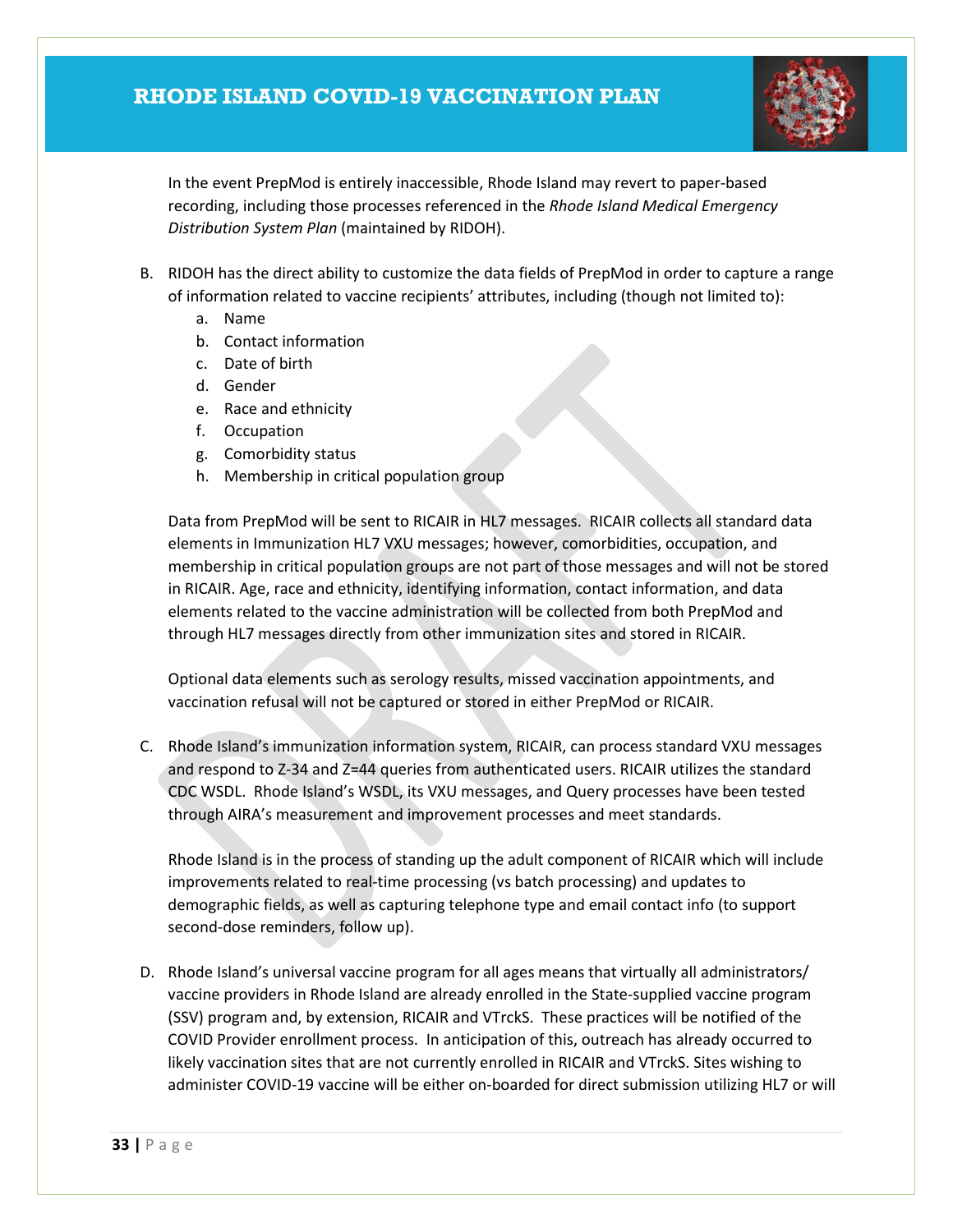

be offered use of PrepMod. Additional training will be required to onboard providers to the PrepMod system (see Section 5).

- E. Rhode Island is currently in the process of testing IZ Connect. No decision has been made at this time to adopt use of IZ Share. As noted previously (Section 9), Rhode Island is still evaluating the use of the IZ Gateway.
- F. The data-use agreement (DUA) with the Association of Public Health Laboratories to use the IZ Gateway is currently under RIDOH's legal review. RIDOH is awaiting receipt of the DUA with CDC for national coverage analyses, as CDC has yet to release it. The Share component of the DUA and the memorandum of understanding will be sent to RIDOH legal counsel for review, if a decision is made to participate in this component.
- G. If internet connectivity is completely unavailable, Rhode Island will be forced to resort to paperbased reporting methods, which may be further facilitated by the use of fax, if available. RICAIR staff, and, if needed, Immunization Program staff, will manually enter the data into the system.
- H. Data will need to be reviewed on a regular basis to ensure accuracy and validity. A Data Manager for the expanded Lifetime registry was recently hired and, along with the Interoperability Manager, will be responsible for the review COVID-19 data to identify submission sources with missing or invalid data. They will also monitor to assure daily submissions.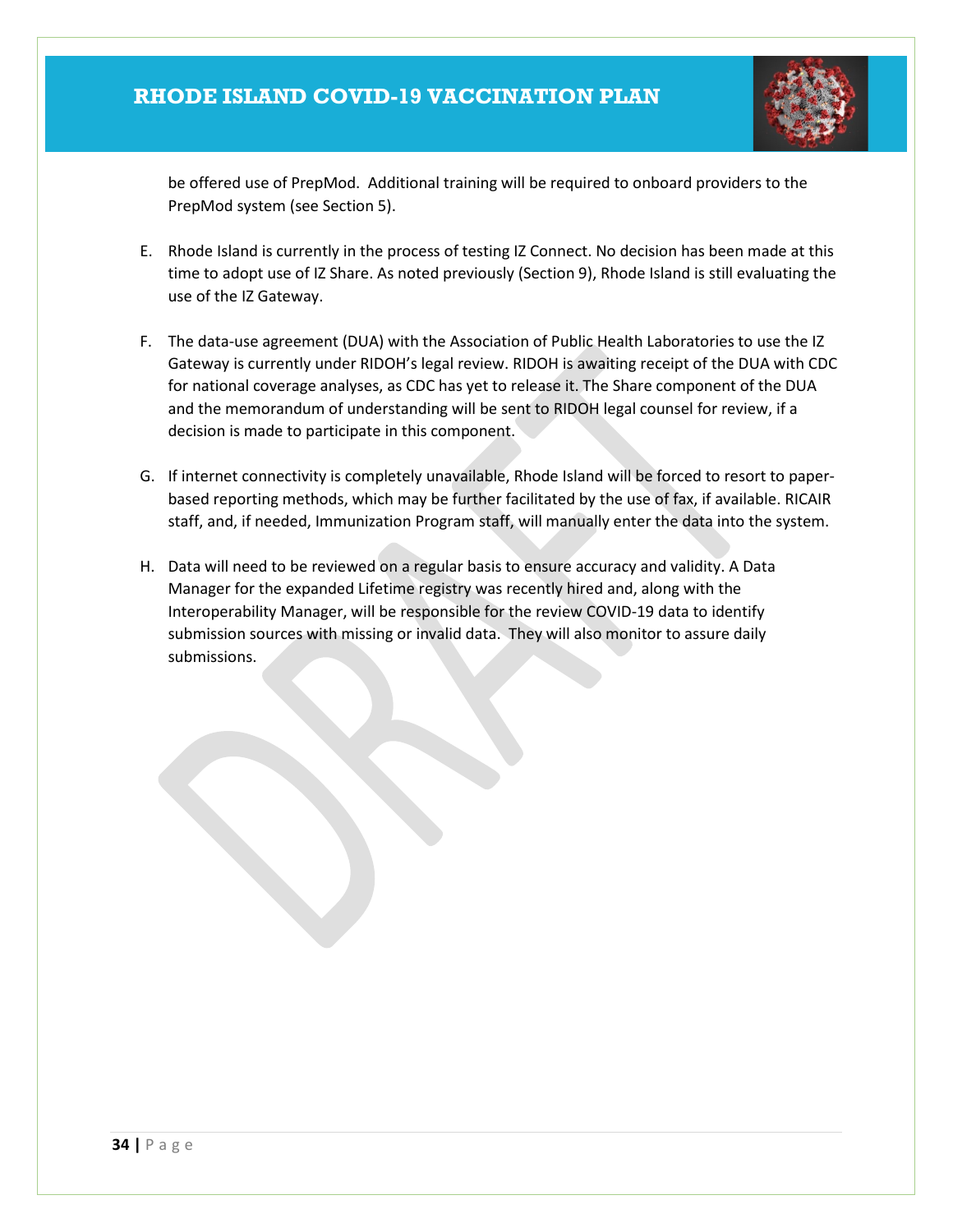

## <span id="page-35-0"></span>Section 12: COVID-19 Vaccination Program Communication

#### *Instructions:*

- A. *Describe your jurisdiction's COVID-19 vaccination communication plan, including key audiences, communication channels, and partner activation for each of the three phases of the COVID-19 Vaccination Program.*
- B. *Describe your jurisdiction's expedited procedures for risk/crisis/emergency communication, including timely message development as well as delivery methods as new information becomes available.*
- A. Starting before COVID-19 vaccines are available, clear, effective communication will be critical to maximizing vaccine uptake in Rhode Island. Building vaccine confidence broadly and among groups anticipated to receive early vaccination, as well as dispelling vaccine misinformation, are critical to this effort.  To support this work, RIDOH has developed a COVID-19 vaccination communications plan. This plan will help RIDOH and its partners deliver clear, timely, accurate, effective messages about COVID-19 vaccination to targeted audiences and the general public before, during, and after a vaccine becomes widely available.

RIDOH's COVID-19 vaccination communications plan, like all communications plans, is a living document that will be continually updated as the situation evolves. Using the plan as a guide, RIDOH will strive to ensure messaging is timely and applicable for each phase of the COVID-19 Vaccination Program. In all communications, RIDOH and its partners will use risk communication principles and draw upon the Centers for Disease Control and Prevention (CDC)'s [Vaccinate with](https://www.cdc.gov/vaccines/partners/vaccinate-with-confidence.html)  [Confidence Framework](https://www.cdc.gov/vaccines/partners/vaccinate-with-confidence.html) and [COVID-19 Vaccination Program Interim Playbook for Jurisdiction](https://www.cdc.gov/vaccines/imz-managers/downloads/COVID-19-Vaccination-Program-Interim_Playbook.pdf)  [Operations,](https://www.cdc.gov/vaccines/imz-managers/downloads/COVID-19-Vaccination-Program-Interim_Playbook.pdf) as well as Rhode Island's own vaccine distribution plan. 

Before vaccine is available, RIDOH and its partners will share information about the vaccine planning process in a transparent, timely manner. Key audiences will include the general public, the media, and key stakeholders and partners, including healthcare providers and members of the COVID-19 Vaccine Subcommittee that RIDOH is currently forming. RIDOH will leverage existing communications channels, including weekly COVID-19 press conferences held jointly by the Governor's Office and RIDOH; RIDOH's social media channels; RIDOH's weekly COVID-19 healthcare provider briefing e-newsletter; and stakeholder meetings and calls. During this phase, RIDOH will also partner with a Brown University researcher and with vendors on the State's master purchasing agreement (MPA) for communications and marketing services to identify best practices for COVID-19 vaccine messaging and to conduct formative research to inform a paid media campaign to promote vaccination during all three phases of the COVID-19 vaccination program.

During Phase 1, when vaccine is available in limited supply for certain populations of early focus, RIDOH will continue building broad-based vaccine awareness and confidence while also ensuring that clear, timely communication about first and second dose vaccination opportunities reaches target populations for early and complete vaccination. For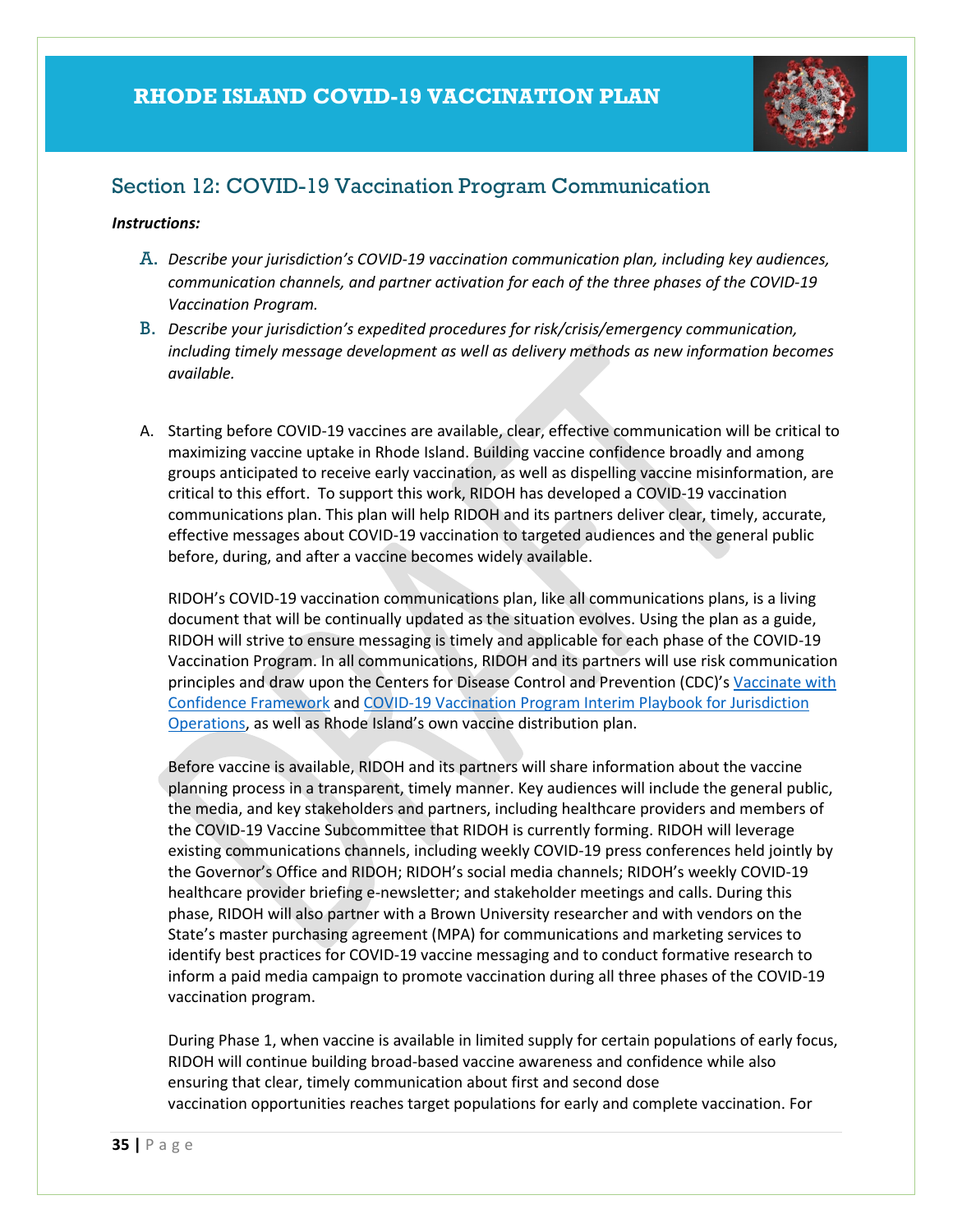

example, to reach paid and unpaid persons serving in healthcare settings, RIDOH can send targeted communications to licensed healthcare

providers; leverage existing partnerships with healthcare worker and facility associations; and implement targeted earned and paid media strategies. To reach other essential workers, RIDOH can leverage existing relationships with industry associations and licensing bodies and implement targeted earned and paid media strategies. To reach people at higher risk of severe COVID-19 illness, including people 65 years of age and older, RIDOH can leverage key healthcare, stakeholder, and advisory committee networks, implement targeted earned and paid media strategies, and implement grassroots outreach campaigns.

During Phase 2, RIDOH will continue targeting communications to Phase 1 populations as needed while also focusing on other critical populations and the general public, dependent on vaccine availability. These populations may include the critical infrastructure workforce; people at increased risk for severe COVID-19 illness; people at increased risk of acquiring or transmitting COVID-19; and people with limited access to routine vaccination services. RIDOH has many existing stakeholder relationships and communications channels to reach these groups. RIDOH also has a robust relationship with the local media and holds weekly COVID-19 press conferences, which will assist in raising awareness of vaccination opportunities for these target populations. In addition, the paid media campaign that RIDOH is developing will include a focus on these audiences, including through grassroots outreach strategies in high-density communities and communities of color.

During Phase 3, when vaccine is widely available, RIDOH will focus on raising awareness of vaccination opportunities among the general public through paid and earned media strategies and other communications channels, as appropriate.

Throughout all three phases, RIDOH will also ensure that vaccination providers have the information they need to enroll as vaccine providers; receive, store, and administer vaccine; and report data as required.

RIDOH has established feedback mechanisms that will help ensure that Rhode Islanders can get their questions about vaccination answered throughout all three phases of the vaccination program. Existing feedback mechanisms include the following:

- COVID-19 Hotline: 401-222-8022 (211 after hours)
- Health Information Line: 401-222-5960 / RI Relay 711
- COVID-19 Email Inbox for the General Public: RIDOH.COVID19Questions@health.ri.gov
- COVID-19 Email Inbox for Healthcare Providers: RIDOH.ProviderQuestions@health.ri.gov
- Rhode Island Department of Health social media pages (Facebook, Twitter, Instagram)
- B. As mentioned earlier, since the start of Rhode Island's COVID-19 response, state agencies have been participating in a joint information system to ensure coordinated and consistent public messaging. Joint Information Center (JIC) staff, who include public information officers and communications staff from the Governor's Office and agencies across state government,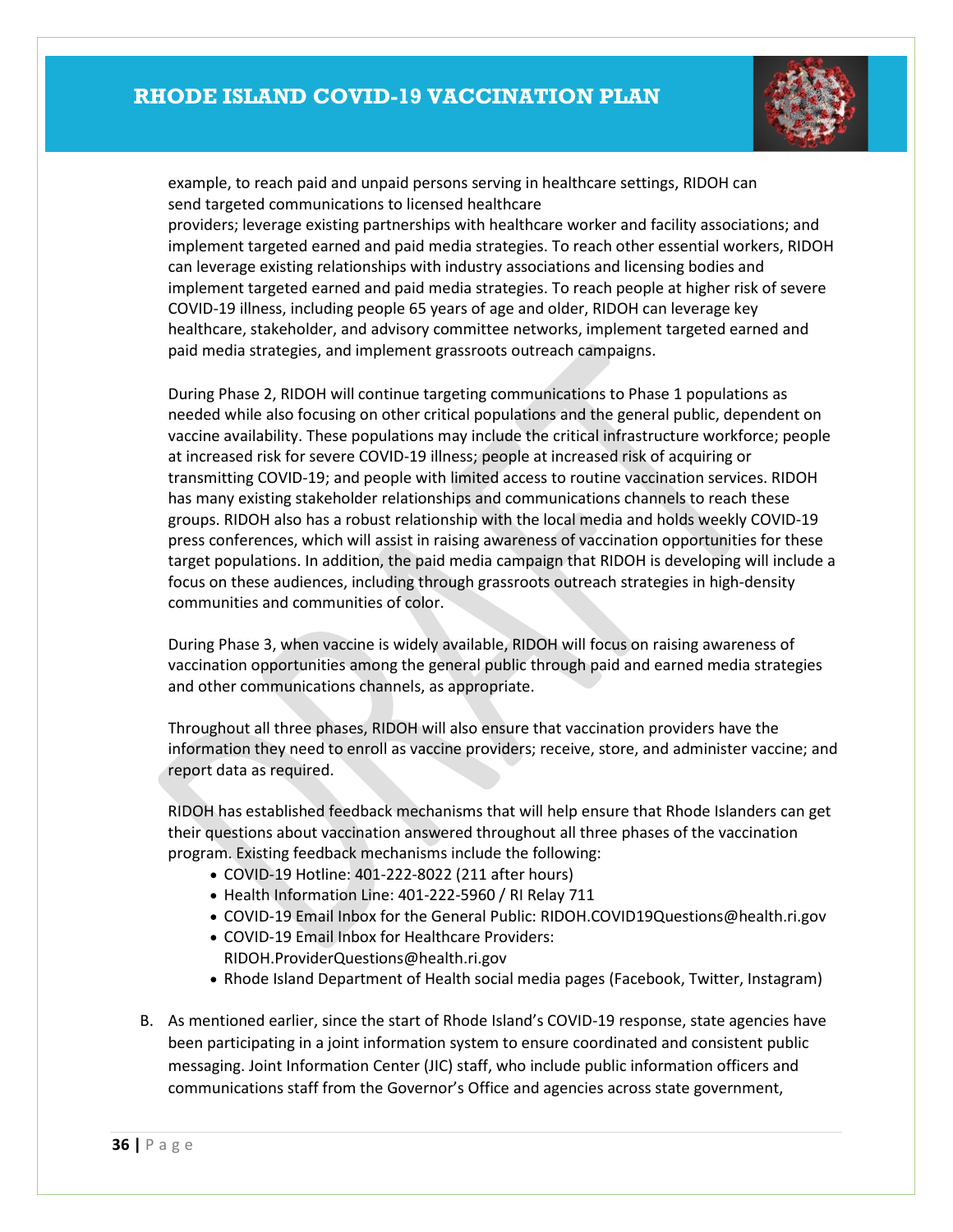

participate in multiple conference calls per week to discuss and coordinate messaging, plan weekly COVID-19 press conferences, and provide updates from COVID-19 response workstreams. RIDOH will leverage this system to support communications related to Rhode Island's mass vaccination campaign.

In addition, RIDOH maintains an Emergency Public Information Plan (EPIP), a Health Information Center Manual (HIC Manual), and a Public Information Officer Resource Guide, all of which outline processes for risk/crisis/emergency communication and which support timely message development and dissemination. The EPIP and HIC Manual outline communications roles, responsibilities, and chains of command in the event of an incident or activation. Drawing from the guidance in these resources, RIDOH will gather information from sources—such as CDC alerts, FDA communications, RIDOH programs, and RIDOH partners and subject matter experts—and will evaluate and approve that information using its Document Approval Form or other related document approval processes. How information is disseminated will depend on the target audience. RIDOH will rely on the methods outlined above for dissemination. In addition, RIDOH has activated its Emergency Information Line (EIL), which currently has 50 phone lines activated with 31 agents staffing them. RIDOH maintains the ability to increase its EIL capacity by hiring contract employees or reactivating RIDOH staff to support the COVID-19 response.

Each of these resources is regularly updated. Because the majority of those involved in COVID-19 Vaccine Communications have been activated for the Rhode Island COVID-19 response since February/March, staff involved are familiar with these resources and how they can be updated using lessons learned in this current activation.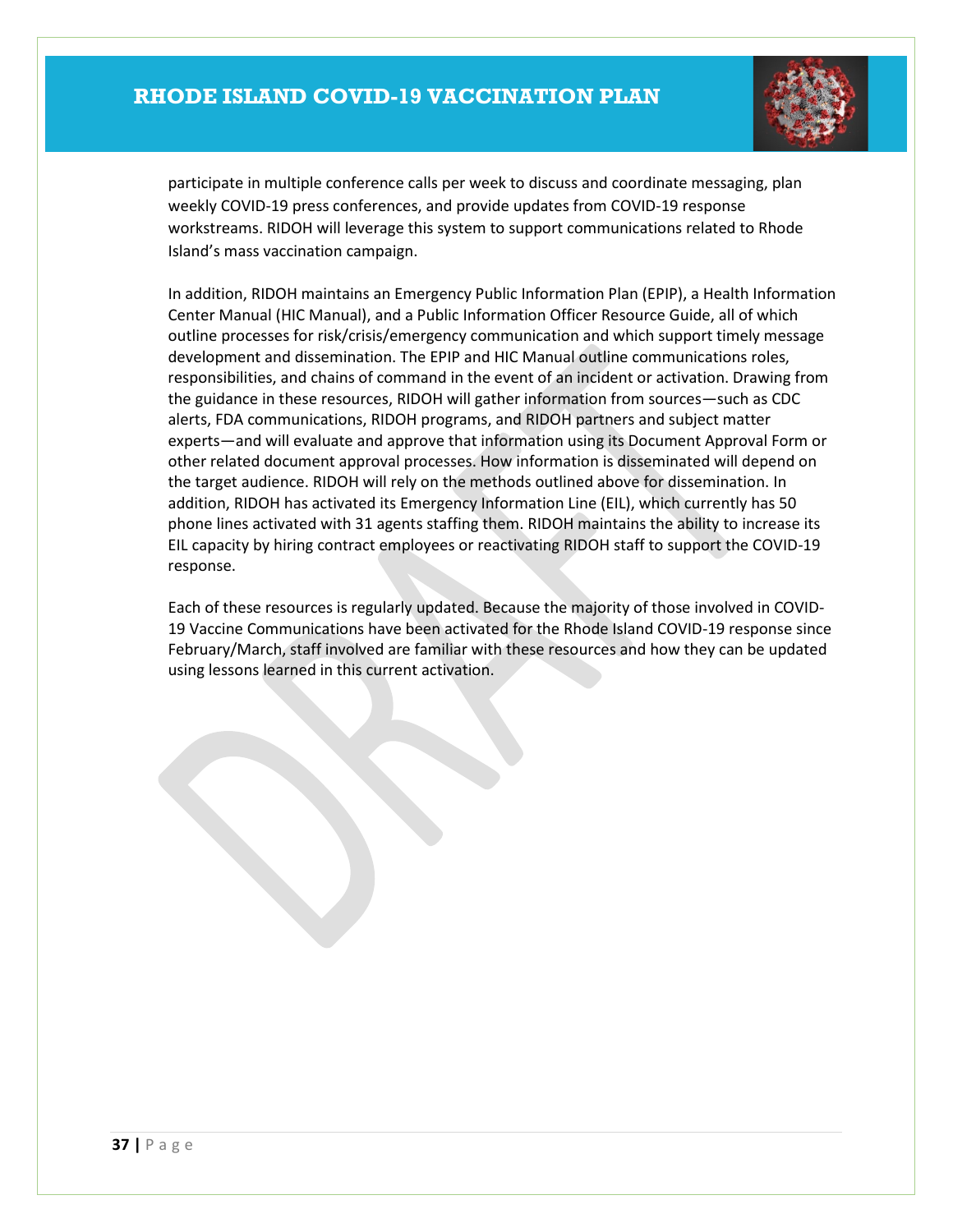

## <span id="page-38-0"></span>Section 13: Regulatory Considerations for COVID-19 Vaccination

#### *Instructions:*

- A. *Describe how your jurisdiction will ensure enrolled COVID-19 vaccination providers are aware of, know where to locate, and understand the information in any Emergency Use Authorization (EUA) fact sheets for providers and vaccine recipients or vaccine information statements (VISs), as applicable.*
- B. *Describe how your jurisdiction will instruct enrolled COVID-19 vaccination providers to provide Emergency Use Authorization (EUA) fact sheets or vaccine information statements (VISs), as applicable, to each vaccine recipient prior to vaccine administration.*
- A. The content of COVID-19 vaccine EUA fact sheets and vaccine information statements (VIS), as well as the need to provide this information to vaccine recipients, will be covered in the training offered to vaccine providers. (See Section 5)

EUA fact sheets and VISs will be directly issued to providers during orientation and/or vaccine ordering and will also be posted to RIDOH's website. They may also be issued to licensed healthcare providers through RIDOH's routine means of issuing information to that community, including through advisory bulletins. (See RIDOH *Emergency Public Information Plan*) They may also be discussed during RIDOH's regularly scheduled COVID-19 Pandemic Update for Providers calls.

B. Ensuring that vaccine providers have processes in place to provide this information to vaccine recipients will be a condition of their participation in Rhode Island's COVID-19 vaccine ordering and distribution processes. The EUA fact sheet and/or VIS will be made available electronically to patients registering through the PrepMod system. The State has also begun budgeting to provide back-up printing capacity as needed should paper copies be required.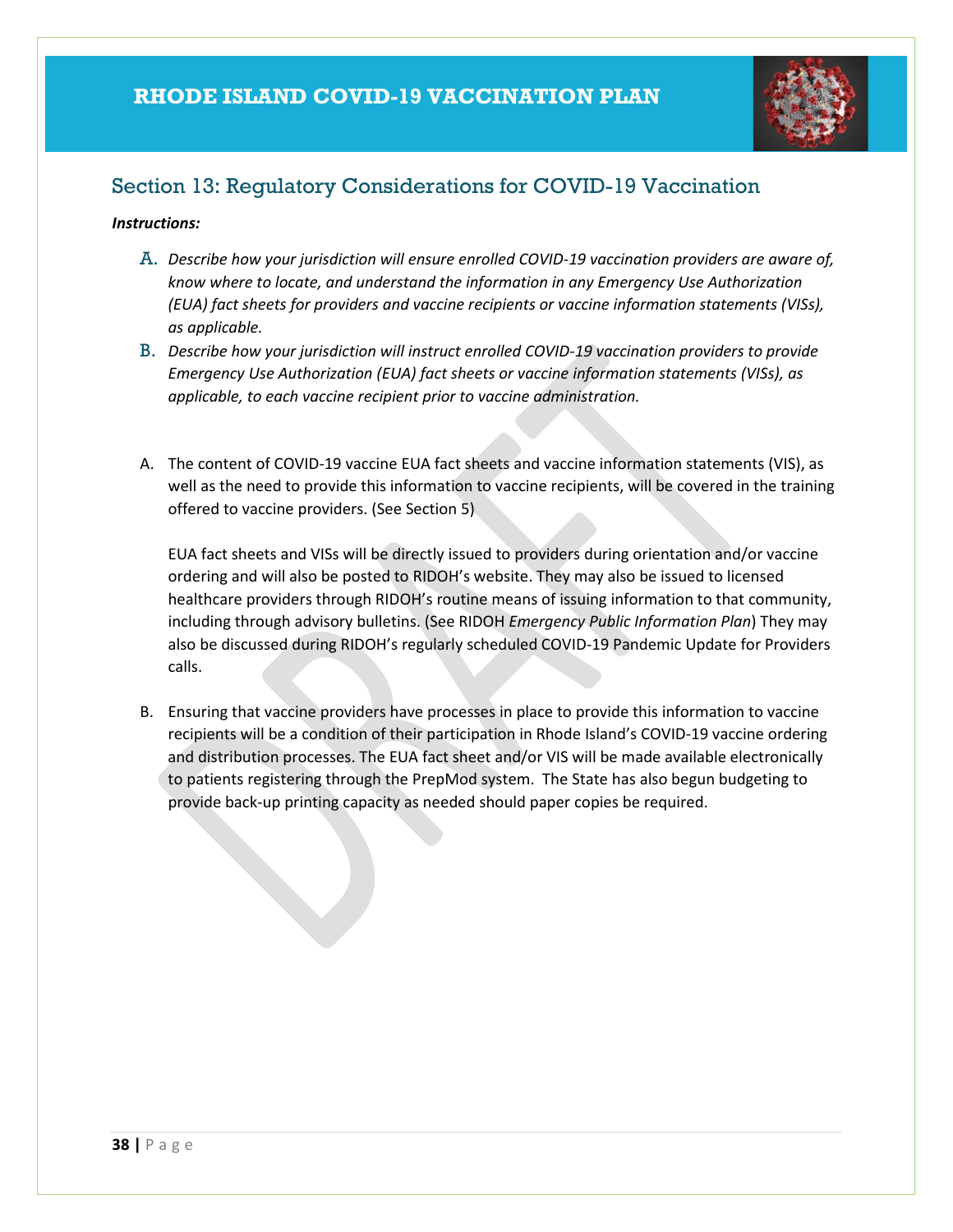

## <span id="page-39-0"></span>Section 14: COVID-19 Vaccine Safety Monitoring

#### *Instructions:*

- A. *Describe how your jurisdiction will ensure enrolled COVID-19 vaccination providers understand the requirement and process for reporting adverse events following vaccination to the Vaccine Adverse Event Reporting System (VAERS).*
- A. Reporting adverse vaccine events through VAERS is standard practice among all vaccine providers in Rhode Island. VAERS reporting will be covered in Rhode Island's vaccine provider training (see Section 5). Further, a standard component of VISs is a section regarding reporting adverse events through VAERS.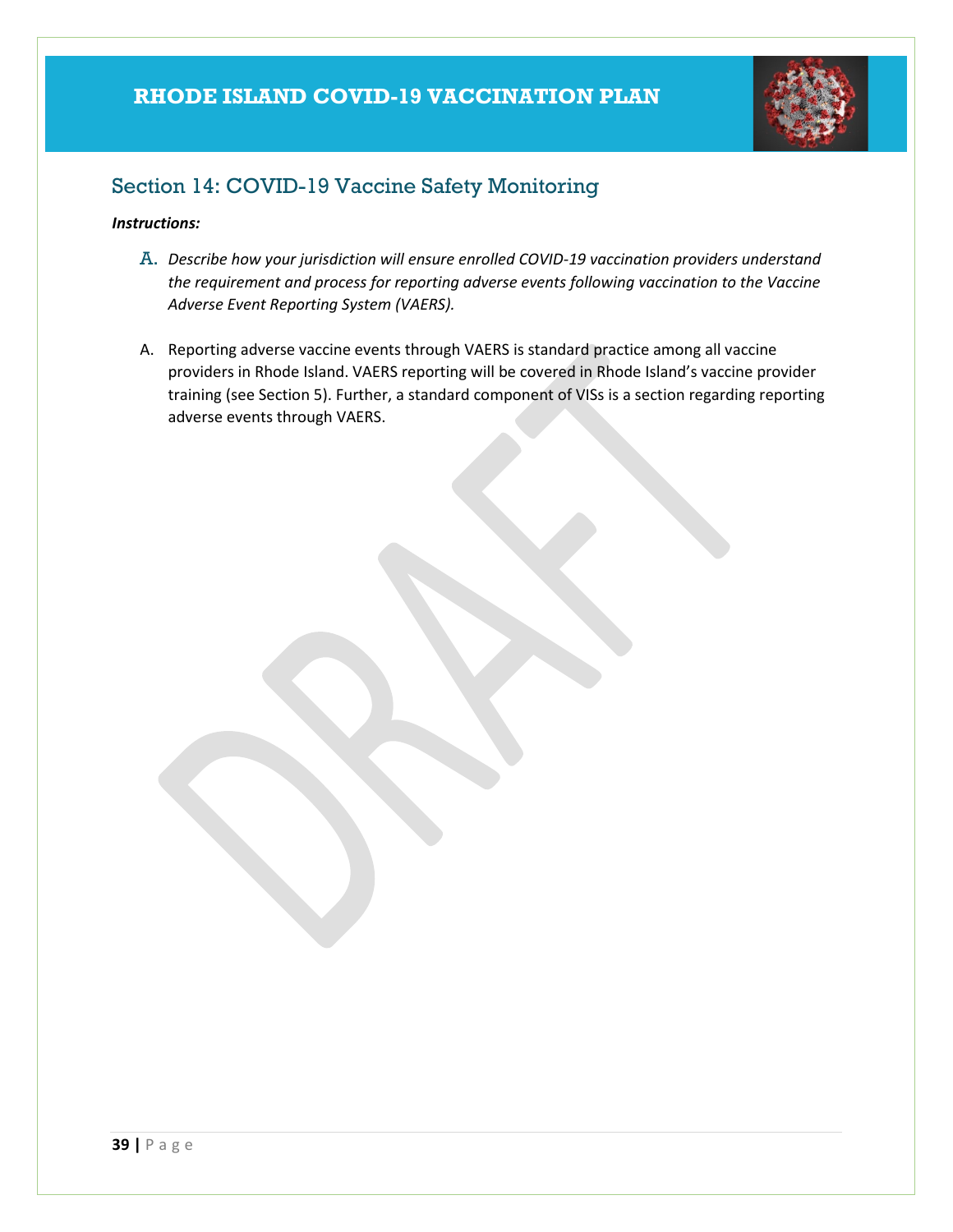

## <span id="page-40-0"></span>Section 15: COVID-19 Vaccination Program Monitoring

#### *Instructions:*

- A. *Describe your jurisdiction's methods and procedures for monitoring progress in COVID-19 Vaccination Program implementation, including:*
	- *Provider enrollment*
	- *Access to COVID-19 vaccination services by population in all phases of implementation*
	- *IIS or other designated system performance*
	- *Data reporting to CDC*
	- *Provider-level data reporting*
	- *Vaccine ordering and distribution*
	- *1- and 2-dose COVID-19 vaccination coverage*
- B. *Describe your jurisdiction's methods and procedures for monitoring resources, including:*
	- *Budget*
	- *Staffing*
	- *Supplies*
- C. *Describe your jurisdiction's methods and procedures for monitoring communication, including:*
	- *Message delivery*
	- *Reception of communication messages and materials among target audiences throughout jurisdiction*
- D. *Describe your jurisdiction's methods and procedures for monitoring local-level situational awareness (i.e., strategies, activities, progress, etc.).*
- E. *Describe the COVID-19 Vaccination Program metrics (e.g., vaccination provider enrollment, doses distributed, doses administered, vaccination coverage), if any, that will be posted on your jurisdiction's public-facing website, including the exact web location of placement.*
- A. The MV Workgroup will continually monitor a number of data sources to assess Rhode Island's COVID-19 vaccination campaign's progress. These sources include:
	- o RICAIR generates reports that are regularly monitored on doses administered statewide (including first and second doses), at which vaccination site, and by numerous demographic categories
	- PrepMod
		- o Provider agreement completion
		- o Enrollee information
		- o Doses administered
			- Second-dose reminder functionality
	- OSMOSSIS (Rhode Island's SSV ordering program)
		- o Processing and uploading providers orders to VTrckS
		- o Inventory tracking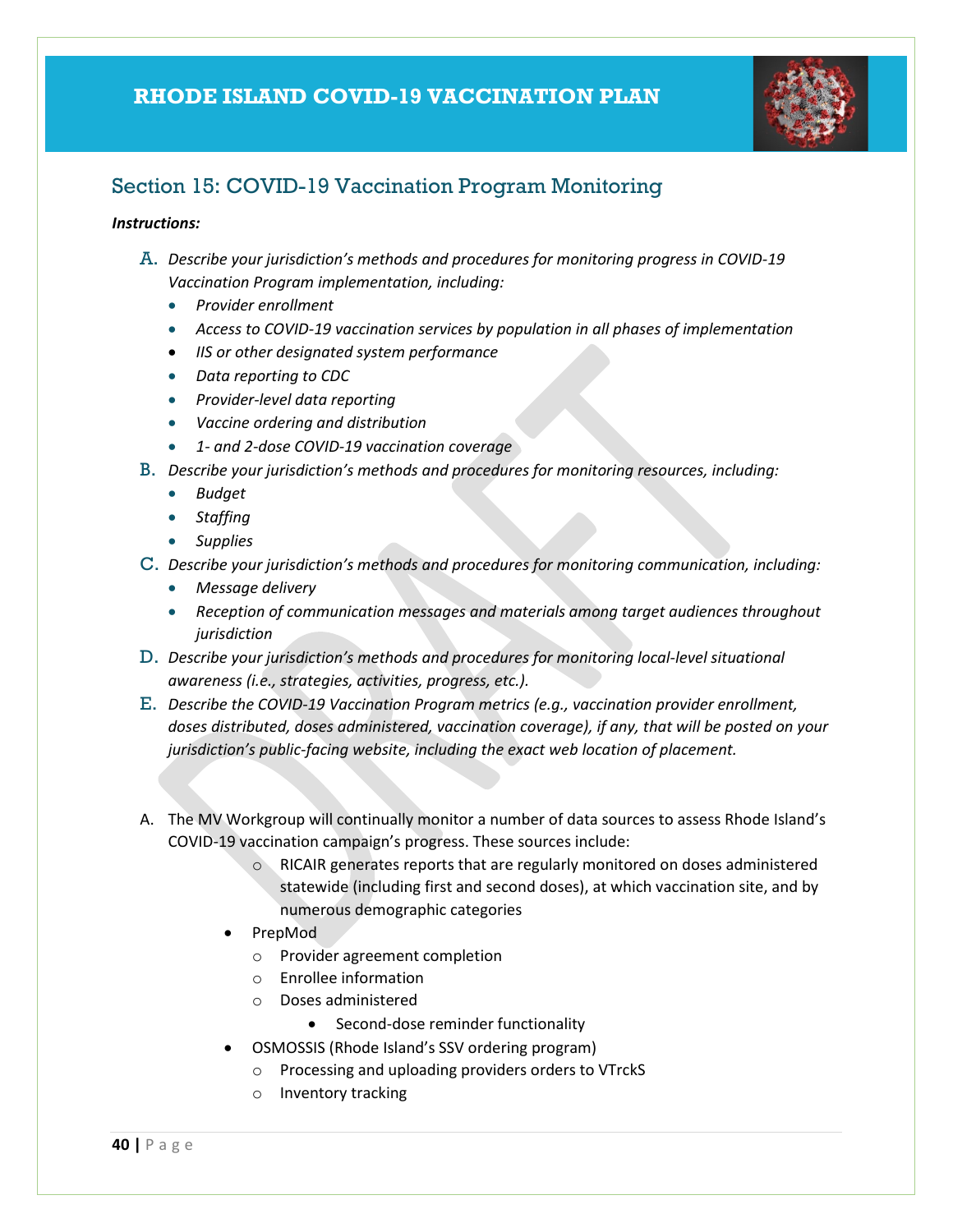

- o Doses distributed
- VTrckS
- Tiberius
	- Monitor vaccine allocations and distribution among critical populations
- VaccineFinder
	- o Provider inventory levels

For provider enrollment monitoring, all providers who will be administering COVID-19 vaccine must be enrolled in the SSV program, in which Immunization Program staff verify a valid Rhode Island license for medical oversight and assess adequate vaccine storage capacity and monitoring. All providers will be directed to the PrepMod link, located on the RIDOH website, to complete the COVID-19 Provider Agreement. Data from the agreements will be collected in a CSV file and submitted to CDC twice a week, as required.

All vaccination data collected through PrepMod will be transmitted through an HL7 file to RICAIR each day. This data, along with data submitted to from providers connected to RICAIR, will be submitted to CDC daily.

RICAIR's clinical decision support tool, ICE (Immunization Calculation Engine), will format an algorithm for each approved vaccine to determine when the patient is due for a next dose for vaccines that are a two-dose series. RICAIR is also utilized to monitor vaccination coverage rates by practice or provider site.

The MV Workgroup will work to develop and implement processes to track relevant essential elements of information requested by key stakeholders, including the Governor's Office and the federal government.

- B. Leveraging lessons learned from other significant functional components of Rhode Island's COVID-19 response, the Mass Vaccination Workstream Lead is currently implementing processes to expand, track, and monitor budget, staffing, and supplies to support Rhode Island's COVID-19 vaccination campaign. With support from the Rhode Island Department of Administration's Office and Management and Budget, the Division of Information Technology, and project management vendors already engaged in other elements on the response, the requisite monitoring structures will be implemented. Alignment with other functional areas of the response (e.g., Supplies Workstream for mass vaccination support supplies and PPE; Tech Enablement Workstream for the purchase of PrepMod and ongoing evaluation of vaccine IT infrastructure) were established earlier in the response to ensure a forward-leaning posture for mass vaccination support and will continue to be cultivated throughout the phases of COVID-19 vaccination.
- C. By monitoring and evaluating the general public's reception of Rhode Island's COVID-19 vaccine public messaging, the MV Workgroup will be able to continually modify both its public messaging and broader vaccination response strategies to adapt to trends identified and other feedback and data collected in the process. To the maximum extent possible, Rhode Island will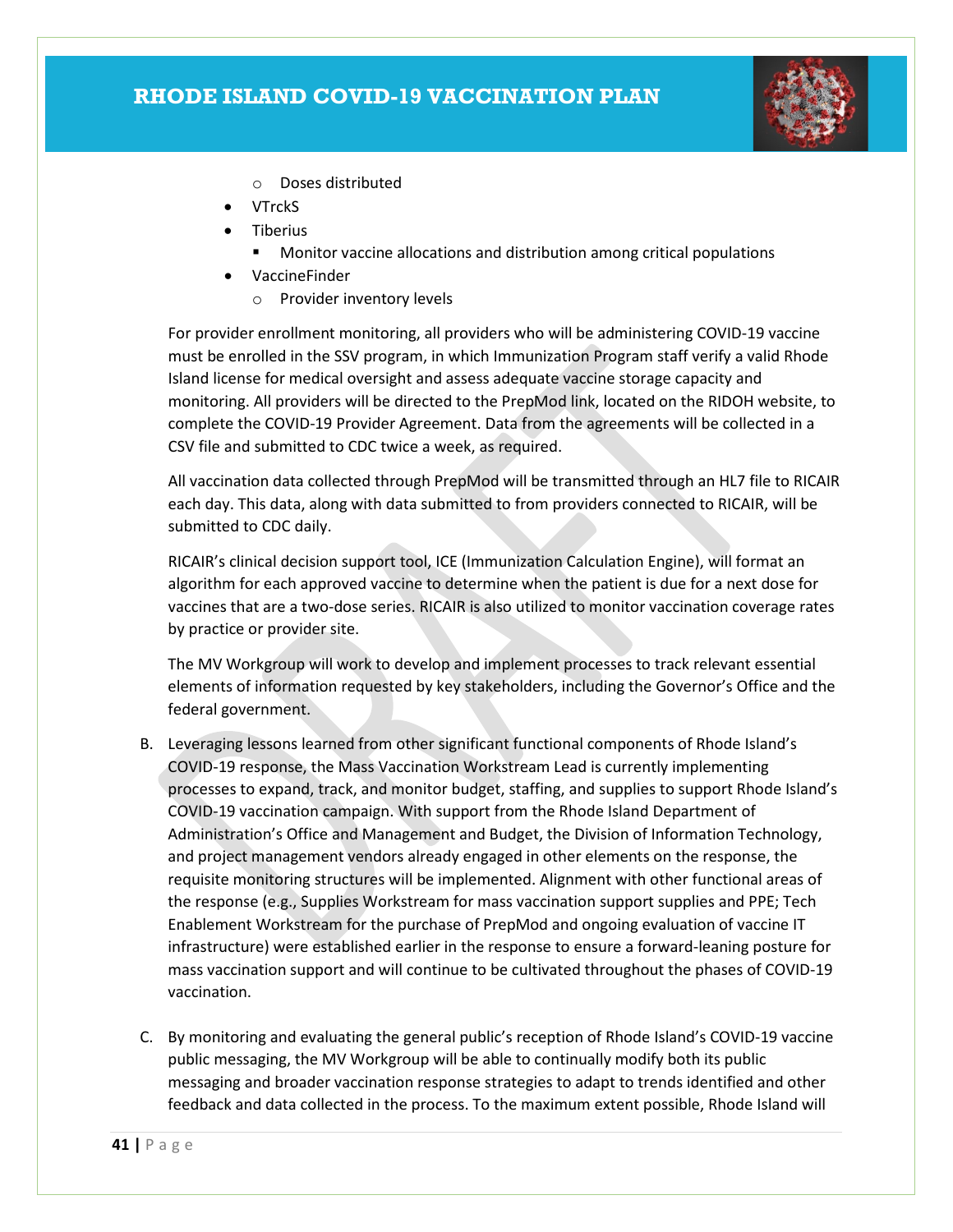

leverage existing mechanisms currently employed though its joint information system in the COVID-19 response, as well as processes outlined in RIDOH's Emergency Public Information Plan (of which the Health Information Center [HIC] Manual is an appendix). Both RIDOH's HIC Manual and its Emergency Public Information Plan have outlined roles and responsibilities for monitoring and evaluating reception of public information. In both emergency and nonemergency scenarios, the Rhode Island Department of Health relies on Google Analytics, social media analytics, regular meetings with community partners (e.g., Health Equity Zones), and vendors (e.g., RDW) to understand how public information is accessed and received. Specifically for emergency scenarios, RIDOH's HIC Manual has outlined the roles and responsibilities for activated HIC staff. These roles and responsibilities include designating individuals to monitor and evaluate messages to the public. Best practices and lessons learned though Rhode Island's media monitoring and evaluation will be incorporated, as appropriate, both in current COVID-19 response plans and after-action reports.

RIDOH has also contracted with an Assistant Professor at Brown University to support research efforts related to COVID-19 vaccination, focused on a theory-based and empirical approach to ensuring the development of an effective Rhode Island public health campaign to promote the efficient uptake of a COVID-19 vaccine. She will assist RIDOH in understanding the barriers and facilitators of vaccine uptake and developing a vaccine program to address identified barriers to maximize public participation. Findings through these processes will be compared to data collected through monitoring vaccine coverage rates and the penetration of critical population groups to provide a holistic evaluation of the mass vaccination campaign.

- D. Rhode Island will seek to leverage its existing COVID-19 information collection and sharing processes to the maximum extent possible to support the COVID-19 vaccination campaign. Available information collection processes include (though are not limited to):
	- Monitoring RICAIR, PrepMod, OSMOSSIS, VAERS, Tiberius, VaccineFinder
	- Direct engagement with vaccination provider sites
	- Regular check-ins with healthcare provider groups by Zoom or telephone conference call
	- Surveys of healthcare and vaccine providers (e.g., via SurveyMonkey)
	- Leveraging existing relations between RIDOH's public health programs and community stakeholders throughout Rhode Island
	- Emergency management information-sharing processes, as outlined in
		- o Rhode Island's Comprehensive Emergency Management Plan
			- **ESF-8 Annex**
		- o Rhode Island Department of Health Emergency Operations Plan
			- **Emergency Public Information Plan** 
				- Health Information Center Manual
			- **Medical Emergency Distribution System Plan** 
				- Municipal MEDS Points of Dispensing Plans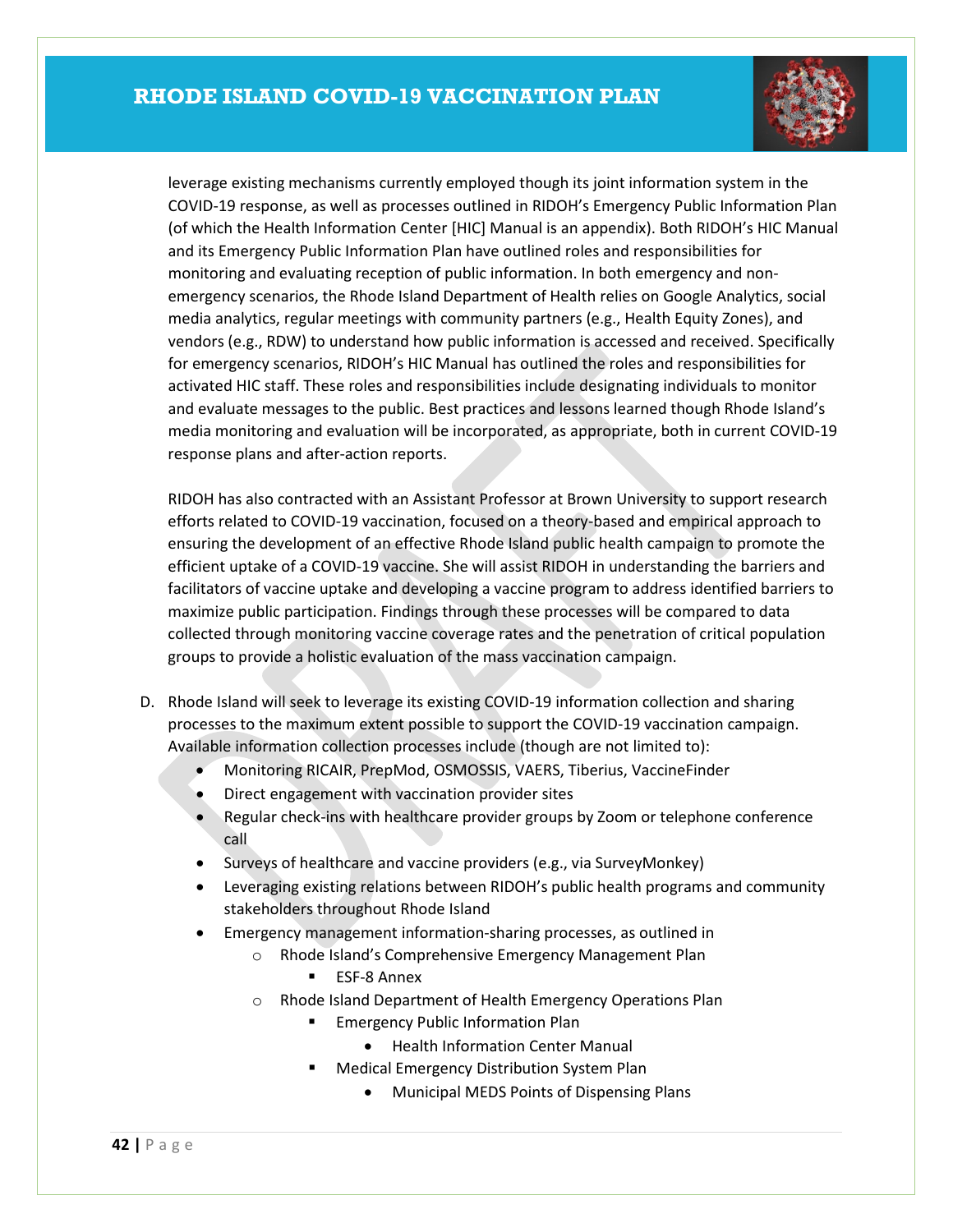

- **Rhode Island Healthcare System Tactical Communications Plan**
- o Healthcare Coalition of Rhode Island Response Plan
- Healthcare system data collection systems
	- o Hospital Incident Reporting System (currently being used for all data entered into HHS Protect)
	- o Public Health Emergency Management Suite
		- **Hospital Capacity System**
	- o Rhode Island Long-Term Care Mutual Aid Plan

Monitoring and information collection processes will be developed as essential elements of information are determined.

E. As essential elements of information desired by various stakeholders are identified, RIDOH and the MV Workgroup will evaluate the best methods by which to share them. Further, RIDOH and the MV Workgroup will continually assess the value of publicly displaying certain metrics, especially when those metrics are either incomplete, significantly delayed, or otherwise prone to misinterpretation. Key data will be posted with RIDOH's and the Governor's metrics at: [https://ri-department-of-health-covid-19-data-rihealth.hub.arcgis.com/.](https://ri-department-of-health-covid-19-data-rihealth.hub.arcgis.com/) The Rhode Island COVID-19 mass vaccination campaign will always strive for the utmost transparency.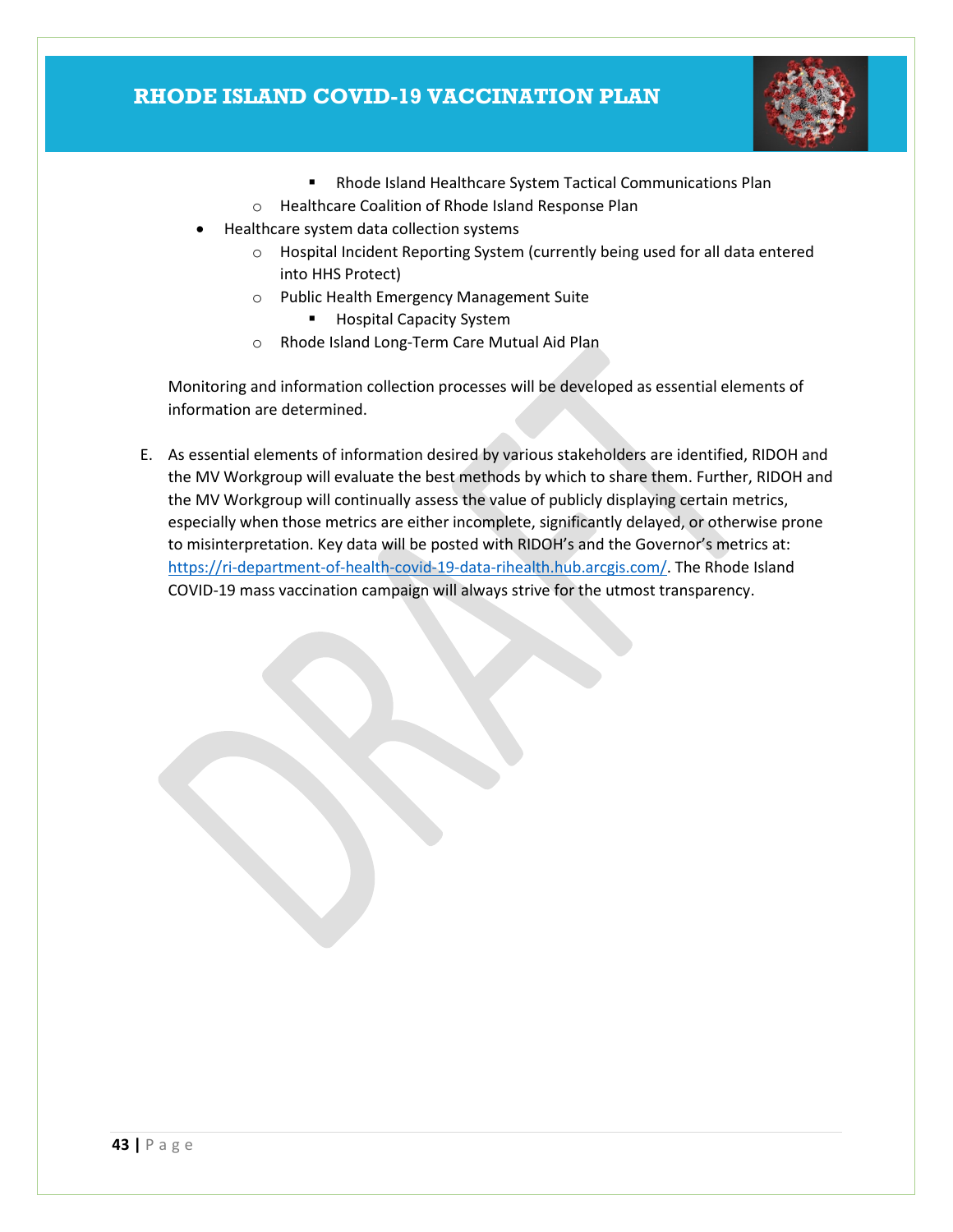## <span id="page-44-0"></span>**Attachments**

This section includes the following attachments:

- 1. Rhode Island's COVID-19 Response Organizational Chart
- 2. Rhode Island COVID-19 Vaccination Campaign Key Stakeholders
- 3. Rhode Island COVID-19 Mass Vaccination Task Force Members
- 4. Rhode Island COVID-19 Vaccine Subcommittee Members
- 5. Rhode Island's Critical Population Groups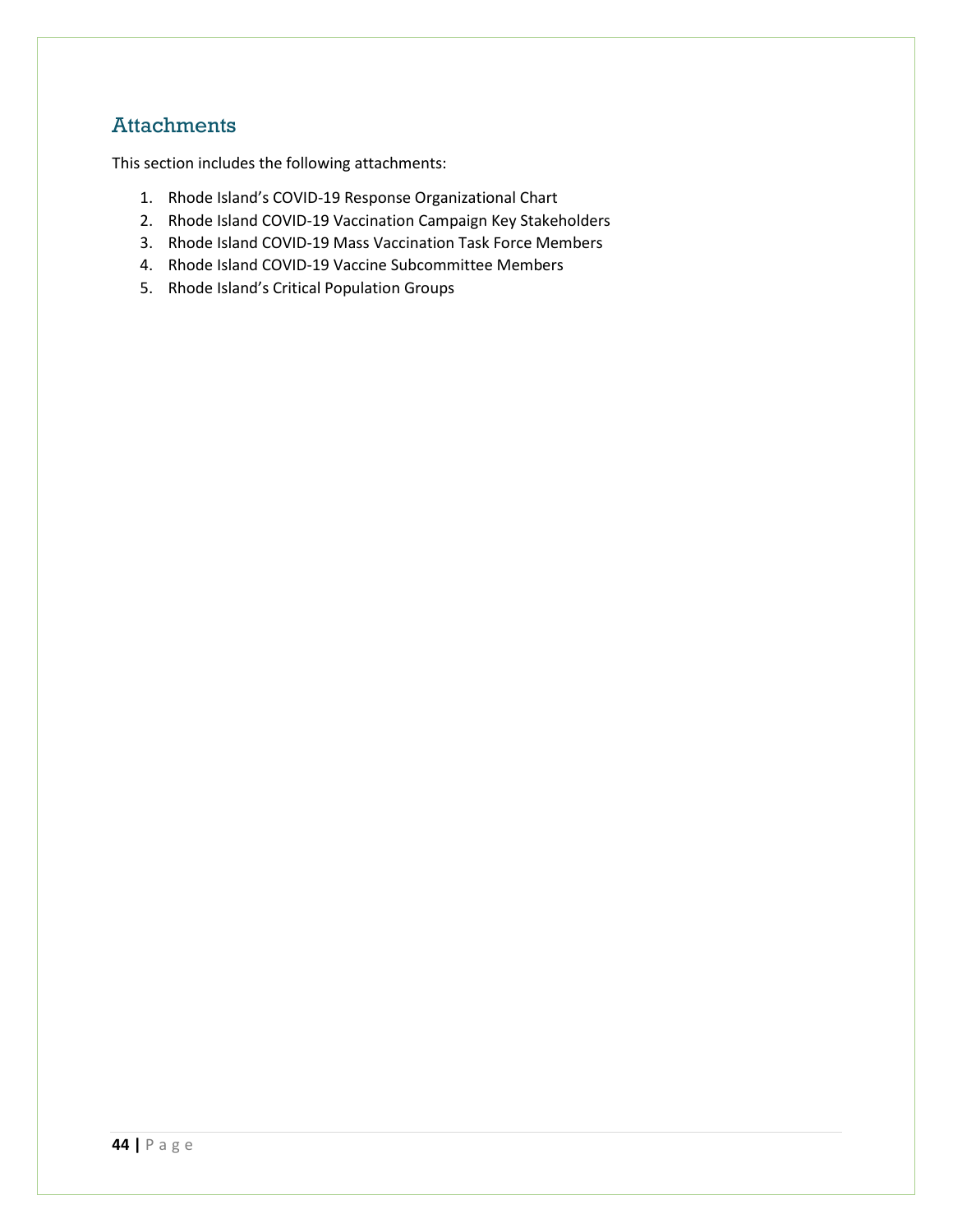#### **Attachment 1: Rhode Island COVID-19 Response Organizational Chart**

The following depicts the organizational structure of Rhode Island's COVID-19 response, including its vaccination activities.

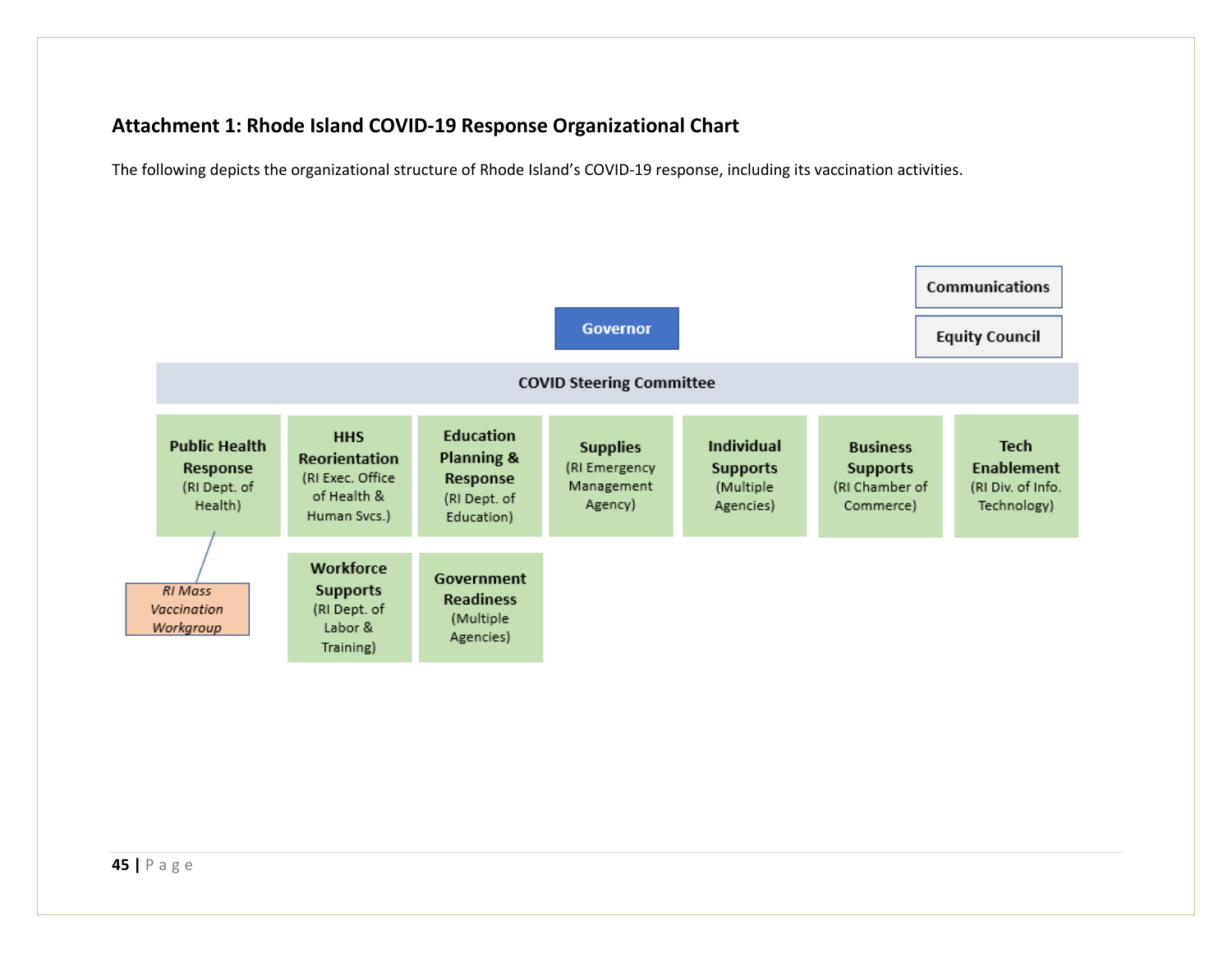#### **Attachment 2: Rhode Island COVID-19 Vaccination Campaign Key Stakeholders**

The following stakeholders are being engaged in the development and implementation of Rhode Island's COVID-19 vaccination campaign.

- Hospital Association of Rhode Island and all hospitals and health systems in Rhode Island
- Rhode Island Assisted Living Association and all assisted living communities in Rhode Island
- Rhode Island Healthcare Association, LeadingAge Rhode Island, and all nursing homes in Rhode Island
- Rhode Island Health Center Association and all health centers in Rhode Island
- Rhode Island Partnership for Homecare and Hospice and all homecare and hospice agencies in Rhode Island
- Retail Federation of Pharmacies, Rhode Island Pharmacists Association, and all chain and independent pharmacies in Rhode Island
- Rhode Island Vaccine Advisory Committee and the COVID-19 Subcommittee
- Rhode Island Infectious Disease and Epidemiology Advisory Committee
- Rhode Island Chapter the American Academy of Pediatrics
- Rhode Island Academy of Family Physicians
- Rhode Island Chapter of the American College of Obstetricians and Gynecologists
- Insurers BCBSRI, UHC, America's Health Insurance Plans (AHIP), NHPRI, Tufts, others
- Rhode Island Health Equity Council
- Health Equity Zones
- Narragansett Indian Tribe
- Rhode Island-based National Association for the Advancement of Colored People (NAACP) Units
- Progresso Latino
- Urban League
- Rhode Island Coalition for the Homeless and its partner organizations providing services to individuals experiencing homelessness
- Faith-Based Organizations
	- o State Council of Churches
- Rhode Island National Guard
- Rhode Island Emergency Management Agency
- Rhode Island Association of Emergency Managers
- Rhode Island Police Chiefs' Association
- Rhode Island Association of Fire Chiefs
- Rhode Island Department of Corrections
- Rhode Island Executive Office of Health and Human Services
	- o Department of Behavioral Healthcare, Developmental Disabilities, and Hospitals
	- o Department of Human Services
	- o Department of Children, Youth, and Families
- Rhode Island Department of Education
- Rhode Island Commerce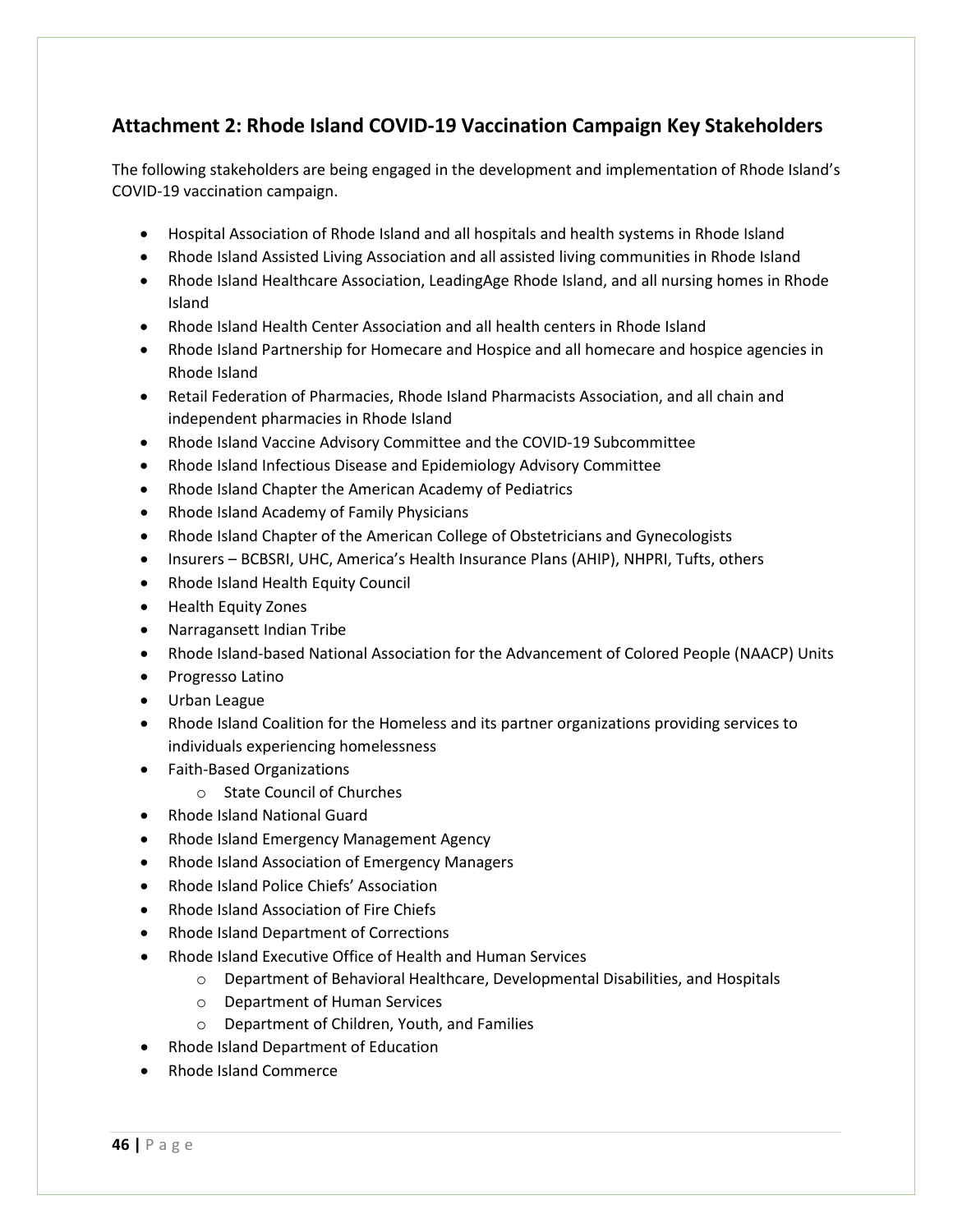#### **Attachment 3: Rhode Island COVID-19 Mass Vaccination Workgroup Members**

The following is a list of the Mass Vaccination Workgroup Members.

- Tricia Washburn (Immunization Program, RIDOH) Lead
- Alysia Mihalakos (Center for Emergency Preparedness and Response, RIDOH) Lead
- Dacia Read (Governor's Office) Lead
- CAPT Joanne Barrett (Rhode Island National Guard), Planning and Operational Support
- Brittan Bates-Manni (Center for Emergency Preparedness and Response, RIDOH), MEDS/PODs SME
- Denise Cappelli (Immunization Program, RIDOH), Immunization SME
- Andrea Creach (Center for Emergency Preparedness and Response, RIDOH), Planning Support
- Kristin Danko (Brown University School of Public Health), Communications SME
- John Fulton (Brown University School of Public Health), SME
- LTC Peter Horne (Rhode Island National Guard), Planning and Operational Support
- Meaghan Joyce (Immunization Program, RIDOH), Immunization SME
- CAPT Regan Keenan (Rhode Island National Guard), Planning and Operational Support
- Nicholas Larmore (Center for Emergency Preparedness and Response, RIDOH), Planning Support
- Bunmi Lewis (Center for Public Health Communication, RIDOH), Communications SME
- Kathy Marceau (Immunization Program, RIDOH), Immunization SME
- Lauren Piluso (Immunization Program, RIDOH), Immunization SME
- Jason Rhodes (Center for Emergency Medical Services, RIDOH), EMS SME
- Kim Salisbury-Keith (Center for Health Data Analysis, RIDOH), Immunization SME
- MAJ Joseph Sgambato (Rhode Island National Guard), Planning and Operational Support
- Hsiu Chin Shen (Immunization Program, RIDOH), Immunization SME
- Travis Vendetti (Center for Emergency Preparedness and Response, RIDOH), MEDS/PODs SME
- Heidi Wallace (Immunization Program, RIDOH), Immunization SME
- Sophie Wendelken (Center for Public Health Communication, RIDOH), Communications SME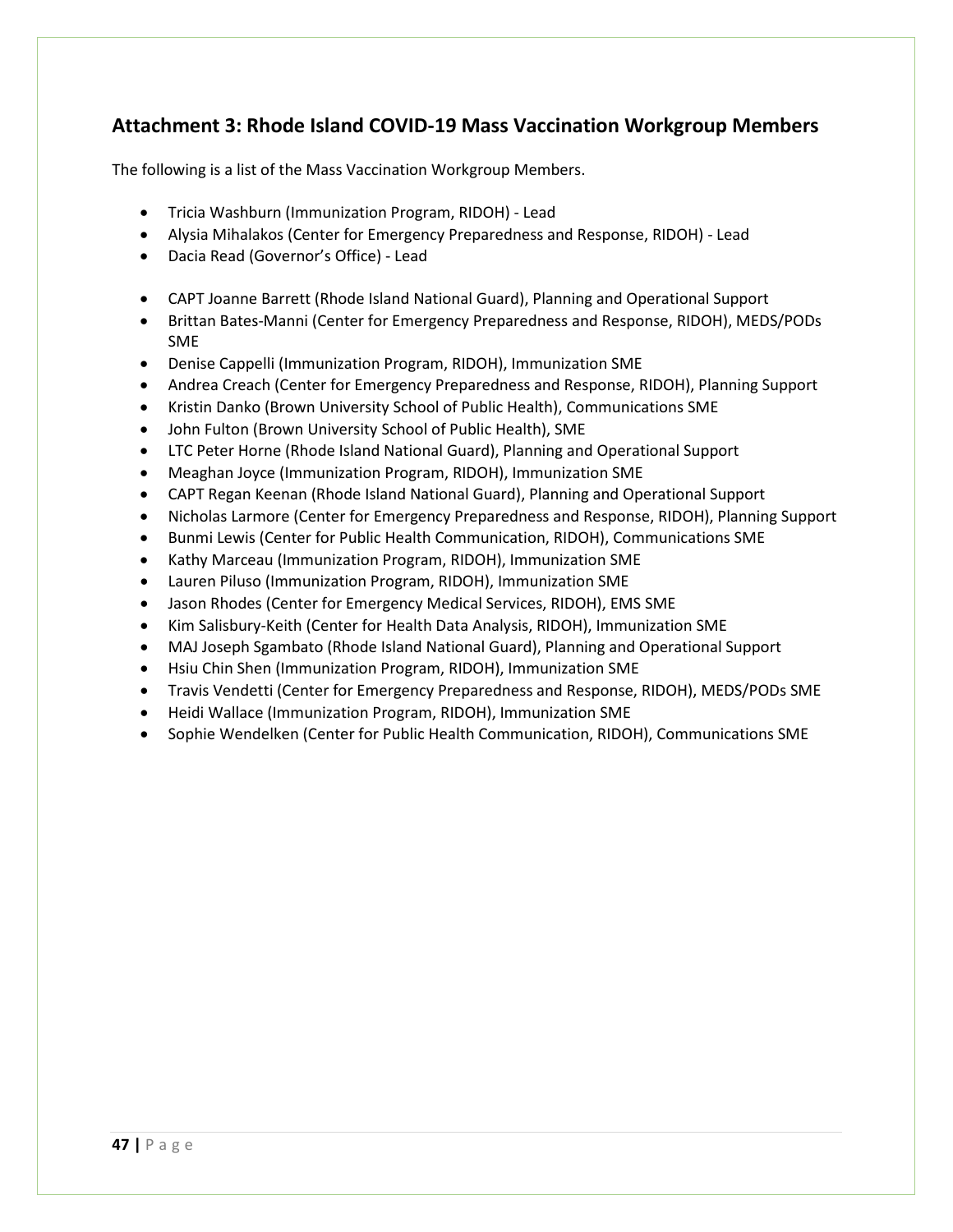## **Attachment 4: Rhode Island Vaccine Advisory Committee's COVID-19 Vaccine Subcommittee Members**

The following is the current, evolving list of the COVID-19 Vaccine Subcommittee members:

- Dr. Tom Bledsoe (Rhode Island Hospital)
- Dr. Sapna Chowdhry (Thundermist Health Center)
- Dr. Kerry LaPlante (URI School of Pharmacy)
- Dr. Pablo Rodriguez (Care New England)
- Dr. Jennifer Clarke (Medical Programs Director, Department of Corrections)
- John Fulton, PhD (Epidemiologist, Sociologist, Brown School of Public Health)
- Dr. Beth Lange (Coastal Medical)
- Jonathan Brice (Superintendent, Bristol/Warren Schools)
- Dr. Wilfredo Perez (Tri-County Community Action Agency)
- Rev.Chris Abhulime (King's Tabernacle)
- Larry Warner (United Way)
- Dr. Karen Tashima (Director of Clinical Trials, Lifespan Immunology Center)
- Dr. Sabina Holland (Hasbro Children's Hospital)
- Kathy Heren (Rhode Island Long-term Care Ombudsman)
- Dr. Eugenio Fernandez (Asthenis Pharmacy)
- Joan Kwiatkowski (CEO, PACE)
- Teresa Paiva-Weed (Hospital Association of Rhode Island)
- TBD: insurer contact (waiting for confirmation)
- TBD: Tribal contact (waiting for confirmation)
- TBD: Hospital-based nurse contact (waiting for confirmation)
- TBD: Brown School of Public Health representative under the leadership of Dr. Ashish Jha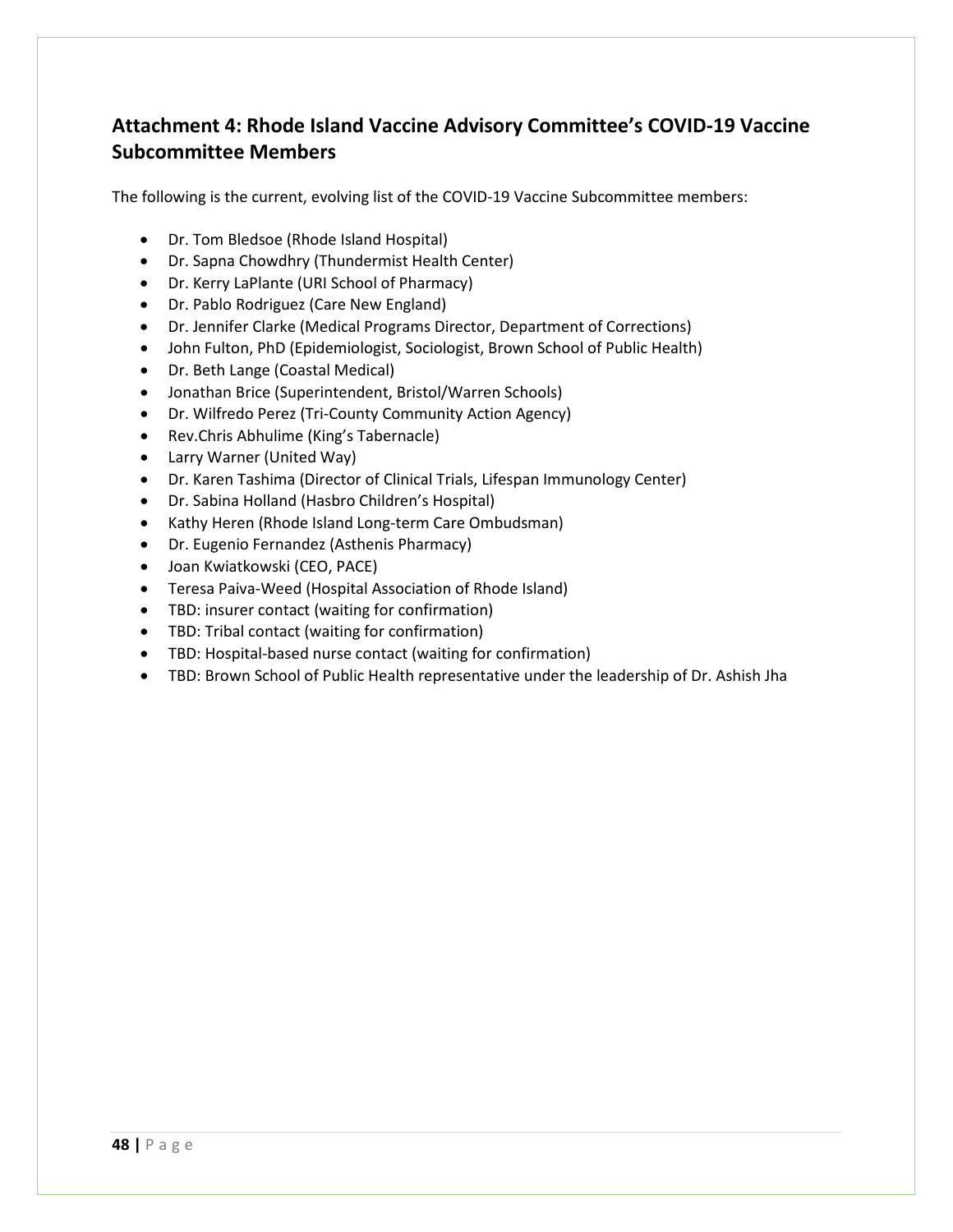## **Attachment 5: Rhode Island's Critical Populations**

The following are current estimates of potential critical population groups to be prioritized for phased vaccine administration in Rhode Island. This list is presented in no particular order and is subject to change.

| Group                                      | Subgroup                                             | <b>Total</b> | <b>Data Source</b>          |
|--------------------------------------------|------------------------------------------------------|--------------|-----------------------------|
| <b>Healthcare Personnel</b>                | <b>Total Full and Part Time</b>                      | 25,505       | American Hospital           |
| (Inpatient)                                | Hospital Staffing, All<br>Units                      |              | Association, 2018           |
| <b>Healthcare Personnel</b>                | Inpatient healthcare                                 | 24,450       | <b>US BLS, 2019</b>         |
| (Inpatient)                                | providers                                            |              |                             |
| <b>Healthcare Personnel</b>                | <b>Nursing and Residential</b>                       | 17,860       | RI DLT May 2019,            |
| (Inpatient)                                | <b>Care Facility Employees</b>                       |              | Nursing and Residential     |
|                                            |                                                      |              | <b>Care Facilities</b>      |
| <b>Healthcare Personnel</b><br>(Inpatient) | Healthcare providers in<br>long term care facilities | 17,860       | <b>US BLS, 2019</b>         |
|                                            | (LTCF)                                               |              |                             |
| <b>Healthcare Personnel</b>                | Outpatient and home                                  | 25,180       | <b>US BLS, 2019</b>         |
| (Outpatient)                               | health care providers                                |              |                             |
| <b>Healthcare Personnel</b>                | <b>Health Centers</b>                                |              | Not currently available     |
| (Outpatient)                               |                                                      |              |                             |
| <b>EMS</b>                                 | <b>Nationally Registered</b>                         | 1,766        | <b>NREMT, 2020</b>          |
|                                            | <b>EMT</b>                                           |              |                             |
| <b>EMS</b>                                 | <b>Emergency Medical</b>                             | 4,521        | RIDOH licensing data        |
|                                            | Technicians and                                      |              | base                        |
|                                            | Paramedics                                           |              |                             |
| <b>EMS</b>                                 | Ambulance Drivers and                                | 250          | RI EMS Information          |
|                                            | Attendants, Except                                   |              | System                      |
|                                            | <b>Emergency Medical</b><br>Technicians              |              |                             |
| <b>Fire Department</b>                     | First-Line Supervisors of                            | 2,942        | RI Office of the State Fire |
|                                            | Firefighting and                                     |              | Marshal                     |
|                                            | Prevention Workers and                               |              |                             |
|                                            | Firefighters                                         |              |                             |
| <b>Public Health</b>                       | <b>State and Territorial</b>                         | 639          | <b>RIDOH</b>                |
|                                            | <b>Public Health Personnel</b>                       |              |                             |
| Law Enforcement                            | <b>Full-Time Law</b>                                 | 1,086        | RI State Police, municipal  |
|                                            | <b>Enforcement (including</b>                        |              | PDs                         |
|                                            | university Peace                                     |              |                             |
|                                            | Officers)                                            |              |                             |
| Law Enforcement                            | Police and Sheriff's                                 | 1,694        | <b>US BLS, 2019</b>         |
|                                            | <b>Patrol Officers</b>                               |              |                             |
| <b>RI National Guard</b>                   | All service members                                  | 3,000        | RING leadership             |
| <b>ACI</b>                                 | <b>Correctional Officers &amp;</b>                   | 901          | RI Department of            |
|                                            | Medical/Mental Health                                |              | Corrections                 |
|                                            | Staff                                                |              |                             |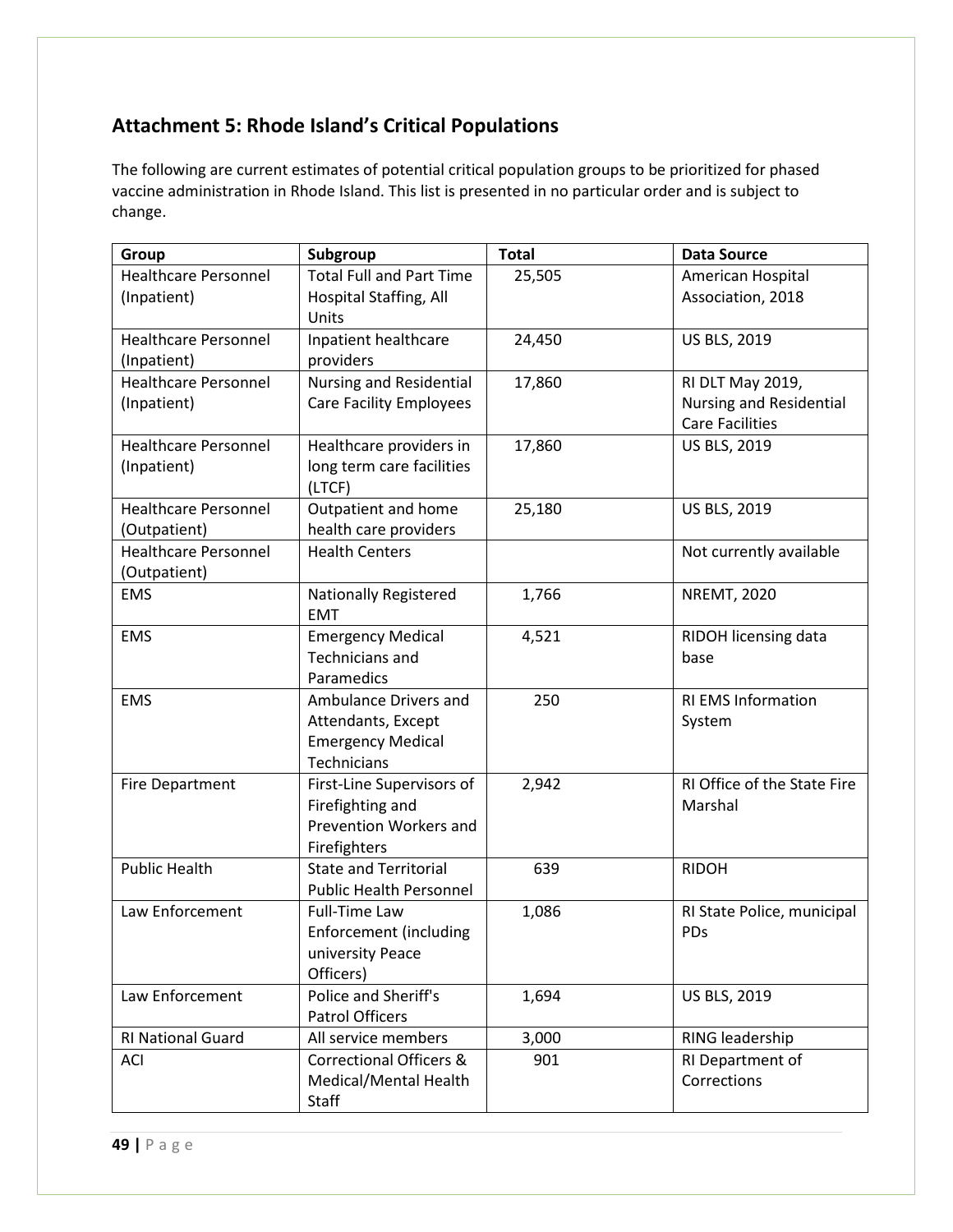| <b>ACI</b>                | All other ACI staff                    | 372     | RI Department of                    |
|---------------------------|----------------------------------------|---------|-------------------------------------|
|                           |                                        |         | Corrections                         |
| ACI                       | <b>Incarcerated Population</b>         | 2,216   | RI Department of                    |
|                           |                                        |         | Corrections                         |
| <b>USPS</b>               | <b>Postal Service Mail</b><br>Carriers | 1,280   | <b>US BLS, 2019</b>                 |
| <b>USPS</b>               | <b>Postal Service Clerks</b>           | 280     | US BLS, 2019                        |
| <b>USPS</b>               | <b>Postal Service Mail</b>             | 610     | <b>US BLS, 2019</b>                 |
|                           | Sorters, Processors, and               |         |                                     |
|                           | <b>Processing Machine</b>              |         |                                     |
|                           | Operators                              |         |                                     |
| $>= 65$                   | $>= 65$                                | 187,507 | 2019 Census Population<br>Estimates |
| <b>Underlying Medical</b> | Ongoing Asthma (18+)                   | 94,817  | BRFSS, 2019                         |
| Conditions                |                                        |         |                                     |
| <b>Underlying Medical</b> | Ongoing Asthma (0-17)                  | 12,893  | <b>BRFSS, 2019</b>                  |
| Conditions                |                                        |         |                                     |
| <b>Underlying Medical</b> | Immunocompromised                      | 29,652  | 2013 National Health                |
| Conditions                |                                        |         | <b>Interview Survey</b>             |
|                           |                                        |         | estimate based on 2.8%              |
|                           |                                        |         | of population                       |
| <b>Underlying Medical</b> | Immunocompromised -                    | 26      | US DHHS - Organ                     |
| Conditions                | Solid Organ Transplant                 |         | Procurement and                     |
|                           |                                        |         | Transplantation                     |
|                           |                                        |         | Network, 2020                       |
| <b>Underlying Medical</b> | Immunocompromised -                    | 2,548   | <b>RIDOH</b>                        |
| Conditions                | ≥13 years, HIV and AIDS                |         |                                     |
|                           | Prevalence                             |         |                                     |
| <b>Underlying Medical</b> | <b>Cystic Fibrosis</b>                 | 118     | <b>Cystic Fibrosis</b>              |
| Conditions                |                                        |         | Foundation, 2017                    |
| <b>Underlying Medical</b> | <b>Heart Disease</b>                   | 65,190  | <b>BRFSS, 2019</b>                  |
| Conditions                |                                        |         |                                     |
| <b>Underlying Medical</b> | Hypertension                           | 281,150 | <b>BRFSS, 2020</b>                  |
| Conditions                |                                        |         |                                     |
| <b>Underlying Medical</b> | <b>End-Stage Renal Failure</b>         | 1,840   | <b>USRDS, 2017</b>                  |
| Conditions                |                                        |         |                                     |
| <b>Underlying Medical</b> | <b>Diabetes</b>                        | 90,060  | <b>BRFSS, 2019</b>                  |
| Conditions                |                                        |         |                                     |
| <b>Underlying Medical</b> | <b>Chronic Liver Disease</b>           |         | Not currently available             |
| Conditions                |                                        |         |                                     |
| <b>Underlying Medical</b> | $BMI \ge 40$                           | 35,150  | BRFSS, 2019/2018 avg                |
| Conditions                |                                        |         |                                     |
| <b>Underlying Medical</b> | $BMI \geq 30$                          | 226,573 | <b>BRFSS, 2019</b>                  |
| Conditions                |                                        |         |                                     |
| <b>Underlying Medical</b> | Adults with COPD                       | 58,886  | BRFSS, 2019                         |
| Conditions                |                                        |         |                                     |